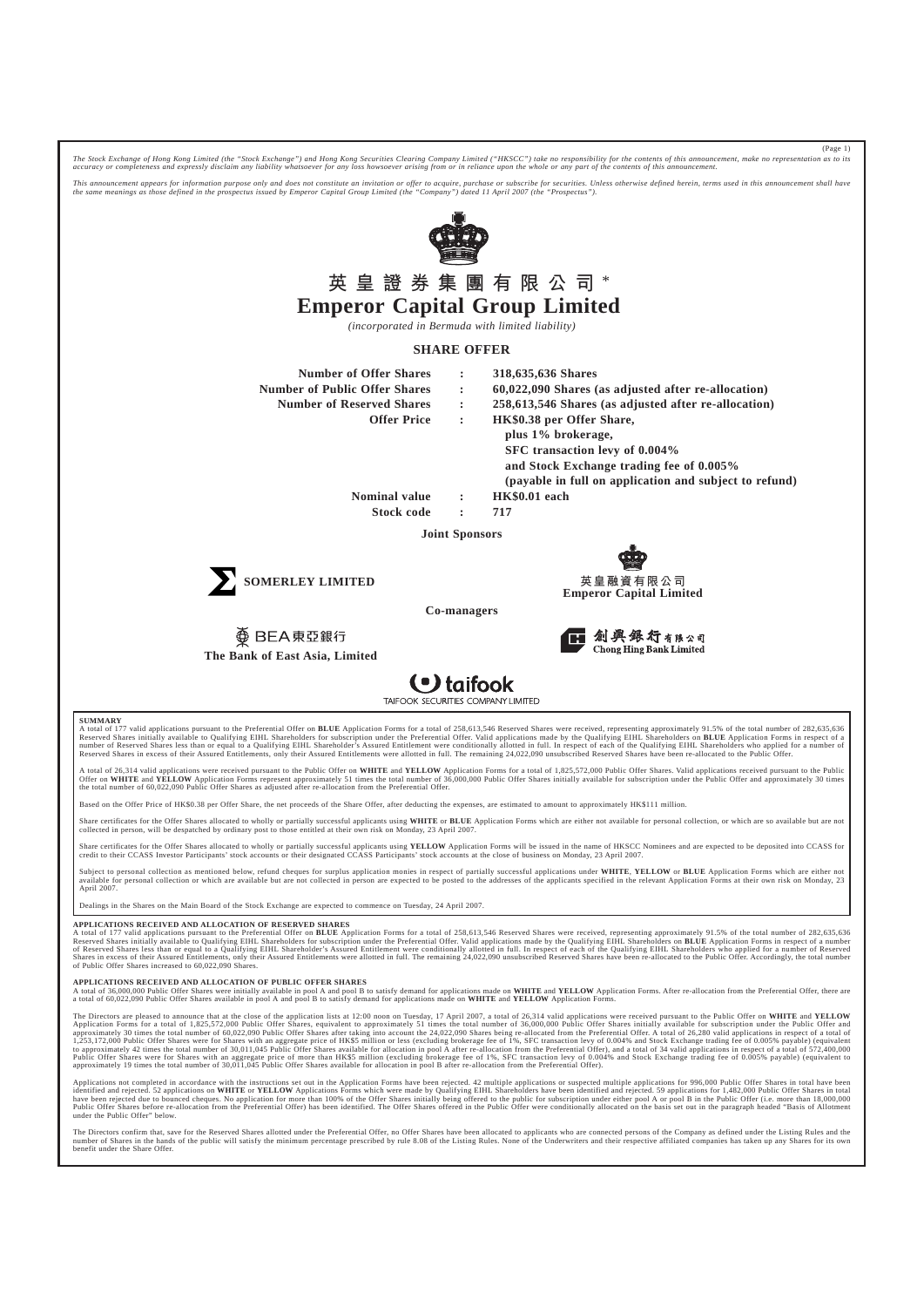|                     |               | appreased made of the packet on wanted and annual completence a crime will be allocated on the castle set care |                     |                     |              |                                                                                    |                     |
|---------------------|---------------|----------------------------------------------------------------------------------------------------------------|---------------------|---------------------|--------------|------------------------------------------------------------------------------------|---------------------|
|                     |               |                                                                                                                | Approximate         | 480,000             |              | 6,000 shares plus 2 out of 36 applications to receive an additional 6,000 shares   | 1.32%               |
|                     |               |                                                                                                                | percentage          | 540,000             |              | 6,000 shares plus 2 out of 22 applications to receive an additional 6,000 shares   | 1.21%               |
|                     |               |                                                                                                                | of Public           | 600,000             |              | 6,000 shares plus 9 out of 46 applications to receive an additional 6,000 shares   | 1.20%               |
|                     |               |                                                                                                                | <b>Offer Shares</b> | 720,000             |              | 6000 shares plus 8 out of 20 applications to receive an additional 6,000 shares    | 1.17%               |
|                     |               |                                                                                                                | allotted based      | 840,000             |              | 6000 shares plus 8 out of 13 applications to receive an additional 6,000 shares    | 1.15%               |
| Number              |               |                                                                                                                | on the total        | 960,000             | 16           | 6,000 shares plus 13 out of 16 applications to receive an additional 6,000 shares  | 1.13%               |
| of Public           |               |                                                                                                                | number              | 1,080,000           |              | 12,000 shares plus 1 out of 47 applications to receive an additional 6,000 shares  | 1.12%               |
| <b>Offer Shares</b> | <b>Number</b> |                                                                                                                | of Public           | 1,200,000           |              | 12,000 shares plus 10 out of 41 applications to receive an additional 6,000 shares | 1.12%               |
| applied for         | of valid      |                                                                                                                | <b>Offer Shares</b> | 2,400,000           |              | 24,000 shares plus 23 out of 52 applications to receive an additional 6,000 shares | 1.11%               |
| in pool A           | applications  | <b>Basis of allocation/ballot</b>                                                                              | applied for         | 3,600,000           |              | 36,000 shares plus 7 out of 11 applications to receive an additional 6,000 shares  | 1.11%               |
| Pool A              |               |                                                                                                                |                     | 4,800,000           |              | 48,000 shares plus 12 out of 14 applications to receive an additional 6,000 shares | 1.11%               |
| 6,000               | 15.785        | 1,263 out of 15,785 applications to receive $6,000$ shares                                                     | 8.00%               | 6,000,000           |              | 66,000 shares plus 1 out of 8 applications to receive an additional 6,000 shares   | 1.11%               |
| 12,000              | 3.797         | 581 out of 3,797 applications to receive 6,000 shares                                                          | 7.65%               | 7,200,000           |              | 78,000 shares plus 1 out of 3 applications to receive an additional 6,000 shares   | 1.11%               |
| 18,000              | 1,356         | 269 out of 1,356 applications to receive 6,000 shares                                                          | 6.61%               | 8,400,000           |              | 90,000 shares plus 1 out of 3 applications to receive an additional 6,000 shares   | 1.10%               |
| 24,000              | 641           | 144 out of 641 applications to receive 6,000 shares                                                            | 5.62%               | 9,600,000           |              | 102,000 shares plus 1 out of 3 applications to receive an additional 6,000 shares  | 1.08%               |
| 30,000              | 1,339         | 322 out of 1,339 applications to receive 6,000 shares                                                          | 4.81%               | 10,800,000          |              | 114,000 shares                                                                     | 1.06%               |
| 36,000              | 271           | 69 out of 271 applications to receive $6,000$ shares                                                           | 4.24%               | 12,000,000          |              | 120,000 shares plus 1 out of 13 applications to receive an additional 5,045 shares | 1.00%               |
| 42,000              | 105           | 27 out of 105 applications to receive 6,000 shares                                                             | 3.67%               |                     | 26,280       |                                                                                    |                     |
| 48,000              | 187           | 50 out of 187 applications to receive 6,000 shares                                                             | 3.34%               |                     |              |                                                                                    |                     |
| 54,000              | 170           | 46 out of 170 applications to receive 6,000 shares                                                             | 3.01%               |                     |              |                                                                                    | Approximate         |
| 60,000              | 674           | 189 out of 674 applications to receive 6,000 shares                                                            | 2.80%               |                     |              |                                                                                    | percentage          |
| 66,000              |               | 22 out of 75 applications to receive 6,000 shares                                                              | 2.67%               |                     |              |                                                                                    | of Public           |
| 72,000              |               | 13 out of 44 applications to receive 6,000 shares                                                              | 2.46%               |                     |              |                                                                                    | <b>Offer Shares</b> |
| 78,000              | 61            | 19 out of 61 applications to receive 6,000 shares                                                              | 2.40%               |                     |              |                                                                                    | allotted based      |
| 84,000              |               | 15 out of 47 applications to receive 6,000 shares                                                              | 2.28%               | <b>Number</b>       |              |                                                                                    | on the total        |
| 90,000              | 132           | 43 out of 132 applications to receive 6,000 shares                                                             | 2.17%               | of Public           |              |                                                                                    | number              |
| 96,000              | 75            | 25 out of 75 applications to receive 6,000 shares                                                              | 2.08%               | <b>Offer Shares</b> | Number       |                                                                                    | of Public           |
| 102,000             | 237           | 83 out of 237 applications to receive 6,000 shares                                                             | 2.06%               | applied for         | of valid     |                                                                                    | <b>Offer Shares</b> |
| 108,000             | 57            | 21 out of 57 applications to receive 6,000 shares                                                              | 2.05%               | in pool B           | applications | <b>Basis of allocation/ballot</b>                                                  | applied for         |
| 114,000             | 40            | 15 out of 40 applications to receive 6,000 shares                                                              | 1.97%               | Pool B              |              |                                                                                    |                     |
| 120,000             | 318           | 121 out of 318 applications to receive 6,000 shares                                                            | 1.90%               | 13,200,000          |              | 696,000 shares                                                                     | 5.27%               |
| 180,000             | 193           | 98 out of 193 applications to receive 6,000 shares                                                             | 1.69%               | 15,600,000          |              | 822,000 shares                                                                     | 5.27%               |
| 240,000             | 105           | 68 out of 105 applications to receive 6,000 shares                                                             | 1.62%               | 16,800,000          |              | 882,000 shares                                                                     | 5.25%               |
| 300,000             | 153           | 120 out of 153 applications to receive 6,000 shares                                                            | 1.57%               | 18,000,000          |              | 942,000 shares plus 1 out of 23 applications to receive an additional 5,045 shares | 5.23%               |
| 360,000             |               | 44 out of 50 applications to receive 6,000 shares                                                              | 1.47%               |                     |              |                                                                                    |                     |
| 420,000             | 19            | 18 out of 19 applications to receive 6,000 shares                                                              | 1.35%               |                     | 34           |                                                                                    |                     |

**RESULTS OF APPLICATIONS UNDER THE PUBLIC OFFER USING WHITE APPLICATION FORMS**

The following are the identification document numbers (where supplied) of successful or partially successful applicants using WHITE Application Forms and the number of Public Offer Shares conditionally allocated to them.<br>A

| Identification       | Number of           | Identification                | Number of           | Identification                | Number of           | Identification       | Number of             | Identification       | Number of           | Identification       | Number of           | Identification       | Number of             | Identification       | Number of           |
|----------------------|---------------------|-------------------------------|---------------------|-------------------------------|---------------------|----------------------|-----------------------|----------------------|---------------------|----------------------|---------------------|----------------------|-----------------------|----------------------|---------------------|
| document             | <b>Public Offer</b> | document                      | <b>Public Offer</b> | document                      | <b>Public Offer</b> | document             | <b>Public Offer</b>   | document             | <b>Public Offer</b> | document             | <b>Public Offer</b> | document             | <b>Public Offer</b>   | document             | <b>Public Offer</b> |
| number               | Shares alloted      | number                        | Shares alloted      | number                        | Shares alloted      | number               | <b>Shares alloted</b> | number               | Shares alloted      | number               | Shares alloted      | number               | <b>Shares</b> alloted | number               | Shares alloted      |
| 14158694             | 6000                | A8295274                      | 6000                | C <sub>2446055</sub>          | 6000                | C6241563             | 6000                  | D3237924             | 6000                | D6492127             | 6000                | E4784026             | 6000                  | E874200A             | 6000                |
| 14406438<br>14694623 | 6000<br>6000        | A8343988<br>A8368719          | 6000<br>6000        | C247534A                      | 6000<br>6000        | C6247448             | 6000<br>6000          | D330060A<br>D3324150 | 6000<br>6000        | D6492216<br>D6504044 | 6000<br>6000        | E4799996<br>E4805074 | 6000<br>6000          | E8959815<br>E8967370 | 6000<br>6000        |
| 15273802             | 6000                | A8390110                      | 6000                | C2478445<br>C2520808          | 6000                | C6275549<br>C6278467 | 6000                  | D3350933             | 6000                | D6515992             | 6000                | E484925A             | 6000                  | E8973214             | 6000                |
| 15705617             | 6000                | A8426867                      | 6000                | C2530277                      | 6000                | C628002A             | 6000                  | D3358241             | 6000                | D6528288             | 6000                | E4962919             | 6000                  | E9057068             | 6000                |
| 15705617             | 6000                | A8468128                      | 6000                | C2761015                      | 6000                | C6358576             | 6000                  | D3370586             | 6000                | D6578943 K1343769    | 6000                | E5002307             | 6000                  | E9108622             | 6000                |
| 15705617             | 6000                | A8543235                      | 6000                | C2780613                      | 6000                | C6441872             | 6000                  | D3399150             | 6000                | D6619992             | 6000<br>6000        | E5033792             | 6000<br>6000          | E9108819             | 6000                |
| 16285230<br>17550589 | 6000<br>6000        | A8600506<br>A8601464          | 6000<br>6000        | C2806396<br>C2878842          | 6000<br>6000        | C6497223<br>C6558427 | 6000<br>6000          | D3424112<br>D3426808 | 6000<br>6000        | D6649638<br>D6695966 | 6000                | E5073816<br>E517504A | 6000                  | E9140852<br>E9142839 | 6000<br>6000        |
| 18356655             | 6000                | A8616992                      | 6000                | C <sub>2879237</sub>          | 6000                | C659427A             | 6000                  | D3512674             | 6000                | D6720359             | 6000                | E5180353             | 6000                  | E9149019             | 6000                |
| 18356655             | 6000                | A864239A                      | 6000                | C2947240                      | 6000                | C6607622             | 6000                  | D3536158             | 6000                | D6800913             | 6000                | E5197175             | 6000                  | E914999A             | 6000                |
| 20265113             | 120000              | A8687237                      | 6000                | C298202A                      | 6000                | C6610909             | 6000                  | D3557767             | 6000                | D682569A             | 36000               | E5237878             | 6000                  | E9288582             | 6000                |
| 30691091             | 6000                | A8802818                      | 6000                | C3009899                      | 6000                | D0022579             | 6000                  | D359431A             | 6000                | D6886192             | 6000                | E5306462             | 12000                 | E9293276             | 6000                |
| 33131826             | 6000                | A8817653                      | 6000                | C3055416                      | 6000                | D0026221             | 6000                  | D3633196             | 6000                | D6912444             | 6000                | E5357482             | 6000                  | E9344016             | 6000                |
| 33131826             | 6000                | A8849024                      | 6000                | C3135762                      | 6000                | D006350A             | 6000                  | D3643817             | 6000                | D6939598             | 6000                | E5386547             | 6000                  | E9411813             | 6000                |
| 33131826             | 6000                | A8911943                      | 6000                | C3151873                      | 6000                | D0198324             | 6000                  | D3647243             | 6000                | D7047909             | 6000                | E5451330             | 6000                  | E9412879             | 6000                |
| 33131826             | 6000                | A8973477                      | 6000                | C3152985                      | 6000                | D0230740             | 6000                  | D368792A             | 6000                | D7065559             | 6000                | E5457762             | 6000                  | E9418257             | 6000                |
| 33131826             | 6000                | A8999042                      | 12000               | C3183627                      | 6000                | D0276376             | 6000                  | D3710476             | 6000                | D7071400             | 6000                | E5513891             | 6000                  | E9494506             | 6000                |
| 35858854             | 6000                | A9084242                      | 12000               | C320585A                      | 6000                | D0290549             | 6000                  | D3719562             | 6000                | D7527722             | 6000                | E5528651             | 6000                  | E9539275             | 6000                |
| 36381739             | 6000                | A9207867                      | 6000                | C3231281                      | 6000                | D0333981             | 6000                  | D3759793             | 6000                | D7532947             | 6000                | E5576591             | 6000                  | E9604344             | 6000                |
| 36381739             | 6000                | A9226519                      | 6000                | C3234787                      | 6000                | D0351289             | 6000                  | D3841007             | 6000                | D8191949             | 6000                | E5597394             | 6000                  | E9621893             | 6000                |
| 36381739             | 6000                | A9227728                      | 6000                | C3238812                      | 6000                | D0351297             | 6000                  | D3853684             | 6000                | D8301388             | 6000                | E5647731             | 6000                  | E9717327             | 6000                |
| 36381739             | 6000                | A9261047                      | 6000                | C3251738                      | 6000                | D0372340             | 6000                  | D3870570             | 6000                | D8375616             | 6000                | E5659462             | 6000                  | E9720786             | 6000                |
| 610057908            | 6000                | A9265603                      | 6000                | C3350434                      | 6000                | D0424324             | 6000                  | D388945A             | 6000                | D8503126             | 6000                | E571398A             | 6000                  | E9746106             | 6000                |
| 710344875            | 6000                | A930854A                      | 6000                | C3382174                      | 6000                | D0452093             | 6000                  | D3899110             | 6000                | D8516481             | 12000               | E5858805             | 6000                  | E9780177             | 6000                |
| A0594892             | 6000                | A9329199                      | 6000                | C3403732                      | 6000                | D0488241             | 6000                  | D3938108             | 6000                | E0373358             | 6000                | E5919634             | 6000                  | E9788453             | 6000                |
| A0762965             | 6000                | A9335563                      | 6000                | C3408726                      | 6000                | D0521362             | 6000                  | D3951791             | 6000                | E080765A             | 6000                | E5932770             | 6000                  | E9840498             | 6000                |
| A0848088             | 6000                | A9413246                      | 6000                | C3409226                      | 6000                | D0590348             | 6000                  | D3985289             | 6000                | E0834770             | 6000                | E6018533             | 6000                  | E9852895             | 6000                |
| A1004304             | 6000                | A9431716                      | 6000                | C3451273                      | 6000                | D0594297             | 6000                  | D4102518             | 6000                | E0839195             | 6000                | E6038496             | 30000                 | E9889233             | 6000                |
| A1010967             | 6000                | A9527845                      | 6000                | C3475423                      | 6000                | D0680932             | 6000                  | D4104286             | 6000                | E0871390             | 6000                | E6097778             | 6000                  | E9891890             | 6000                |
| A1041463             | 6000                | A9535538                      | 6000                | C3489335 D6016384             | 6000                | D0696499             | 6000                  | D4267924             | 6000                | E0907786             | 6000                | E6101694             | 6000                  | E9997516             | 6000                |
| A1162198             | 6000                | A9546432                      | 6000                | C3491801                      | 6000                | D0746992             | 6000                  | D4275862             | 6000                | E1033917             | 6000                | E6130775             | 6000                  | E9997621             | 120000              |
| A126215A             | 6000                | A9579292                      | 6000                | C3570728<br>C3721645          | 6000                | D0753514             | 6000                  | D4306296             | 6000                | E130032A             | 6000                | E6152094             | 6000                  | G0029121             | 6000                |
| A1366427             | 6000                | A9602499                      | 6000                |                               | 6000                | D0869229             | 6000                  | D4364636             | 6000                | E1319292             | 6000                | E6179111             | 6000                  | G0039712             | 6000                |
| A1532629<br>A1650982 | 6000<br>696000      | A9608438                      | 6000<br>6000        | C3738254<br>C3803382          | 6000<br>6000        | D0873439             | 6000<br>6000          | D4402120<br>D4428367 | 6000<br>6000        | E1331640<br>E1367122 | 6000<br>6000        | E6221916<br>E6221967 | 6000<br>6000          | G0044295<br>G0085242 | 6000<br>6000        |
| A1732938             | 6000                | A961361A<br>A9650515          | 6000                | C381368A                      | 12000               | D0873781<br>D0880842 | 6000                  | D4491190             | 6000                | E1380897             | 6000                | E623662A             | 6000                  | G0117519             | 6000                |
| A2063525             | 6000                | A9738994                      | 6000                | C3928991                      | 6000                | D0994643             | 6000                  | D4532768             | 6000                | E145422A             | 6000                | E633169A             | 6000                  | G0129967             | 6000                |
| A2073695             | 6000                | A9741839                      | 6000                | C3975639                      | 6000                | D1003705             | 6000                  | D4548192             | 6000                | E1621525             | 6000                | E6377010             | 6000                  | G0134812             | 6000                |
| A231627A             | 6000                | A9746148                      | 6000                | C4031847                      | 6000                | D1009258             | 6000                  | D4583850             | 6000                | E1914921             | 6000                | E6446527             | 942000                | G0348375             | 6000                |
| A2343722             | 6000                | A9757220                      | 6000                | C4037802                      | 6000                | D1092538             | 6000                  | D4595522             | 6000                | E1972972             | 6000                | E6541090             | 6000                  | G0366543             | 6000                |
| A239422A             | 6000                | A9765169                      | 6000                | C4044256                      | 6000                | D1097289             | 6000                  | D4596553             | 6000                | E1973782             | 6000                | E6560974             | 6000                  | G0380597             | 6000                |
| A2431036             | 6000                | A9840144                      | 6000                | C405197A                      | 6000                | D1104579             | 6000                  | D4681577             | 6000                | E2003817             | 6000                | E6579233             | 6000                  | G0457506             | 6000                |
| A2494518             | 6000                | A9866178                      | 6000                | C4063633                      | 6000                | D1147278             | 6000                  | D4688830             | 882000              | E2013065             | 6000                | E6737815             | 6000                  | G0510997             | 6000                |
| A2527491             | 6000<br>6000        | A9868774                      | 6000<br>6000        | C4089950                      | 6000<br>6000        | D1160819             | 6000                  | D4704631             | 6000                | E2110001             | 6000<br>6000        | E676958A             | 6000                  | G0574413             | 6000                |
| A2641960<br>A2715263 | 6000                | A9878494<br>A9889216          | 6000                | C4104267<br>C4175431          | 6000                | D1169956<br>D1247825 | 6000<br>6000          | D4760558<br>D4793529 | 6000<br>6000        | E2197689<br>E2294854 | 6000                | E6777515<br>E6785895 | 6000<br>6000          | G0584141<br>G0598932 | 6000<br>6000        |
| A3100467             | 6000                | B0022638                      | 6000                | C4186751                      | 6000                | D1297415             | 6000                  | D4795661             | 6000                | E2307360             | 6000                | E6797710             | 6000                  | G0599580             | 6000                |
| A3342487             | 6000                | B0069006                      | 6000                | C4187715                      | 6000                | D1302257             | 6000                  | D4826702             | 6000                | E2384454             | 6000                | E6810822             | 12000                 | G0724385             | 6000                |
| A3398407             | 6000                | B0585764                      | 6000<br>6000        | C4188088                      | 6000                | D1303121             | 12000                 | D4844921             | 42000               | E2462315<br>E2536807 | 6000                | E6829450             | 6000                  | G0740232             | 6000                |
| A353839A<br>A3540793 | 6000<br>6000        | B0907176<br>B0965591          | 6000                | C4209638<br>C4218262          | 6000<br>6000        | D1366220<br>D1371313 | 6000<br>6000          | D4864086<br>D4946724 | 6000<br>6000        | E2565866             | 6000<br>6000        | E6891784<br>E6952244 | 6000<br>6000          | G0862842<br>G0880514 | 6000<br>6000        |
| A3546643             | 6000                | B1064512                      | 6000                | C426101A                      | 6000                | D1371445             | 6000                  | D4965397             | 6000                | E273918A             | 6000                | E6958536             | 6000                  | G0913374             | 6000                |
| A367319A             | 6000                | B1248613                      | 6000                | C4274332                      | 6000                | D1372786             | 6000                  | D5095116             | 6000                | E2744361             | 6000                | E6965443             | 6000                  | G100579A             | 6000                |
| A3738267             | 6000<br>6000        | B1948631<br>B1978581 B6139456 | 6000<br>6000        | C430388A<br>C4320393 A8694713 | 6000<br>6000        | D1375823             | 6000                  | D5115060             | 6000<br>6000        | E3026403             | 6000<br>6000        | E6994710             | 6000<br>6000          | G1044108             | 6000                |
| A3764586<br>A3782266 | 6000                | B2207279                      | 6000                | C4337318                      | 6000                | D1420497<br>D1475798 | 6000<br>6000          | D511760<br>D5124310  | 6000                | E3029240<br>E309316A | 6000                | E7001367<br>E7002185 | 6000                  | G1089772<br>G1134034 | 6000<br>6000        |
| A3782274             | 6000                | B3256567                      | 6000                | C4355960                      | 6000                | D1479742             | 6000                  | D5143854             | 6000                | E3149025             | 6000                | E7009481             | 6000                  | G1142649             | 6000                |
| A3969447             | 6000                | B3806303                      | 6000                | C4378383                      | 6000                | D1505956             | 6000                  | D5148805             | 6000                | E3264525             | 6000                | E7022240             | 6000                  | G1178228             | 6000                |
| A4065924             | 6000<br>6000        | B4055867                      | 6000                | C4430717                      | 6000                | D1549082             | 6000<br>6000          | D5149259             | 66000               | E3288750             | 6000<br>6000        | E7114218             | 6000                  | G1236589             | 6000<br>6000        |
| A444030A<br>A4545306 | 6000                | B4181013<br>B4333905          | 6000<br>12000       | C4461035<br>C4478000          | 6000<br>6000        | D1598156<br>D1607724 | 6000                  | D5202869<br>D5207852 | 6000<br>30000       | E3302958<br>E3331680 | 6000                | E7121656<br>E7139105 | 6000<br>6000          | G1301836<br>G132562A | 6000                |
| A4606771             | 6000                | B4397938                      | 6000                | C4488405                      | 6000                | D1627148             | 6000                  | D5230765             | 6000                | E3337476             | 6000                | E7139202             | 6000                  | G1383638             | 6000                |
| A482745A             | 6000                | B4946702                      | 6000                | C4545042                      | 6000                | D1823729             | 6000                  | D5264252             | 6000                | E3342976             | 6000                | E7174865             | 6000                  | G138703A             | 6000                |
| A482860A             | 6000                | B5068334                      | 6000                | C4584811                      | 6000                | D1865251             | 6000                  | D5296065             | 6000                | E3377699             | 6000                | E7192421             | 6000                  | G1476946             | 6000                |
| A5024725             | 6000                | B5737554                      | 6000                | C4588027                      | 6000                | D1978277             | 6000                  | D5300003             | 6000                | E3438876             | 6000                | E7275017             | 6000                  | G1495959             | 6000                |
| A517557A             | 6000                | B6178958                      | 6000                | C4593462                      | 6000                | D2010373             | 6000                  | D5325065             | 78000               | E3445600             | 6000                | E7288550             | 6000                  | G1506292             | 6000                |
| A5193594             | 6000                | B6511703                      | 6000                | C4608362                      | 6000                | D2022827             | 6000                  | D5399247             | 6000                | E345264A             | 6000                | E7360960             | 6000                  | G1564128             | 6000                |
| A5212467             | 6000                | B6756242                      | 6000                | C4623590                      | 6000                | D2049652             | 6000                  | D5402264             | 6000                | E3461274             | 6000                | E7431396             | 6000                  | G157607A             | 90000               |
| A5512657             | 6000                | B7043975                      | 6000                | C4676805                      | 6000                | D2054397             | 6000                  | D5469199             | 42000               | E3469925             | 6000                | E7466386             | 6000                  | G1606246             | 6000                |
| A5658058             | 6000                | B7147126                      | 6000                | C4677992                      | 6000                | D208573A             | 6000                  | D5479283             | 6000                | E3487893             | 6000                | E7477108             | 6000                  | G1645101             | 6000                |
| A5708802             | 6000                | B7364607                      | 6000                | C4720901                      | 6000                | D208802A             | 6000                  | D5539685             | 6000                | E3535049             | 6000                | E752324A             | 6000                  | G1729658             | 6000                |
| A6056310             | 6000                | B7461467                      | 6000                | C4808809                      | 6000                | D2120969             | 6000                  | D5543127             | 6000                | E3552407             | 6000                | E7534098             | 6000                  | G178232A             | 6000                |
| A6144627             | 6000                | B7960382                      | 6000                | C4914196                      | 6000                | D2124115             | 6000                  | D5550778             | 6000                | E3602714             | 6000                | E761265A             | 6000                  | G1797505             | 6000                |
| A6452739             | 6000                | B8057015                      | 6000                | C4945830                      | 6000                | D2141311             | 6000                  | D5571627             | 6000                | E3743970             | 6000                | E7638470             | 12000                 | G1818839             | 6000                |
| A672058A             | 6000                | B8289579                      | 6000                | C4947787                      | 6000                | D2187966             | 6000                  | D5661251             | 6000                | E3771583             | 6000                | E7663556             | 6000                  | G1863591             | 6000                |
| A6768671             | 6000                | B8398009                      | 6000                | C4949305                      | 6000                | D2200237             | 6000                  | D5726914             | 822000              | E3801172             | 6000                | E7664498             | 6000                  | G1881182             | 6000                |
| 46790294             | 6000                | B8413482                      | 6000                | C4994475                      | 6000                | D2239850             | 6000                  | D5731799             | 6000                | E3814088             | 6000                | E768152A             | 6000                  | G1893229             | 6000                |
| A6798457             | 6000                | B8427769                      | 6000                | C5064307                      | 6000                | D2326109             | 6000                  | D5753059             | 6000                | E382850A             | 6000                | E7708444             | 6000                  | G1911847             | 6000                |
| A6807138             | 6000                | B8573552                      | 6000                | C5083093                      | 6000                | D2387280             | 6000                  | D5753520             | 6000                | E3853814             | 6000                | E7741956             | 6000                  | G2011947             | 6000                |
| A6891651             | 6000                | B8910095                      | 6000                | C513528A                      | 6000                | D2394104             | 6000                  | D5769826             | 6000                | E3856368             | 6000                | E7815976             | 6000                  | G2017333             | 6000                |
| A704863A             | 6000                | B8916034                      | 6000                | C5150343                      | 120000              | D2417937             | 6000                  | D5787689             | 6000                | E3914716             | 6000                | E7890765             | 6000                  | G2056053             | 6000                |
| A7060877             | 6000                | B905849A                      | 12000               | C5225777                      | 6000                | D2472067             | 6000                  | D5804745             | 6000                | E3935454             | 6000                | E8000518             | 6000                  | G2062401             | 6000                |
| A742531A             | 6000                | B9273765                      | 6000                | C5315504                      | 6000                | D2509815             | 6000                  | D5824703             | 6000                | E3950844             | 6000                | E8001263             | 6000                  | G2102268             | 6000                |
| A7438632             | 6000                | B9335965                      | 6000                | C5326352                      | 6000                | D2514037             | 6000                  | D5878943             | 6000                | E3991761             | 6000                | E8103198             | 6000                  | G2118512             | 6000                |
| A7513456             | 6000                | B9424895                      | 6000                | C5331852                      | 696000              | D2531977             | 6000                  | D5918171             | 6000                | E4047676             | 6000                | E8103449             | 6000                  | G2124776             | 6000                |
| A7536006             | 6000                | B953917A                      | 6000                | C5334177                      | 6000                | D2545935             | 6000                  | D5927588             | 6000                | E4100380             | 6000                | E8162836             | 6000                  | G2254610             | 6000                |
| A7562015             | 6000                | B9573432                      | 6000                | C5336579                      | 78000               | D2576962             | 6000                  | D6067108             | 6000                | E4170303             | 6000                | E8195033             | 6000                  | G2293314             | 6000                |
| A7619025             | 6000                | B9724937                      | 6000                | C5336765                      | 6000                | D2587611             | 6000                  | D6073892             | 66000               | E4178754             | 6000                | E8251359             | 6000                  | G2357916             | 6000                |
| A7725097             | 6000                | B9892597                      | 6000                | C5408243                      | 6000                | D2646227             | 6000                  | D6080619             | 696000              | E422960A             | 6000                | E8253831             | 6000                  | G2361255             | 6000                |
| A7967481             | 6000                | B9927420                      | 6000                | C5438045                      | 6000                | D2687322             | 6000                  | D6092692             | 6000                | E4305047             | 6000                | E8316825             | 6000                  | G237487A             | 6000                |
| A7993989             | 6000                | C0457297                      | 6000                | C5501987                      | 6000                | D2723418             | 6000                  | D6115897             | 6000                | E4310466             | 6000                | E8343261             | 6000                  | G2418443             | 6000                |
| A8030009             | 6000                | C110066A                      | 6000                | C5576197                      | 6000                | D2746736             | 6000                  | D611677A             | 6000                | E432193A             | 6000                | E8359028             | 6000                  | G2453923             | 12000               |
| A8076246             | 6000                | C215528A                      | 6000                | C5603291                      | 6000                | D2777488             | 6000                  | D6229760             | 882000              | E4344964             | 6000                | E8433597             | 6000                  | G2465700             | 6000                |
| A8125042             | 6000                | C2255594                      | 6000                | C5615753                      | 6000                | D2777496             | 6000                  | D6243011             | 882000              | E441153A             | 6000                | E8465464             | 6000                  | G2483814             | 6000                |
| A8139477             | 6000                | C2294212 E6138342             | 6000                | C5691042                      | 6000                | D2863341             | 90000                 | D6255737             | 6000                | E4416612             | 6000                | E8465871             | 6000                  | G2507152             | 6000                |
| A8156444             | 6000<br>6000        | C2313683                      | 6000<br>6000        | C5764705                      | 6000<br>6000        | D2905206             | 6000                  | D6266461             | 6000                | E4416787             | 6000<br>6000        | E8495819             | 6000                  | G2552999             | 6000<br>6000        |
| A8188060<br>A8189210 | 6000                | C2314841<br>C232460A          | 6000                | C5789778<br>C5921528          | 6000                | D2975778<br>D2981670 | 6000<br>6000          | D6303111<br>D6348166 | 6000<br>6000        | E4493862<br>E4561809 | 6000                | E8509569<br>E8602364 | 6000<br>6000          | G2561491<br>G2599286 | 6000                |
| A8218679             | 6000                | C2354045                      | 6000                | C5962429                      | 6000                | D3087469             | 6000                  | D6371125             | 6000                | E4605016             | 6000                | E8610553             | 6000                  | G2622229             | 6000                |
| A8220967             | 6000                | C2426356                      | 6000                | C6021997                      | 6000                | D3108385             | 6000                  | D6387285             | 6000                | E475397A             | 6000                | E8625399             | 6000                  | G2626747             | 6000                |
| A8264190             | 6000                | C2431449                      | 6000                | C6052213                      | 6000                | D3125050             | 6000                  | D6437193             | 6000                | E4765773             | 6000                | E8724559             | 6000                  | G2719923             | 6000                |
|                      |                     |                               |                     |                               |                     |                      |                       |                      |                     |                      |                     |                      |                       |                      |                     |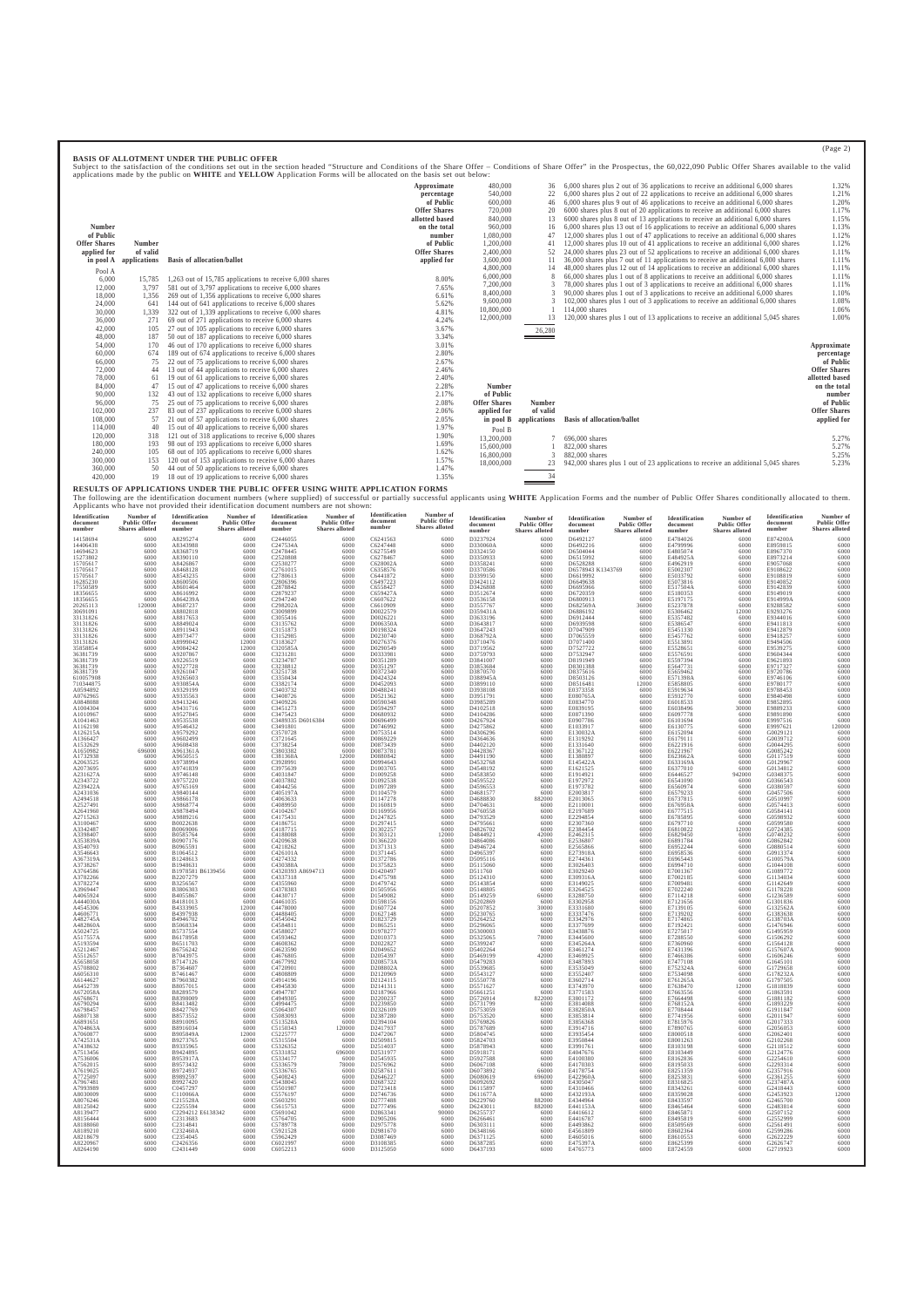| Identification<br>document<br>number                                                                                                                                                                                                                                                                                                                                                                                                                                                                                                                                                                                                                                                                                                                                                                                                                                                                                                                                                                                                                                                         | Number of<br><b>Public Offer</b><br>Shares alloted                                                                                                                                                                                                                                                                                                                                                                                                                                                                                                                                                                                                                                                                                  | Identification<br>document<br>number                                                                                                                                                                                                                                                                                                                                                                                                                                                                                                                                                                                                                                                                                                                                                                                                                                                                                                                                                                                                                                                           | Number of<br><b>Public Offer</b><br>Shares alloted                                                                                                                                                                                                                                                                                                                                                                                                                                                                                                                                                                                                                                                                             | Identification<br>document<br>number                                                                                                                                                                                                                                                                                                                                                                                                                                                                                                                                                                                                                                                                                                                                                                                                                                                                                                                                                                                                                                                                   | Number of<br><b>Public Offer</b><br>Shares alloted                                                                                                                                                                                                                                                                                                                                                                                                                                                                                                                                                                                                                                                                            | Identification<br>document<br>number                                                                                                                                                                                                                                                                                                                                                                                                                                                                                                                                                                                                                                                                                                                                                                                                                                                                                                                                                                                                                                                         | Number of<br><b>Public Offer</b><br>Shares alloted                                                                                                                                                                                                                                                                                                                                                                                                                                                                                                                                                                                                                                                                                                                                                                                                                       | Identification<br>document<br>number                                                                                                                                                                                                                                                                                                                                                                                                                                                                                                                                                                                                                                                                                                                                                                                                                                                                                                                                                                                                                                                        | Number of<br><b>Public Offer</b><br><b>Shares</b> alloted                                                                                                                                                                                                                                                                                                                                                                                                                                                                                                                                                                                                                                                                        | Identification<br>document<br>number                                                                                                                                                                                                                                                                                                                                                                                                                                                                                                                                                                                                                                                                                                                                                                                                                                                                                                                                                                                                                                                                 | Number of<br><b>Public Offer</b><br><b>Shares</b> alloted                                                                                                                                                                                                                                                                                                                                                                                                                                                                                                                                                                                                                                                                        | Identification<br>document<br>number                                                                                                                                                                                                                                                                                                                                                                                                                                                                                                                                                                                                                                                                                                                                                                                                                                                                                                                                                                                                                                                           | Number of<br><b>Public Offer</b><br>Shares alloted                                                                                                                                                                                                                                                                                                                                                                                                                                                                                                                                                                                                                                                                             | Identification<br>document<br>number                                                                                                                                                                                                                                                                                                                                                                                                                                                                                                                                                                                                                                                                                                                                                                                                                                                                                                                                                                                             | (Page 3)<br>Number of<br><b>Public Offer</b><br>Shares alloted                                                                                                                                                                                                                                                                                                                                                                                                                                                                                                                                                                                                                       |
|----------------------------------------------------------------------------------------------------------------------------------------------------------------------------------------------------------------------------------------------------------------------------------------------------------------------------------------------------------------------------------------------------------------------------------------------------------------------------------------------------------------------------------------------------------------------------------------------------------------------------------------------------------------------------------------------------------------------------------------------------------------------------------------------------------------------------------------------------------------------------------------------------------------------------------------------------------------------------------------------------------------------------------------------------------------------------------------------|-------------------------------------------------------------------------------------------------------------------------------------------------------------------------------------------------------------------------------------------------------------------------------------------------------------------------------------------------------------------------------------------------------------------------------------------------------------------------------------------------------------------------------------------------------------------------------------------------------------------------------------------------------------------------------------------------------------------------------------|------------------------------------------------------------------------------------------------------------------------------------------------------------------------------------------------------------------------------------------------------------------------------------------------------------------------------------------------------------------------------------------------------------------------------------------------------------------------------------------------------------------------------------------------------------------------------------------------------------------------------------------------------------------------------------------------------------------------------------------------------------------------------------------------------------------------------------------------------------------------------------------------------------------------------------------------------------------------------------------------------------------------------------------------------------------------------------------------|--------------------------------------------------------------------------------------------------------------------------------------------------------------------------------------------------------------------------------------------------------------------------------------------------------------------------------------------------------------------------------------------------------------------------------------------------------------------------------------------------------------------------------------------------------------------------------------------------------------------------------------------------------------------------------------------------------------------------------|--------------------------------------------------------------------------------------------------------------------------------------------------------------------------------------------------------------------------------------------------------------------------------------------------------------------------------------------------------------------------------------------------------------------------------------------------------------------------------------------------------------------------------------------------------------------------------------------------------------------------------------------------------------------------------------------------------------------------------------------------------------------------------------------------------------------------------------------------------------------------------------------------------------------------------------------------------------------------------------------------------------------------------------------------------------------------------------------------------|-------------------------------------------------------------------------------------------------------------------------------------------------------------------------------------------------------------------------------------------------------------------------------------------------------------------------------------------------------------------------------------------------------------------------------------------------------------------------------------------------------------------------------------------------------------------------------------------------------------------------------------------------------------------------------------------------------------------------------|----------------------------------------------------------------------------------------------------------------------------------------------------------------------------------------------------------------------------------------------------------------------------------------------------------------------------------------------------------------------------------------------------------------------------------------------------------------------------------------------------------------------------------------------------------------------------------------------------------------------------------------------------------------------------------------------------------------------------------------------------------------------------------------------------------------------------------------------------------------------------------------------------------------------------------------------------------------------------------------------------------------------------------------------------------------------------------------------|--------------------------------------------------------------------------------------------------------------------------------------------------------------------------------------------------------------------------------------------------------------------------------------------------------------------------------------------------------------------------------------------------------------------------------------------------------------------------------------------------------------------------------------------------------------------------------------------------------------------------------------------------------------------------------------------------------------------------------------------------------------------------------------------------------------------------------------------------------------------------|---------------------------------------------------------------------------------------------------------------------------------------------------------------------------------------------------------------------------------------------------------------------------------------------------------------------------------------------------------------------------------------------------------------------------------------------------------------------------------------------------------------------------------------------------------------------------------------------------------------------------------------------------------------------------------------------------------------------------------------------------------------------------------------------------------------------------------------------------------------------------------------------------------------------------------------------------------------------------------------------------------------------------------------------------------------------------------------------|----------------------------------------------------------------------------------------------------------------------------------------------------------------------------------------------------------------------------------------------------------------------------------------------------------------------------------------------------------------------------------------------------------------------------------------------------------------------------------------------------------------------------------------------------------------------------------------------------------------------------------------------------------------------------------------------------------------------------------|------------------------------------------------------------------------------------------------------------------------------------------------------------------------------------------------------------------------------------------------------------------------------------------------------------------------------------------------------------------------------------------------------------------------------------------------------------------------------------------------------------------------------------------------------------------------------------------------------------------------------------------------------------------------------------------------------------------------------------------------------------------------------------------------------------------------------------------------------------------------------------------------------------------------------------------------------------------------------------------------------------------------------------------------------------------------------------------------------|----------------------------------------------------------------------------------------------------------------------------------------------------------------------------------------------------------------------------------------------------------------------------------------------------------------------------------------------------------------------------------------------------------------------------------------------------------------------------------------------------------------------------------------------------------------------------------------------------------------------------------------------------------------------------------------------------------------------------------|------------------------------------------------------------------------------------------------------------------------------------------------------------------------------------------------------------------------------------------------------------------------------------------------------------------------------------------------------------------------------------------------------------------------------------------------------------------------------------------------------------------------------------------------------------------------------------------------------------------------------------------------------------------------------------------------------------------------------------------------------------------------------------------------------------------------------------------------------------------------------------------------------------------------------------------------------------------------------------------------------------------------------------------------------------------------------------------------|--------------------------------------------------------------------------------------------------------------------------------------------------------------------------------------------------------------------------------------------------------------------------------------------------------------------------------------------------------------------------------------------------------------------------------------------------------------------------------------------------------------------------------------------------------------------------------------------------------------------------------------------------------------------------------------------------------------------------------|----------------------------------------------------------------------------------------------------------------------------------------------------------------------------------------------------------------------------------------------------------------------------------------------------------------------------------------------------------------------------------------------------------------------------------------------------------------------------------------------------------------------------------------------------------------------------------------------------------------------------------------------------------------------------------------------------------------------------------------------------------------------------------------------------------------------------------------------------------------------------------------------------------------------------------------------------------------------------------------------------------------------------------|--------------------------------------------------------------------------------------------------------------------------------------------------------------------------------------------------------------------------------------------------------------------------------------------------------------------------------------------------------------------------------------------------------------------------------------------------------------------------------------------------------------------------------------------------------------------------------------------------------------------------------------------------------------------------------------|
| G2749245<br>G2754818<br>G2841990<br>G2894644<br>G2915889<br>G2931515<br>G3004529<br>G3008508<br>G301205A<br>G3071633<br>G3148628<br>G3220051<br>G3281301<br>G3302864<br>G3341312<br>G3374385<br>G3396923<br>G3439347<br>G3447919<br>G3474398<br>G3527971<br>G3589799<br>G3644900<br>G364725A<br>G3653578<br>G3705225<br>G3723401<br>G3729914<br>G3767417<br>G378222A<br>G3801054<br>G3855782<br>G3857645<br>G3868477<br>G3871931<br>G3910406<br>G3917990<br>G3918504<br>G3932493<br>G3941573<br>G3950661<br>G404799A<br>G410599A<br>G4216848<br>G4223232<br>G4270680<br>G4331221<br>G4335286<br>G4345117<br>G439035A<br>G4432273<br>G4448560<br>G4589784<br>G4698885<br>G5012375<br>G5036932<br>G5044714<br>G5046962<br>G510847A<br>G5111306<br>G5136023<br>G5146630<br>G5154544<br>G5157160<br>G5181266<br>G5200619<br>G5230372<br>G5245426<br>G5245582<br>G524828A<br>G5267926<br>G5304228<br>G5402017<br>G5423081<br>G5429829<br>G5497492<br>G5500973<br>G5501309<br>G5508389<br>G5514354<br>G5518317<br>G552757A<br>G5545179<br>G5573237<br>G5578344<br>G5583143<br>G5596407<br>G5602229 | 6000<br>6000<br>6000<br>6000<br>6000<br>6000<br>6000<br>6000<br>12000<br>6000<br>6000<br>6000<br>6000<br>6000<br>6000<br>6000<br>6000<br>6000<br>54000<br>6000<br>6000<br>12000<br>66000<br>6000<br>54000<br>6000<br>6000<br>6000<br>102000<br>6000<br>6000<br>6000<br>6000<br>6000<br>6000<br>6000<br>6000<br>6000<br>6000<br>6000<br>6000<br>6000<br>6000<br>6000<br>6000<br>6000<br>6000<br>6000<br>6000<br>6000<br>6000<br>6000<br>6000<br>6000<br>6000<br>6000<br>6000<br>6000<br>6000<br>6000<br>6000<br>6000<br>6000<br>6000<br>6000<br>6000<br>6000<br>6000<br>6000<br>6000<br>6000<br>6000<br>6000<br>6000<br>6000<br>6000<br>6000<br>6000<br>6000<br>6000<br>6000<br>6000<br>6000<br>6000<br>6000<br>6000<br>6000<br>6000 | G5664038<br>G569137A<br>G5699680<br>G5787601<br>G5788896<br>G5802694<br>G582454A<br>G5849860<br>G5869284<br>G5877864<br>G5897008<br>G5915588<br>G592109A<br>G5932768<br>G594183A<br>G5955938<br>G5981408<br>G6011127<br>G6033856<br>G6045056<br>G6084361<br>G6233901<br>G6275256<br>G633726A<br>G6381293<br>G6391663<br>G6401685<br>G640238A<br>G6405672<br>G6454932<br>G6458997<br>G6513327<br>G6558002<br>G6576582<br>G6634876<br>G6646831<br>G6649539<br>G6658740<br>G6681696<br>G6700089<br>G6756459<br>G6758702<br>G6812731<br>G6870731<br>G687401A<br>G6879909<br>G6892727<br>G7002016<br>G7022475<br>G7036867<br>G7039858<br>G7086112<br>G7094212<br>G7111656<br>G7177630<br>G794475A<br>G8021669<br>G8053056<br>G8070872<br>G8079055<br>G8123577<br>G8167396<br>G8175321<br>G8188873<br>G8218942<br>H0064191<br>H0076998<br>H0087728<br>H0105211<br>H01061204<br>H01965311<br>H0306357<br>H0306365<br>H0311253<br>H0535313<br>H0556949<br>H0819931<br>H0875467<br>H0920225<br>H1079168<br>H1082002<br>H1226829<br>H129736A<br>H1305176<br>H1411014<br>H1460317<br>H1534434<br>H1537956 | 6000<br>6000<br>6000<br>6000<br>6000<br>6000<br>6000<br>6000<br>6000<br>6000<br>6000<br>6000<br>6000<br>6000<br>6000<br>6000<br>6000<br>6000<br>6000<br>6000<br>6000<br>6000<br>6000<br>6000<br>6000<br>6000<br>6000<br>6000<br>6000<br>6000<br>6000<br>6000<br>6000<br>6000<br>6000<br>6000<br>6000<br>6000<br>6000<br>6000<br>6000<br>6000<br>6000<br>6000<br>6000<br>6000<br>6000<br>6000<br>6000<br>6000<br>6000<br>6000<br>6000<br>6000<br>6000<br>6000<br>6000<br>6000<br>942000<br>6000<br>6000<br>6000<br>6000<br>6000<br>6000<br>6000<br>6000<br>6000<br>6000<br>6000<br>6000<br>6000<br>6000<br>6000<br>6000<br>6000<br>6000<br>6000<br>6000<br>6000<br>6000<br>6000<br>6000<br>6000<br>6000<br>6000<br>6000<br>6000 | H3009132<br>H3013229<br>H3043578<br>H3096620<br>H3114009<br>H3147934<br>H3197923<br>H323487A<br>H3248072<br>H3328696<br>H3339981<br>H3398430<br>H3413529<br>H3442324<br>H346557A<br>H3467017<br>H3511849<br>H3588167<br>H3600442<br>H3664270<br>H366808A<br>H3683542<br>H3726721<br>H3732233<br>H377016A<br>H3776419<br>H3779868<br>H3803645<br>H3870776<br>H3923039<br>H3969187 K1349694<br>H3977880<br>H4002549<br>H4064099<br>H4113057<br>H4126108<br>H4241195<br>H4309229<br>H4314028<br>H4386320<br>H4389427<br>H4459239<br>H4526114<br>H4545399<br>H4635215<br>H465158A<br>H4685484<br>H470341<br>H472966A<br>H4754494<br>H4764929<br>H4765135<br>H4844078<br>H90036677<br>HA1603636<br>K0021601<br>K0024988<br>K0052124<br>K0104019<br>K013273A<br>K0170097<br>K023494A<br>K0360759<br>K0363138<br>K0387339<br>K0396516<br>K0460737<br>K0512710<br>K065437A<br>K0681652<br>K0682772<br>K0707171<br>K0798002<br>K0805033<br>K0824542<br>K0856185<br>K0902616<br>K0905941<br>K0999512<br>K0999571<br>K1007033<br>K1011227<br>K1023403<br>K1073249<br>K1073443<br>K1116312<br>K1163930<br>K1173375 | 6000<br>6000<br>6000<br>6000<br>6000<br>6000<br>6000<br>6000<br>6000<br>6000<br>6000<br>6000<br>6000<br>6000<br>6000<br>6000<br>6000<br>6000<br>54000<br>6000<br>6000<br>6000<br>6000<br>6000<br>6000<br>6000<br>6000<br>6000<br>6000<br>6000<br>6000<br>6000<br>6000<br>6000<br>6000<br>6000<br>6000<br>6000<br>6000<br>6000<br>6000<br>6000<br>6000<br>6000<br>6000<br>6000<br>6000<br>6000<br>6000<br>6000<br>6000<br>6000<br>6000<br>6000<br>6000<br>6000<br>6000<br>6000<br>6000<br>6000<br>6000<br>6000<br>6000<br>6000<br>6000<br>6000<br>6000<br>6000<br>6000<br>6000<br>6000<br>6000<br>6000<br>6000<br>6000<br>6000<br>6000<br>6000<br>6000<br>6000<br>6000<br>6000<br>6000<br>6000<br>6000<br>6000<br>6000<br>6000 | K1176617<br>K1178377<br>K122347A<br>K1245694<br>K1275690<br>K1287478<br>K1318675<br>K1327739<br>K1458418<br>K1524119<br>K153758A<br>K1567179<br>K1617672<br>K1721828<br>K1761307<br>K1832654<br>K1888536<br>K1965514<br>K2022702<br>K2040700<br>K212713A<br>K2205459<br>K223484A<br>K2236737<br>K2256541<br>K2256878<br>K2258323<br>K2364182<br>K2436817<br>K2445476<br>K247168A<br>K2534134<br>K2670208<br>K2675250<br>K270112A<br>K2817411<br>K2853124<br>K2968304<br>K2983745<br>K2994895<br>K3002063<br>K3042995<br>K3110354<br>K3130762<br>K3133796<br>K3222934<br>K3282643<br>K3287246<br>K3405788<br>K3413160<br>K3438813<br>K347061A<br>K3473090<br>K3474364<br>K3513041<br>K3523470<br>K3526534<br>K3545342<br>K3560368<br>K3563154<br>K3566978<br>K3654400<br>K3667049<br>K3678849<br>K3679721<br>K3697975<br>K3732126<br>K3733858<br>K3743829<br>K3798232<br>K3882101<br>K3886514<br>K390153A<br>K3906655<br>K3940438<br>K3987078<br>K404522A<br>K4150902<br>K4173376<br>K4184998<br>K4328930<br>K4380045<br>K4430891<br>K4564189<br>K4649176<br>K4670183<br>K4738470<br>K4793986 | 6000<br>6000<br>6000<br>6000<br>6000<br>6000<br>6000<br>6000<br>6000<br>6000<br>6000<br>6000<br>6000<br>6000<br>6000<br>6000<br>6000<br>6000<br>6000<br>6000<br>6000<br>6000<br>6000<br>6000<br>6000<br>6000<br>6000<br>6000<br>6000<br>6000<br>6000<br>6000<br>6000<br>6000<br>6000<br>6000<br>6000<br>6000<br>6000<br>6000<br>6000<br>6000<br>6000<br>120000<br>6000<br>6000<br>6000<br>6000<br>6000<br>6000<br>6000<br>6000<br>6000<br>6000<br>6000<br>6000<br>6000<br>6000<br>6000<br>6000<br>6000<br>6000<br>6000<br>6000<br>6000<br>6000<br>6000<br>6000<br>6000<br>6000<br>6000<br>6000<br>6000<br>6000<br>6000<br>6000<br>696000<br>6000<br>6000<br>6000<br>6000<br>6000<br>6000<br>6000<br>6000<br>6000<br>6000<br>6000<br>RESULTS OF APPLICATIONS UNDER THE PUBLIC OFFER USING YELLOW APPLICATION FORMS THROUGH DESIGNATED CCASS BROKER/CUSTODIAN PARTICIPANTS | K4818717<br>K4917138<br>K4932889<br>K4979923<br>K5149452<br>K5160286<br>K5314925<br>K5324777<br>K5377382<br>K5388201<br>K5407761<br>K5441714<br>K5515211<br>K5759994<br>K5767121<br>K576873A<br>K5782023<br>K5929938<br>K6014658<br>K6021689<br>K6027342<br>K603845A<br>K615915A<br>K6283632<br>K6287816<br>K6298680<br>K6301606<br>K6341721<br>K6356931<br>K6361129<br>K6366597<br>K6368883<br>K6455646<br>K6465390<br>K6680992<br>K6847811<br>K6851193<br>K6858600<br>K6885144<br>K6963501<br>K702787<br>K7076584<br>K708109A<br>K7087705<br>K7141351<br>K7152868<br>K7296053<br>K7311907<br>K7367740<br>K7412606<br>K7467206<br>K7496028<br>K7745753<br>K7808097<br>K7964609<br>K7977212<br>K7993307<br>K8014000<br>K8062811<br>K8065098<br>K833305A<br>K8342547<br>K8417415<br>K8726388<br>K8748160<br>K8761655<br>K8767335<br>K8776636<br>K8779570<br>K8906807<br>K8992401<br>K9012036<br>K9024638<br>K9066268<br>K9099654<br>K9182403<br>K9195580<br>K9209840<br>K9210482<br>K923568A<br>K9361960<br>K9443517<br>K947949A<br>K9507973<br>K9551816<br>K9621679<br>K9624139<br>K9676368 | 6000<br>6000<br>6000<br>6000<br>6000<br>6000<br>6000<br>6000<br>6000<br>6000<br>6000<br>6000<br>6000<br>6000<br>6000<br>696000<br>6000<br>6000<br>6000<br>6000<br>6000<br>6000<br>6000<br>6000<br>6000<br>6000<br>6000<br>6000<br>6000<br>6000<br>6000<br>6000<br>6000<br>6000<br>6000<br>54000<br>6000<br>54000<br>6000<br>6000<br>6000<br>6000<br>6000<br>6000<br>6000<br>6000<br>6000<br>6000<br>6000<br>6000<br>6000<br>6000<br>6000<br>6000<br>6000<br>6000<br>6000<br>6000<br>6000<br>6000<br>6000<br>6000<br>6000<br>6000<br>6000<br>6000<br>6000<br>6000<br>6000<br>6000<br>6000<br>6000<br>6000<br>6000<br>6000<br>6000<br>6000<br>6000<br>6000<br>6000<br>6000<br>6000<br>6000<br>6000<br>6000<br>6000<br>6000<br>6000 | K9714448<br>K9742050<br>K9768599<br>K9788522<br>L0013911<br>L001411A<br>MJ903599<br>N720124<br>P0040251<br>P0074334<br>P0100629<br>P0100920<br>P0136933<br>P0153005<br>P0176218<br>P0190903<br>P0331493<br>P0421549<br>P04860040 P0486004<br>P0615610<br>P0826344<br>P0847821<br>P1031418<br>P114308<br>P126076A<br>P1282712<br>P1341204<br>P1407345<br>P1821230<br>P1892804<br>P192384A<br>P1979284<br>P2081567<br>P213685A<br>P215534A<br>P2220869<br>P2312755<br>P2556530<br>P2610381<br>P2658279<br>P2700747<br>P2803570<br>P2861481<br>P2871800<br>P3083148<br>P3226534<br>P3610423<br>P3626370<br>P3805909<br>P3863275<br>P4155851<br>P4354811<br>P4392098<br>P440911A<br>P4473853<br>P4487048<br>P4517923<br>P4588278<br>P4607647<br>P4636590<br>P4818885<br>P5198325<br>P5258719<br>P5390641<br>P560627A<br>P5634680<br>P5660525<br>P5688519<br>P5738087<br>P5765602<br>P5773990<br>P5798012<br>P5914535<br>P6223064<br>P6293461<br>P6334079<br>P638677A<br>P6435371<br>P6506589<br>P6651139<br>P7012962<br>P7057303<br>P7074224<br>P7135533<br>P7188726<br>P7219958<br>P7238375<br>P7485380 | 6000<br>6000<br>6000<br>6000<br>6000<br>6000<br>6000<br>942000<br>6000<br>6000<br>6000<br>6000<br>6000<br>6000<br>696000<br>6000<br>6000<br>6000<br>6000<br>6000<br>6000<br>6000<br>6000<br>6000<br>6000<br>6000<br>6000<br>6000<br>6000<br>6000<br>6000<br>6000<br>6000<br>6000<br>6000<br>6000<br>6000<br>6000<br>6000<br>6000<br>6000<br>6000<br>6000<br>6000<br>6000<br>6000<br>6000<br>6000<br>6000<br>6000<br>6000<br>6000<br>6000<br>6000<br>6000<br>6000<br>6000<br>6000<br>6000<br>6000<br>6000<br>6000<br>6000<br>6000<br>6000<br>6000<br>6000<br>6000<br>6000<br>6000<br>6000<br>6000<br>6000<br>6000<br>6000<br>6000<br>6000<br>6000<br>6000<br>6000<br>6000<br>6000<br>6000<br>6000<br>6000<br>6000<br>6000<br>6000 | P7507600<br>P7729433<br>P7806799<br>P8188703<br>P8535012<br>P8563709<br>P8586989<br>P8676805<br>P9071281<br>P9081678<br>P9252405<br>P9265272<br>P9531193<br>P9540869<br>R0102783<br>R0126283<br>R0219192<br>R0258368<br>R0260109<br>R0280193<br>R0394199<br>R0408270<br>R0533245<br>R0731292<br>R0824045<br>R0901856<br>R0952094<br>R114224A<br>R1155082<br>R1157565<br>R1380361<br>R1847952<br>R1867309<br>R1876138<br>R199212A<br>R2199725<br>R2345829<br>R2475099<br>R2481048<br>R2530650<br>R2575662<br>R2701854<br>R270591<br>R2876034<br>R3246557<br>R3255750<br>R3804045<br>R393562A<br>R4529129<br>V003052A<br>V003228A<br>V0054550<br>V0087645<br>V0152390<br>V0162159<br>V0166235<br>V0184969<br>V0198595<br>V021485A<br>V0316261<br>V0398187<br>V041459A<br>V0504963<br>V0558257<br>V0648329<br>V0734616<br>V0786616<br>V1016997<br>V1089951<br>V1213474<br>XD6197103<br>XD6751895<br>XG0614223<br>Y0470714<br>Z0127206<br>Z0322203<br>Z0387569<br>Z0431991<br>Z0466299<br>Z0516539<br>Z0563227<br>Z0601234<br>Z0644510<br>Z0708845<br>Z0736172<br>Z0814408<br>Z082392A<br>Z0854191 | 6000<br>6000<br>6000<br>6000<br>6000<br>6000<br>6000<br>6000<br>6000<br>6000<br>6000<br>6000<br>6000<br>6000<br>6000<br>6000<br>6000<br>6000<br>6000<br>6000<br>6000<br>6000<br>6000<br>6000<br>6000<br>6000<br>6000<br>6000<br>6000<br>6000<br>6000<br>6000<br>6000<br>6000<br>6000<br>6000<br>6000<br>6000<br>6000<br>6000<br>6000<br>6000<br>6000<br>6000<br>6000<br>6000<br>6000<br>6000<br>6000<br>6000<br>6000<br>6000<br>6000<br>6000<br>84000<br>6000<br>6000<br>6000<br>6000<br>6000<br>6000<br>6000<br>6000<br>6000<br>6000<br>6000<br>6000<br>6000<br>6000<br>6000<br>6000<br>6000<br>12000<br>6000<br>6000<br>6000<br>6000<br>6000<br>6000<br>6000<br>6000<br>6000<br>6000<br>6000<br>6000<br>6000<br>6000<br>6000 | Z0893033<br>Z103595A<br>Z1141385<br>Z1415922<br>Z1462394<br>Z1710681<br>Z172335A<br>Z1787218<br>Z1854179<br>Z1929829<br>Z1988353<br>Z2103045<br>Z2146062<br>Z2236428<br>Z2256151<br>Z2355869<br>Z2454190<br>Z2539811<br>Z2570050<br>Z2731534<br>Z2742129<br>Z2935547<br>Z2960827<br>Z3011810<br>Z3107532<br>Z3108024<br>Z3236588<br>Z3484867<br>Z3673783<br>Z3679897<br>Z3682146<br>Z3715273<br>Z3717721<br>Z3811663<br>Z3850766<br>Z3876005<br>Z3891284<br>Z3899722<br>Z4001258<br>Z4020783<br>Z4044224<br>Z4070179<br>Z4321090<br>Z437383A<br>Z4443145<br>Z4463596<br>Z4505639<br>Z4575688<br>Z4676786<br>Z4696531<br>Z5174296<br>Z5277575<br>Z5391432<br>Z608875A<br>Z6242201<br>Z6474196<br>Z6707018<br>Z7099577<br>Z7100710<br>Z711875A<br>Z7263199<br>Z7289910<br>Z7364750<br>Z7379650<br>Z7411767<br>Z7429372<br>Z743841A<br>Z7490837<br>Z7505338<br>Z7523441<br>Z839436A<br>Z842756A<br>Z8468908<br>Z8482617<br>Z9013173<br>Z9020021<br>Z9189336<br>Z9337416<br>Z963142A<br>Z9651277<br>Z9829130<br>Z9908987<br>Z9915061 | 6000<br>6000<br>6000<br>6000<br>6000<br>6000<br>6000<br>6000<br>6000<br>6000<br>6000<br>6000<br>6000<br>6000<br>6000<br>6000<br>6000<br>6000<br>6000<br>6000<br>6000<br>6000<br>6000<br>6000<br>6000<br>6000<br>6000<br>6000<br>6000<br>6000<br>6000<br>6000<br>6000<br>6000<br>6000<br>6000<br>6000<br>6000<br>6000<br>6000<br>6000<br>6000<br>6000<br>6000<br>6000<br>6000<br>6000<br>6000<br>6000<br>6000<br>6000<br>6000<br>6000<br>6000<br>6000<br>6000<br>6000<br>6000<br>6000<br>6000<br>6000<br>6000<br>6000<br>6000<br>6000<br>6000<br>6000<br>6000<br>6000<br>6000<br>6000<br>6000<br>6000<br>6000<br>6000<br>6000<br>6000<br>6000<br>6000<br>6000<br>6000<br>6000<br>6000 |
| Identification                                                                                                                                                                                                                                                                                                                                                                                                                                                                                                                                                                                                                                                                                                                                                                                                                                                                                                                                                                                                                                                                               | Number of                                                                                                                                                                                                                                                                                                                                                                                                                                                                                                                                                                                                                                                                                                                           | Identification                                                                                                                                                                                                                                                                                                                                                                                                                                                                                                                                                                                                                                                                                                                                                                                                                                                                                                                                                                                                                                                                                 | Number of                                                                                                                                                                                                                                                                                                                                                                                                                                                                                                                                                                                                                                                                                                                      | Identification                                                                                                                                                                                                                                                                                                                                                                                                                                                                                                                                                                                                                                                                                                                                                                                                                                                                                                                                                                                                                                                                                         | Number of                                                                                                                                                                                                                                                                                                                                                                                                                                                                                                                                                                                                                                                                                                                     | Identification                                                                                                                                                                                                                                                                                                                                                                                                                                                                                                                                                                                                                                                                                                                                                                                                                                                                                                                                                                                                                                                                               | The following are the identification document numbers (where supplied) of successful or partially successful applicants using YELLOW Application Forms through designated CCASS Broker/Custodian Participants and the number<br>of Public Offer Shares conditionally allocated to them. Applicants who have not provided their identification document numbers are not shown:<br>Number of                                                                                                                                                                                                                                                                                                                                                                                                                                                                               | Identification                                                                                                                                                                                                                                                                                                                                                                                                                                                                                                                                                                                                                                                                                                                                                                                                                                                                                                                                                                                                                                                                              | Number of                                                                                                                                                                                                                                                                                                                                                                                                                                                                                                                                                                                                                                                                                                                        | Identification                                                                                                                                                                                                                                                                                                                                                                                                                                                                                                                                                                                                                                                                                                                                                                                                                                                                                                                                                                                                                                                                                       | Number of                                                                                                                                                                                                                                                                                                                                                                                                                                                                                                                                                                                                                                                                                                                        | Identification                                                                                                                                                                                                                                                                                                                                                                                                                                                                                                                                                                                                                                                                                                                                                                                                                                                                                                                                                                                                                                                                                 | Number of                                                                                                                                                                                                                                                                                                                                                                                                                                                                                                                                                                                                                                                                                                                      | Identification                                                                                                                                                                                                                                                                                                                                                                                                                                                                                                                                                                                                                                                                                                                                                                                                                                                                                                                                                                                                                   | Number of                                                                                                                                                                                                                                                                                                                                                                                                                                                                                                                                                                                                                                                                            |
| document<br>number<br>000006323<br>00006014<br>00006323<br>00006323<br>00006323<br>00006323<br>00006323<br>00006323<br>00006323<br>00006323<br>00006323<br>00006323<br>00006323<br>00006323<br>00006323<br>00006323<br>00006323<br>00006323<br>00006323<br>00006323<br>00006323<br>00006323<br>00006323<br>00006323<br>00006323<br>00006323<br>00006323<br>00006323<br>00006323<br>00006323<br>00006323<br>00006323<br>00006323<br>00006323<br>00006323<br>00006323<br>00006323<br>00006323<br>00006323<br>00006323<br>00006323<br>00006323<br>00006323<br>00006323<br>00006323<br>00006323<br>00006323<br>00006323<br>00006323<br>00006323<br>00006323<br>00006323<br>00006323<br>00006323<br>00006323<br>00006323<br>00006323<br>00006323<br>00006323<br>00006323<br>00006323<br>00006323<br>00006323<br>00006323                                                                                                                                                                                                                                                                          | <b>Public Offer</b><br>Shares alloted<br>6000<br>12000<br>6000<br>6000<br>6000<br>6000<br>6000<br>6000<br>6000<br>6000<br>6000<br>6000<br>6000<br>6000<br>6000<br>6000<br>6000<br>6000<br>6000<br>6000<br>6000<br>6000<br>6000<br>6000<br>6000<br>6000<br>6000<br>6000<br>6000<br>6000<br>6000<br>6000<br>6000<br>6000<br>6000<br>6000<br>6000<br>6000<br>6000<br>6000<br>6000<br>6000<br>6000<br>6000<br>6000<br>6000<br>6000<br>6000<br>6000<br>6000<br>6000<br>6000<br>6000<br>6000<br>6000<br>6000<br>6000<br>6000<br>6000<br>6000<br>6000<br>6000<br>6000<br>6000                                                                                                                                                              | document<br>number<br>00006323<br>00006323<br>00006323<br>00006323<br>00006323<br>00006323<br>00006323<br>00006323<br>00006323<br>00006323<br>00006323<br>00006323<br>00006323<br>00006323<br>00006323<br>00006323<br>00006323<br>00006323<br>00006323<br>00006323<br>00006323<br>00006323<br>00006323<br>00006323<br>00006323<br>00006323<br>00006323<br>00006323<br>00006323<br>00006323<br>00006323<br>00006323<br>00006323<br>00006323<br>00006323<br>00006323<br>00006323<br>00006323<br>00006323<br>00006323<br>00006323<br>00006323<br>00006323<br>00006323<br>00006323<br>00006323<br>00006323<br>00006323<br>00006323<br>00006323<br>00006323<br>00006323<br>00006323<br>00006323<br>00006323<br>00006323<br>00006323<br>00006323<br>00006323<br>00006323<br>00006323<br>00006323<br>00006323<br>00006323                                                                                                                                                                                                                                                                             | <b>Public Offer</b><br>Shares alloted<br>6000<br>6000<br>6000<br>6000<br>6000<br>6000<br>6000<br>6000<br>6000<br>6000<br>6000<br>6000<br>6000<br>6000<br>6000<br>6000<br>6000<br>6000<br>6000<br>6000<br>6000<br>6000<br>6000<br>6000<br>6000<br>6000<br>6000<br>6000<br>6000<br>6000<br>6000<br>6000<br>6000<br>6000<br>6000<br>6000<br>6000<br>6000<br>6000<br>6000<br>6000<br>6000<br>6000<br>6000<br>6000<br>6000<br>6000<br>6000<br>6000<br>6000<br>6000<br>6000<br>6000<br>6000<br>6000<br>6000<br>6000<br>6000<br>6000<br>6000<br>6000<br>6000<br>6000<br>6000                                                                                                                                                          | document<br>number<br>00006323<br>00006323<br>00006323<br>00006323<br>00006323<br>00006323<br>00006323<br>00006323<br>00006323<br>00006323<br>00006323<br>00006323<br>00006323<br>00006323<br>00006323<br>00006323<br>00006323<br>00006323<br>00006323<br>00006323<br>00006323<br>00006323<br>00006323<br>00006323<br>00006323<br>00006323<br>00006323<br>00006323<br>00006323<br>00006323<br>00006323<br>00006323<br>00006323<br>00006323<br>00006323<br>00006323<br>00006323<br>00006323<br>00006323<br>00006323<br>00006323<br>00006323<br>00006323<br>00006323<br>00006323<br>00006323<br>00006323<br>00006323<br>00006323<br>00006323<br>00006323<br>00006323<br>00006323<br>00006323<br>00006323<br>00006323<br>00006323<br>00006323<br>00006323<br>00006323<br>00006323<br>00006323<br>00006323<br>00006323                                                                                                                                                                                                                                                                                     | <b>Public Offer</b><br><b>Shares</b> alloted<br>6000<br>6000<br>6000<br>6000<br>6000<br>6000<br>6000<br>6000<br>6000<br>6000<br>6000<br>6000<br>6000<br>6000<br>6000<br>6000<br>6000<br>6000<br>6000<br>6000<br>6000<br>6000<br>6000<br>6000<br>6000<br>6000<br>6000<br>6000<br>6000<br>6000<br>6000<br>6000<br>6000<br>6000<br>6000<br>6000<br>6000<br>6000<br>6000<br>6000<br>6000<br>6000<br>6000<br>6000<br>6000<br>6000<br>6000<br>6000<br>6000<br>6000<br>6000<br>6000<br>6000<br>6000<br>6000<br>6000<br>6000<br>6000<br>6000<br>6000<br>6000<br>6000<br>6000<br>6000                                                                                                                                                  | document<br>number<br>00006323<br>00006323<br>00006323<br>00006323<br>00006323<br>00006323<br>00006323<br>00006323<br>00006323<br>00006323<br>00006323<br>00006323<br>00006323<br>00006323<br>00006323<br>00006323<br>00006323<br>00006323<br>00006323<br>00006323<br>00006323<br>00006323<br>00006323<br>00006323<br>00006323<br>00006323<br>00006323<br>00006323<br>00006323<br>00006323<br>00006323<br>00006323<br>00006323<br>00006323<br>00006323<br>00006323<br>00006323<br>00006323<br>00006323<br>00006323<br>00006323<br>00006323<br>00006323<br>00006323<br>00006323<br>00006323<br>00006323<br>00006323<br>00006323<br>00006323<br>00006323<br>00006323<br>00006323<br>00006323<br>00006323<br>00006323<br>00006323<br>00006323<br>00006323<br>00006323<br>00006323<br>00006323<br>00006323<br>00006323                                                                                                                                                                                                                                                                           | <b>Public Offer</b><br>Shares alloted<br>6000<br>6000<br>6000<br>6000<br>6000<br>6000<br>6000<br>6000<br>6000<br>6000<br>6000<br>6000<br>6000<br>6000<br>6000<br>6000<br>6000<br>6000<br>6000<br>6000<br>6000<br>6000<br>6000<br>6000<br>6000<br>6000<br>6000<br>6000<br>6000<br>6000<br>6000<br>6000<br>6000<br>6000<br>6000<br>6000<br>6000<br>6000<br>6000<br>6000<br>6000<br>6000<br>6000<br>6000<br>6000<br>6000<br>6000<br>6000<br>6000<br>6000<br>6000<br>6000<br>6000<br>6000<br>6000<br>6000<br>6000<br>6000<br>6000<br>6000<br>6000<br>6000<br>6000<br>6000                                                                                                                                                                                                                                                                                                    | document<br>number<br>00006323<br>00006323<br>00006323<br>00006323<br>00006323<br>00006323<br>00006323<br>00006323<br>00006323<br>00006323<br>00006323<br>00006323<br>00006323<br>00006323<br>00006323<br>00006323<br>00006323<br>00006323<br>00006323<br>00006323<br>00006323<br>00006323<br>00006323<br>00006323<br>00006323<br>00006323<br>00006323<br>00006323<br>00006323<br>00006323<br>00006323<br>00006323<br>00006323<br>00006323<br>00006323<br>00006323<br>00006323<br>00006323<br>00006323<br>00006323<br>00006323<br>00006323<br>00006323<br>00006323<br>00006323<br>00006323<br>00006323<br>00006323<br>00006323<br>00006323<br>00006323<br>00006323<br>00006323<br>00006323<br>00006323<br>00006323<br>00006323<br>00006323<br>00006323<br>00006323<br>00006323<br>00006323<br>00006323<br>00006323                                                                                                                                                                                                                                                                          | <b>Public Offer</b><br><b>Shares</b> alloted<br>6000<br>6000<br>6000<br>6000<br>6000<br>6000<br>6000<br>6000<br>6000<br>6000<br>6000<br>6000<br>6000<br>6000<br>6000<br>6000<br>6000<br>6000<br>6000<br>6000<br>6000<br>6000<br>6000<br>6000<br>6000<br>6000<br>6000<br>6000<br>6000<br>6000<br>6000<br>6000<br>6000<br>6000<br>6000<br>6000<br>6000<br>6000<br>6000<br>6000<br>6000<br>6000<br>6000<br>6000<br>6000<br>6000<br>6000<br>6000<br>6000<br>6000<br>6000<br>6000<br>6000<br>6000<br>6000<br>6000<br>6000<br>6000<br>6000<br>6000<br>6000<br>6000<br>6000<br>6000                                                                                                                                                     | document<br>number<br>00006323<br>00006323<br>00006323<br>00006323<br>00006323<br>00006323<br>00006323<br>00006323<br>00006323<br>00006323<br>00006323<br>00006323<br>00006323<br>00006323<br>00006323<br>00006323<br>00006323<br>00006323<br>00006323<br>00006323<br>00006323<br>00006323<br>00006323<br>00006323<br>00006323<br>00006323<br>00006323<br>00006323<br>00006323<br>00006323<br>00006323<br>00006323<br>00006323<br>00006323<br>00006323<br>00006323<br>00006323<br>00006323<br>00006323<br>00006323<br>00006323<br>00006323<br>00006323<br>00006323<br>00006323<br>00006323<br>00006323<br>00006323<br>00006323<br>00006323-000-09-05-3<br>00006323-000-09-05-3<br>0006323-000-09-05-3<br>00603092<br>00603092<br>00603092<br>00603092<br>00603092<br>00603092<br>00603092<br>00603092<br>00603092<br>00603092<br>00603092<br>00603092                                                                                                                                                                                                                                                | <b>Public Offer</b><br><b>Shares</b> alloted<br>6000<br>6000<br>6000<br>6000<br>6000<br>6000<br>6000<br>6000<br>6000<br>6000<br>6000<br>6000<br>6000<br>6000<br>6000<br>6000<br>6000<br>6000<br>6000<br>6000<br>6000<br>6000<br>6000<br>6000<br>6000<br>6000<br>6000<br>6000<br>6000<br>6000<br>6000<br>6000<br>6000<br>12000<br>12000<br>12000<br>12000<br>12000<br>12000<br>12000<br>12000<br>12000<br>12000<br>12000<br>12000<br>12000<br>24000<br>54000<br>942000<br>6000<br>6000<br>6000<br>6000<br>6000<br>6000<br>6000<br>6000<br>6000<br>6000<br>6000<br>6000<br>12000<br>12000<br>12000                                                                                                                                 | document<br>number<br>00603092<br>00603092<br>00603092<br>00603092<br>00603092<br>00603092<br>00603092<br>00603092<br>00603092<br>00603092<br>00603092<br>00603092<br>00603092<br>00603092<br>00603092<br>00603092<br>00603092<br>00603092<br>00603092<br>00603092<br>00603092<br>00603092<br>00603092<br>00603092<br>00603092<br>00603092<br>00603092<br>00603092<br>00603092<br>00603092<br>00603092<br>01056345<br>01056345<br>01598048<br>01598048<br>01598048<br>01598048<br>01598048<br>01598048<br>01598048<br>01598048<br>01598048<br>01598048<br>01598048<br>01598048<br>01598048<br>01598048<br>01598048<br>01598048<br>01598048<br>01598048<br>01598048<br>01598048<br>01598048<br>01598048<br>01598048<br>01598048<br>01598048<br>01598048<br>01598048<br>01598048<br>01598048<br>01598048<br>01598048                                                                                                                                                                                                                                                                             | <b>Public Offer</b><br><b>Shares</b> alloted<br>12000<br>12000<br>24000<br>24000<br>24000<br>24000<br>24000<br>24000<br>24000<br>24000<br>30000<br>30000<br>30000<br>30000<br>30000<br>30000<br>30000<br>30000<br>30000<br>42000<br>54000<br>54000<br>54000<br>54000<br>120000<br>120000<br>942000<br>942000<br>942000<br>942000<br>947045<br>12000<br>12000<br>6000<br>6000<br>6000<br>6000<br>6000<br>6000<br>6000<br>6000<br>6000<br>6000<br>6000<br>6000<br>6000<br>6000<br>6000<br>6000<br>6000<br>6000<br>6000<br>6000<br>6000<br>6000<br>6000<br>6000<br>6000<br>6000<br>6000<br>6000<br>6000<br>6000<br>6000                                                                                                           | document<br>number<br>01598048<br>01598048<br>01598048<br>01598048<br>01598048<br>01598048<br>01598048<br>01598048<br>01598048<br>01598048<br>01598048<br>01598048<br>01598048<br>01598048<br>01598048<br>01598048<br>01598048<br>01598048<br>01598048<br>01598048<br>01598048<br>01598048<br>01598048<br>01598048<br>01598048<br>01598048<br>01598048<br>01598048<br>01598048<br>01598048<br>01598048<br>01598048<br>01598048<br>01598048<br>01598048<br>01598048<br>01598048<br>01598048<br>01598048<br>01598048<br>01598048<br>01598048<br>01598048<br>01598048<br>01598048<br>01598048<br>01598048<br>01598048<br>01598048<br>01598048<br>01598048<br>01598048<br>01598048<br>01598048<br>01598048<br>01598048<br>01598048<br>01598048<br>01598048<br>01598048<br>01598048<br>01598048<br>01598048<br>01598048                                                                                                                                                                                                               | <b>Public Offer</b><br>Shares alloted<br>6000<br>6000<br>6000<br>6000<br>6000<br>6000<br>6000<br>6000<br>6000<br>6000<br>6000<br>6000<br>6000<br>6000<br>6000<br>6000<br>6000<br>6000<br>6000<br>6000<br>6000<br>6000<br>6000<br>6000<br>6000<br>6000<br>6000<br>6000<br>6000<br>6000<br>6000<br>6000<br>6000<br>6000<br>6000<br>6000<br>6000<br>6000<br>6000<br>6000<br>6000<br>6000<br>6000<br>6000<br>6000<br>6000<br>6000<br>6000<br>6000<br>6000<br>6000<br>6000<br>6000<br>6000<br>6000<br>6000<br>6000<br>6000<br>6000<br>6000<br>6000<br>6000<br>6000<br>6000                                                                                                                |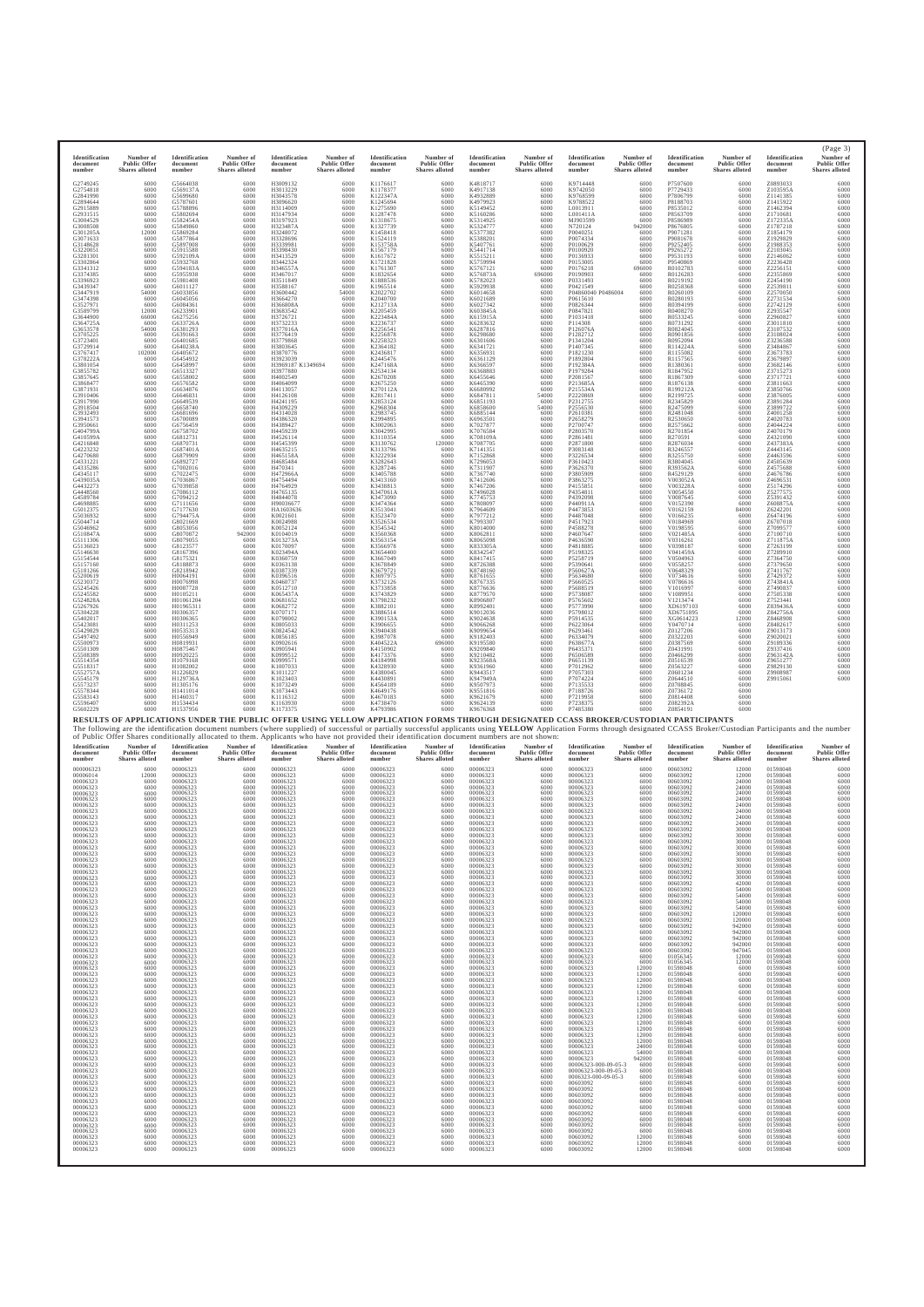| Identification<br>document<br>number<br>01598048<br>01598048<br>01598048<br>01598048<br>01598048<br>01598048<br>01598048<br>01598048<br>01598048<br>01598048<br>01598048<br>01598048<br>01598048<br>01598048<br>01598048<br>01598048<br>01598048<br>01598048<br>01598048<br>01598048<br>01598048<br>01598048<br>01598048<br>01598048<br>01598048<br>01598048<br>01598048<br>01598048<br>01598048<br>01598048<br>01598048<br>01598048<br>01598048<br>01598048<br>01598048<br>01598048<br>01598048<br>01598048<br>01598048<br>01598048<br>01598048<br>01598048<br>01598048<br>01598048<br>01598048<br>01598048<br>01598048<br>01598048<br>01598048<br>01598048<br>01598048<br>01598048<br>01598048<br>01598048<br>01598048<br>01598048<br>01598048<br>01598048<br>01598048<br>01598048<br>01598048<br>01598048<br>01598048<br>01598048<br>01598048<br>01598048<br>01598048<br>01598048<br>01598048<br>01598048<br>01598048<br>01598048 | Number of<br><b>Public Offer</b><br><b>Shares</b> alloted<br>6000<br>6000<br>6000<br>6000<br>6000<br>6000<br>6000<br>6000<br>6000<br>6000<br>6000<br>6000<br>6000<br>6000<br>6000<br>6000<br>6000<br>6000<br>6000<br>6000<br>6000<br>6000<br>6000<br>6000<br>6000<br>6000<br>6000<br>6000<br>6000<br>6000<br>6000<br>6000<br>6000<br>6000<br>6000<br>6000<br>6000<br>6000<br>6000<br>6000<br>6000<br>6000<br>6000<br>6000<br>6000<br>6000<br>6000<br>6000<br>6000<br>6000<br>6000<br>6000<br>6000<br>6000<br>6000<br>6000<br>6000<br>6000<br>6000<br>6000<br>6000<br>6000<br>6000<br>6000<br>6000<br>6000<br>6000<br>6000<br>6000<br>6000<br>6000<br>6000 | Identification<br>document<br>number<br>01598048<br>01598048<br>01598048<br>01598048<br>01598048<br>01598048<br>01598048<br>01598048<br>01598048<br>01598048<br>01598048<br>01598048<br>01598048<br>01598048<br>01598048<br>01598048<br>01598048<br>01598048<br>01598048<br>01598048<br>01598048<br>01598048<br>01598048<br>01598048<br>01598048<br>01598048<br>01598048<br>01598048<br>01598048<br>01598048<br>01598048<br>01598048<br>01598048<br>01598048<br>01598048<br>01598048<br>01598048<br>01598048<br>01598048<br>01598048<br>01598048<br>01598048<br>01598048<br>01598048<br>01598048<br>01598048<br>01598048<br>01598048<br>01598048<br>01598048<br>01598048<br>01598048<br>01598048<br>01598048<br>01598048<br>01598048<br>01598048<br>01598048<br>01598048<br>01598048<br>01598048<br>01598048<br>01598048<br>01598048<br>01598048<br>01598048<br>01598048<br>01598048<br>01598048<br>01598048<br>01598048<br>01598048 | Number of<br><b>Public Offer</b><br>Shares alloted<br>6000<br>6000<br>6000<br>6000<br>6000<br>6000<br>6000<br>6000<br>6000<br>6000<br>6000<br>6000<br>6000<br>6000<br>6000<br>6000<br>6000<br>6000<br>6000<br>6000<br>6000<br>6000<br>6000<br>6000<br>6000<br>6000<br>6000<br>6000<br>6000<br>6000<br>6000<br>6000<br>6000<br>6000<br>6000<br>6000<br>6000<br>6000<br>6000<br>6000<br>6000<br>6000<br>6000<br>6000<br>6000<br>6000<br>6000<br>6000<br>6000<br>6000<br>6000<br>6000<br>6000<br>6000<br>6000<br>6000<br>6000<br>6000<br>6000<br>6000<br>6000<br>6000<br>6000<br>6000<br>6000<br>6000<br>6000<br>6000<br>6000<br>6000<br>6000<br>6000 | Identification<br>document<br>number<br>01598048<br>01598048<br>01598048<br>01598048<br>01598048<br>01598048<br>01598048<br>01598048<br>01598048<br>01598048<br>01598048<br>01598048<br>01598048<br>01598048<br>01598048<br>01598048<br>01598048<br>01598048<br>01598048<br>01598048<br>01598048<br>01598048<br>01598048<br>01598048<br>01598048<br>01598048<br>01598048<br>01598048<br>01598048<br>01598048<br>01598048-000-01<br>01598048-000-01<br>01598048-000-01<br>01598048-000-01<br>01598048-000-01<br>02090415<br>02090415<br>02090415<br>02611435<br>02611435<br>02611435<br>02611435<br>02611435<br>02611435<br>02611435<br>02611435<br>02611435<br>02611435-000-01-06-6<br>03330105<br>03330105<br>03330105<br>03330105<br>03330105<br>03330105<br>03330105<br>03330105<br>03330105<br>03330105<br>03330105<br>03330105<br>03330105<br>03330105<br>03330105<br>03330105<br>03330105<br>03330105<br>03330105<br>03330105<br>03330105<br>03330105<br>03330105<br>03330105 | Number of<br><b>Public Offer</b><br><b>Shares alloted</b><br>12000<br>12000<br>12000<br>12000<br>12000<br>12000<br>12000<br>12000<br>12000<br>12000<br>12000<br>12000<br>12000<br>18000<br>24000<br>24000<br>24000<br>30000<br>30000<br>48000<br>66000<br>72000<br>114000<br>120000<br>120000<br>120000<br>120000<br>942000<br>942000<br>942000<br>6000<br>6000<br>6000<br>6000<br>12000<br>6000<br>6000<br>24000<br>6000<br>6000<br>6000<br>6000<br>6000<br>6000<br>6000<br>6000<br>6000<br>6000<br>6000<br>6000<br>6000<br>6000<br>6000<br>6000<br>6000<br>6000<br>6000<br>6000<br>6000<br>6000<br>6000<br>6000<br>6000<br>6000<br>6000<br>6000<br>6000<br>6000<br>6000<br>6000<br>6000<br>6000 | Identification<br>document<br>number<br>04809525<br>04895112<br>05225869<br>05225869<br>05225869<br>05225869<br>05225869<br>05225869<br>05225869<br>05225869<br>05225869<br>05225869<br>05225869<br>05225869<br>05225869<br>05225869<br>06124032<br>06717005<br>06777338<br>06777338<br>06777338<br>06777338<br>06777338<br>06777338<br>06777338<br>06777338<br>06777338<br>06777338<br>06777338<br>06777338<br>06777338<br>06777338<br>06777338<br>06777338<br>06777338<br>06777338<br>07138800<br>07138800<br>07138800<br>07138800<br>07138800<br>07161875<br>07292597<br>07292597<br>07292597<br>07332591<br>07332591<br>07332591<br>07332591<br>07332591<br>07332591<br>07332591<br>07518799<br>07518799<br>07518799<br>07518799<br>07518799<br>07518799<br>07518799<br>07518799<br>07518799<br>07518799<br>07518799<br>08643490<br>08643490<br>08643490<br>08643490<br>08805795<br>08805795<br>08805795<br>08805795<br>08805795 | Number of<br><b>Public Offer</b><br>Shares alloted<br>42000<br>6000<br>6000<br>6000<br>6000<br>6000<br>6000<br>6000<br>6000<br>6000<br>6000<br>6000<br>6000<br>6000<br>12000<br>942000<br>6000<br>6000<br>6000<br>6000<br>6000<br>6000<br>6000<br>6000<br>6000<br>6000<br>6000<br>6000<br>6000<br>6000<br>6000<br>6000<br>6000<br>6000<br>6000<br>18000<br>6000<br>6000<br>6000<br>6000<br>6000<br>6000<br>6000<br>6000<br>6000<br>6000<br>6000<br>6000<br>6000<br>6000<br>6000<br>6000<br>6000<br>6000<br>6000<br>6000<br>6000<br>6000<br>6000<br>6000<br>6000<br>6000<br>6000<br>6000<br>6000<br>12000<br>36000<br>6000<br>6000<br>6000<br>6000<br>6000 | Identification<br>document<br>number<br>09776856<br>09776856<br>09776856<br>09776856<br>09776856<br>09776856<br>09776856<br>09776856<br>09776856<br>09776856<br>09776856<br>09950167<br>09950167<br>09950167<br>09950167<br>09950167<br>09950167<br>09950167<br>09950167<br>09950167<br>09950167<br>09950167<br>09950167<br>09950167<br>09950167<br>09950167<br>09950167<br>09950167<br>09950167<br>09950167<br>09950167<br>09950167<br>09950167<br>09950167<br>09950167<br>09950167<br>09950167<br>09950167<br>09950167<br>09950167<br>09950167<br>09950167<br>09950167<br>09950167<br>09950167<br>09950167<br>09950167<br>09950167<br>09950167<br>09950167<br>09950167<br>09950167<br>09950167<br>09950167<br>09950167<br>09950167<br>09950167<br>09950167<br>09950167<br>09950167<br>09950167<br>09950167<br>09950167<br>09950167<br>09950167<br>09950167<br>09950167<br>09950167<br>09950167<br>09950167<br>09950167<br>09950167 | Number of<br><b>Public Offer</b><br><b>Shares</b> alloted<br>6000<br>6000<br>6000<br>6000<br>6000<br>6000<br>6000<br>6000<br>12000<br>12000<br>42000<br>6000<br>6000<br>6000<br>6000<br>6000<br>6000<br>6000<br>6000<br>6000<br>6000<br>6000<br>6000<br>6000<br>6000<br>6000<br>6000<br>6000<br>6000<br>6000<br>6000<br>6000<br>6000<br>6000<br>6000<br>6000<br>6000<br>6000<br>6000<br>6000<br>6000<br>6000<br>6000<br>6000<br>6000<br>6000<br>6000<br>6000<br>6000<br>6000<br>6000<br>6000<br>6000<br>6000<br>6000<br>6000<br>6000<br>6000<br>6000<br>6000<br>6000<br>6000<br>6000<br>6000<br>6000<br>6000<br>6000<br>6000<br>6000<br>6000<br>6000<br>6000 | Identification<br>document<br>number<br>12132312<br>12132312<br>12132312<br>12132312<br>12132312<br>12133449<br>12441789<br>12441789<br>12441789<br>12441789<br>12441789<br>12441789<br>12441789<br>13435676<br>13435676<br>13435676<br>13435676<br>13435676<br>13435676<br>13435676<br>13435676<br>13980435<br>14263052<br>14263052<br>14263052<br>14866337<br>14866337<br>15061900<br>15228695<br>15461005<br>15499921<br>15499921<br>15499921<br>15499921<br>15499921<br>15499921<br>15499921<br>15499921<br>15737448<br>15738193<br>15738193<br>15738193<br>15738193<br>15844681<br>15844681<br>15844681<br>15844681<br>15844681<br>15844681<br>16149670<br>16149670<br>16149670<br>16149670<br>16149670<br>16149670<br>16149670-000<br>16149670-000<br>16192796<br>16234912<br>16377037<br>16377037<br>16377037<br>16577950<br>16577950<br>17054460<br>17074725<br>17074725<br>17207522<br>17207522<br>17449944<br>17449944<br>17449944 | Number of<br><b>Public Offer</b><br><b>Shares</b> alloted<br>6000<br>6000<br>6000<br>6000<br>6000<br>24000<br>6000<br>6000<br>6000<br>6000<br>6000<br>12000<br>30000<br>6000<br>6000<br>6000<br>6000<br>6000<br>6000<br>12000<br>12000<br>12000<br>12000<br>942000<br>942000<br>6000<br>6000<br>12000<br>6000<br>18000<br>6000<br>6000<br>6000<br>6000<br>6000<br>6000<br>6000<br>12000<br>6000<br>6000<br>6000<br>6000<br>6000<br>6000<br>6000<br>6000<br>6000<br>6000<br>6000<br>6000<br>6000<br>6000<br>6000<br>6000<br>30000<br>6000<br>6000<br>6000<br>12000<br>6000<br>12000<br>12000<br>6000<br>6000<br>6000<br>6000<br>6000<br>12000<br>66000<br>6000<br>12000<br>12000 | Identification<br>document<br>number<br>20797538<br>20797538<br>20797538<br>20797538<br>20797538<br>20797538<br>20797538<br>20797538<br>20938386<br>21010123<br>21240281<br>21240281<br>21301813<br>21721338<br>21798771<br>21798771<br>21798771<br>21798771<br>21913810<br>21913810<br>21913810<br>21913810<br>22264410<br>22264410<br>234120<br>30131328<br>31321998<br>31321998<br>31321998<br>31502308<br>32548624<br>33974393<br>34055663<br>34055663<br>34055663<br>34055663<br>34055663<br>34055663<br>441421530115022<br>A031041A<br>A0475176<br>A0501630<br>A0534474<br>A0949704<br>A1043261<br>A116218A<br>A1228679<br>A1310138<br>A1623403<br>A1695668<br>A1942487<br>A2191124<br>A220420A<br>A2274011<br>A2383961<br>A2656097<br>A2690627<br>A2695726<br>A2830356<br>A2853062<br>A2856274<br>A2899348<br>A2931152<br>A311011A<br>A316712A<br>A3288520<br>A3398393<br>A3596853<br>A3621793<br>A3700081<br>A3758349<br>A3816152 | Number of<br><b>Public Offer</b><br>Shares alloted<br>6000<br>6000<br>6000<br>6000<br>6000<br>6000<br>6000<br>12000<br>6000<br>942000<br>6000<br>6000<br>12000<br>6000<br>6000<br>6000<br>6000<br>6000<br>6000<br>6000<br>12000<br>30000<br>6000<br>6000<br>30000<br>120000<br>6000<br>6000<br>6000<br>6000<br>6000<br>18000<br>6000<br>6000<br>6000<br>6000<br>6000<br>6000<br>6000<br>6000<br>6000<br>6000<br>6000<br>6000<br>6000<br>12000<br>6000<br>6000<br>6000<br>6000<br>6000<br>6000<br>6000<br>6000<br>6000<br>6000<br>6000<br>6000<br>6000<br>6000<br>6000<br>6000<br>6000<br>6000<br>6000<br>30000<br>6000<br>6000<br>6000<br>6000<br>6000<br>6000 | Identification<br>document<br>number<br>A9632061<br>A9670435<br>A9703015<br>A9726767<br>A979116A<br>A9864213<br>A9924062<br>A998183A<br>B0875657<br>B1073201<br>B1375720<br>B1539278<br>B1675384<br>B2335528<br>B267036A<br>B3317167<br>B3333731<br>B395230A<br>B4109525<br>B4349496<br>B6193892<br>B6223228<br>B6247534<br>B6439360<br>B6930099<br>B7501795<br>B8240359<br>B8307860<br>B870102A<br>B8703146<br>B8949587<br>B8973976<br>B9060370<br>B9151767<br>B9213312<br>B9352223<br>B9484774<br>B9493889<br>B9600863<br>B9671175<br>B9683785<br>B9710324<br>B9917190<br>C1478123<br>C2268718<br>C2381158<br>C2392923<br>C2425848<br>C248495A<br>C2552327<br>C262851A<br>C2781946<br>C300191A<br>C3179905<br>C3238561<br>C3251967<br>C3279470<br>C3369267<br>C3468753<br>C3490961<br>C352386A<br>C3557411<br>C3645280<br>C3647976<br>C3666865<br>C3700370<br>C3751471<br>C3753091<br>C3754764<br>C3862494<br>C4012958<br>C402400A | (Page 4)<br>Number of<br><b>Public Offer</b><br>Shares alloted<br>6000<br>6000<br>6000<br>6000<br>6000<br>6000<br>6000<br>6000<br>6000<br>6000<br>6000<br>6000<br>6000<br>6000<br>6000<br>6000<br>6000<br>6000<br>6000<br>6000<br>6000<br>6000<br>6000<br>6000<br>6000<br>6000<br>6000<br>6000<br>6000<br>6000<br>6000<br>6000<br>6000<br>6000<br>6000<br>6000<br>6000<br>6000<br>6000<br>6000<br>6000<br>6000<br>6000<br>6000<br>6000<br>6000<br>6000<br>6000<br>6000<br>6000<br>6000<br>6000<br>6000<br>6000<br>6000<br>6000<br>6000<br>6000<br>6000<br>6000<br>6000<br>6000<br>6000<br>6000<br>6000<br>6000<br>6000<br>6000<br>6000<br>6000<br>6000<br>6000 |
|--------------------------------------------------------------------------------------------------------------------------------------------------------------------------------------------------------------------------------------------------------------------------------------------------------------------------------------------------------------------------------------------------------------------------------------------------------------------------------------------------------------------------------------------------------------------------------------------------------------------------------------------------------------------------------------------------------------------------------------------------------------------------------------------------------------------------------------------------------------------------------------------------------------------------------------|-----------------------------------------------------------------------------------------------------------------------------------------------------------------------------------------------------------------------------------------------------------------------------------------------------------------------------------------------------------------------------------------------------------------------------------------------------------------------------------------------------------------------------------------------------------------------------------------------------------------------------------------------------------|--------------------------------------------------------------------------------------------------------------------------------------------------------------------------------------------------------------------------------------------------------------------------------------------------------------------------------------------------------------------------------------------------------------------------------------------------------------------------------------------------------------------------------------------------------------------------------------------------------------------------------------------------------------------------------------------------------------------------------------------------------------------------------------------------------------------------------------------------------------------------------------------------------------------------------------|----------------------------------------------------------------------------------------------------------------------------------------------------------------------------------------------------------------------------------------------------------------------------------------------------------------------------------------------------------------------------------------------------------------------------------------------------------------------------------------------------------------------------------------------------------------------------------------------------------------------------------------------------|-------------------------------------------------------------------------------------------------------------------------------------------------------------------------------------------------------------------------------------------------------------------------------------------------------------------------------------------------------------------------------------------------------------------------------------------------------------------------------------------------------------------------------------------------------------------------------------------------------------------------------------------------------------------------------------------------------------------------------------------------------------------------------------------------------------------------------------------------------------------------------------------------------------------------------------------------------------------------------------|---------------------------------------------------------------------------------------------------------------------------------------------------------------------------------------------------------------------------------------------------------------------------------------------------------------------------------------------------------------------------------------------------------------------------------------------------------------------------------------------------------------------------------------------------------------------------------------------------------------------------------------------------------------------------------------------------|--------------------------------------------------------------------------------------------------------------------------------------------------------------------------------------------------------------------------------------------------------------------------------------------------------------------------------------------------------------------------------------------------------------------------------------------------------------------------------------------------------------------------------------------------------------------------------------------------------------------------------------------------------------------------------------------------------------------------------------------------------------------------------------------------------------------------------------------------------------------------------------------------------------------------------------|-----------------------------------------------------------------------------------------------------------------------------------------------------------------------------------------------------------------------------------------------------------------------------------------------------------------------------------------------------------------------------------------------------------------------------------------------------------------------------------------------------------------------------------------------------------------------------------------------------------------------------------------------------------|--------------------------------------------------------------------------------------------------------------------------------------------------------------------------------------------------------------------------------------------------------------------------------------------------------------------------------------------------------------------------------------------------------------------------------------------------------------------------------------------------------------------------------------------------------------------------------------------------------------------------------------------------------------------------------------------------------------------------------------------------------------------------------------------------------------------------------------------------------------------------------------------------------------------------------------|--------------------------------------------------------------------------------------------------------------------------------------------------------------------------------------------------------------------------------------------------------------------------------------------------------------------------------------------------------------------------------------------------------------------------------------------------------------------------------------------------------------------------------------------------------------------------------------------------------------------------------------------------------------|----------------------------------------------------------------------------------------------------------------------------------------------------------------------------------------------------------------------------------------------------------------------------------------------------------------------------------------------------------------------------------------------------------------------------------------------------------------------------------------------------------------------------------------------------------------------------------------------------------------------------------------------------------------------------------------------------------------------------------------------------------------------------------------------------------------------------------------------------------------------------------------------------------------------------------------------|---------------------------------------------------------------------------------------------------------------------------------------------------------------------------------------------------------------------------------------------------------------------------------------------------------------------------------------------------------------------------------------------------------------------------------------------------------------------------------------------------------------------------------------------------------------------------------------------------------------------------------------------------------------------------------|-------------------------------------------------------------------------------------------------------------------------------------------------------------------------------------------------------------------------------------------------------------------------------------------------------------------------------------------------------------------------------------------------------------------------------------------------------------------------------------------------------------------------------------------------------------------------------------------------------------------------------------------------------------------------------------------------------------------------------------------------------------------------------------------------------------------------------------------------------------------------------------------------------------------------------------------|----------------------------------------------------------------------------------------------------------------------------------------------------------------------------------------------------------------------------------------------------------------------------------------------------------------------------------------------------------------------------------------------------------------------------------------------------------------------------------------------------------------------------------------------------------------------------------------------------------------------------------------------------------------|--------------------------------------------------------------------------------------------------------------------------------------------------------------------------------------------------------------------------------------------------------------------------------------------------------------------------------------------------------------------------------------------------------------------------------------------------------------------------------------------------------------------------------------------------------------------------------------------------------------------------------------------------------------------------------------------------------------------------------------------------------------------------------------------------------------------------------------------------------------------------------------------------------------------------------------|----------------------------------------------------------------------------------------------------------------------------------------------------------------------------------------------------------------------------------------------------------------------------------------------------------------------------------------------------------------------------------------------------------------------------------------------------------------------------------------------------------------------------------------------------------------------------------------------------------------------------------------------------------------|
| 01598048                                                                                                                                                                                                                                                                                                                                                                                                                                                                                                                                                                                                                                                                                                                                                                                                                                                                                                                             | 6000                                                                                                                                                                                                                                                                                                                                                                                                                                                                                                                                                                                                                                                      | 01598048                                                                                                                                                                                                                                                                                                                                                                                                                                                                                                                                                                                                                                                                                                                                                                                                                                                                                                                             | 6000                                                                                                                                                                                                                                                                                                                                                                                                                                                                                                                                                                                                                                               | 03330105                                                                                                                                                                                                                                                                                                                                                                                                                                                                                                                                                                                                                                                                                                                                                                                                                                                                                                                                                                            | 6000                                                                                                                                                                                                                                                                                                                                                                                                                                                                                                                                                                                                                                                                                              | 08805795                                                                                                                                                                                                                                                                                                                                                                                                                                                                                                                                                                                                                                                                                                                                                                                                                                                                                                                             | 6000                                                                                                                                                                                                                                                                                                                                                                                                                                                                                                                                                                                                                                                      | 09950167                                                                                                                                                                                                                                                                                                                                                                                                                                                                                                                                                                                                                                                                                                                                                                                                                                                                                                                             | 6000                                                                                                                                                                                                                                                                                                                                                                                                                                                                                                                                                                                                                                                         | 17449944                                                                                                                                                                                                                                                                                                                                                                                                                                                                                                                                                                                                                                                                                                                                                                                                                                                                                                                                     | 12000                                                                                                                                                                                                                                                                                                                                                                                                                                                                                                                                                                                                                                                                           | A3947257                                                                                                                                                                                                                                                                                                                                                                                                                                                                                                                                                                                                                                                                                                                                                                                                                                                                                                                                  | 6000                                                                                                                                                                                                                                                                                                                                                                                                                                                                                                                                                                                                                                                           | C4102663                                                                                                                                                                                                                                                                                                                                                                                                                                                                                                                                                                                                                                                                                                                                                                                                                                                                                                                             | 6000                                                                                                                                                                                                                                                                                                                                                                                                                                                                                                                                                                                                                                                           |
| 01598048                                                                                                                                                                                                                                                                                                                                                                                                                                                                                                                                                                                                                                                                                                                                                                                                                                                                                                                             | 6000                                                                                                                                                                                                                                                                                                                                                                                                                                                                                                                                                                                                                                                      | 01598048                                                                                                                                                                                                                                                                                                                                                                                                                                                                                                                                                                                                                                                                                                                                                                                                                                                                                                                             | 6000                                                                                                                                                                                                                                                                                                                                                                                                                                                                                                                                                                                                                                               | 03330105                                                                                                                                                                                                                                                                                                                                                                                                                                                                                                                                                                                                                                                                                                                                                                                                                                                                                                                                                                            | 6000                                                                                                                                                                                                                                                                                                                                                                                                                                                                                                                                                                                                                                                                                              | 08805795                                                                                                                                                                                                                                                                                                                                                                                                                                                                                                                                                                                                                                                                                                                                                                                                                                                                                                                             | 6000                                                                                                                                                                                                                                                                                                                                                                                                                                                                                                                                                                                                                                                      | 09950167                                                                                                                                                                                                                                                                                                                                                                                                                                                                                                                                                                                                                                                                                                                                                                                                                                                                                                                             | 6000                                                                                                                                                                                                                                                                                                                                                                                                                                                                                                                                                                                                                                                         | 17449944                                                                                                                                                                                                                                                                                                                                                                                                                                                                                                                                                                                                                                                                                                                                                                                                                                                                                                                                     | 12000                                                                                                                                                                                                                                                                                                                                                                                                                                                                                                                                                                                                                                                                           | A399431A                                                                                                                                                                                                                                                                                                                                                                                                                                                                                                                                                                                                                                                                                                                                                                                                                                                                                                                                  | 12000                                                                                                                                                                                                                                                                                                                                                                                                                                                                                                                                                                                                                                                          | C4113746                                                                                                                                                                                                                                                                                                                                                                                                                                                                                                                                                                                                                                                                                                                                                                                                                                                                                                                             | 6000                                                                                                                                                                                                                                                                                                                                                                                                                                                                                                                                                                                                                                                           |
| 01598048                                                                                                                                                                                                                                                                                                                                                                                                                                                                                                                                                                                                                                                                                                                                                                                                                                                                                                                             | 6000                                                                                                                                                                                                                                                                                                                                                                                                                                                                                                                                                                                                                                                      | 01598048                                                                                                                                                                                                                                                                                                                                                                                                                                                                                                                                                                                                                                                                                                                                                                                                                                                                                                                             | 6000                                                                                                                                                                                                                                                                                                                                                                                                                                                                                                                                                                                                                                               | 03330105                                                                                                                                                                                                                                                                                                                                                                                                                                                                                                                                                                                                                                                                                                                                                                                                                                                                                                                                                                            | 6000                                                                                                                                                                                                                                                                                                                                                                                                                                                                                                                                                                                                                                                                                              | 08805795                                                                                                                                                                                                                                                                                                                                                                                                                                                                                                                                                                                                                                                                                                                                                                                                                                                                                                                             | 6000                                                                                                                                                                                                                                                                                                                                                                                                                                                                                                                                                                                                                                                      | 09950167                                                                                                                                                                                                                                                                                                                                                                                                                                                                                                                                                                                                                                                                                                                                                                                                                                                                                                                             | 6000                                                                                                                                                                                                                                                                                                                                                                                                                                                                                                                                                                                                                                                         | 17449944                                                                                                                                                                                                                                                                                                                                                                                                                                                                                                                                                                                                                                                                                                                                                                                                                                                                                                                                     | 12000                                                                                                                                                                                                                                                                                                                                                                                                                                                                                                                                                                                                                                                                           | A4435705                                                                                                                                                                                                                                                                                                                                                                                                                                                                                                                                                                                                                                                                                                                                                                                                                                                                                                                                  | 6000                                                                                                                                                                                                                                                                                                                                                                                                                                                                                                                                                                                                                                                           | C423117A                                                                                                                                                                                                                                                                                                                                                                                                                                                                                                                                                                                                                                                                                                                                                                                                                                                                                                                             | 6000                                                                                                                                                                                                                                                                                                                                                                                                                                                                                                                                                                                                                                                           |
| 01598048                                                                                                                                                                                                                                                                                                                                                                                                                                                                                                                                                                                                                                                                                                                                                                                                                                                                                                                             | 6000                                                                                                                                                                                                                                                                                                                                                                                                                                                                                                                                                                                                                                                      | 01598048                                                                                                                                                                                                                                                                                                                                                                                                                                                                                                                                                                                                                                                                                                                                                                                                                                                                                                                             | 6000                                                                                                                                                                                                                                                                                                                                                                                                                                                                                                                                                                                                                                               | 03330105                                                                                                                                                                                                                                                                                                                                                                                                                                                                                                                                                                                                                                                                                                                                                                                                                                                                                                                                                                            | 6000                                                                                                                                                                                                                                                                                                                                                                                                                                                                                                                                                                                                                                                                                              | 08805795                                                                                                                                                                                                                                                                                                                                                                                                                                                                                                                                                                                                                                                                                                                                                                                                                                                                                                                             | 6000                                                                                                                                                                                                                                                                                                                                                                                                                                                                                                                                                                                                                                                      | 09950167                                                                                                                                                                                                                                                                                                                                                                                                                                                                                                                                                                                                                                                                                                                                                                                                                                                                                                                             | 6000                                                                                                                                                                                                                                                                                                                                                                                                                                                                                                                                                                                                                                                         | 17449944                                                                                                                                                                                                                                                                                                                                                                                                                                                                                                                                                                                                                                                                                                                                                                                                                                                                                                                                     | 18000                                                                                                                                                                                                                                                                                                                                                                                                                                                                                                                                                                                                                                                                           | A4492512                                                                                                                                                                                                                                                                                                                                                                                                                                                                                                                                                                                                                                                                                                                                                                                                                                                                                                                                  | 6000                                                                                                                                                                                                                                                                                                                                                                                                                                                                                                                                                                                                                                                           | C4359397                                                                                                                                                                                                                                                                                                                                                                                                                                                                                                                                                                                                                                                                                                                                                                                                                                                                                                                             | 6000                                                                                                                                                                                                                                                                                                                                                                                                                                                                                                                                                                                                                                                           |
| 01598048                                                                                                                                                                                                                                                                                                                                                                                                                                                                                                                                                                                                                                                                                                                                                                                                                                                                                                                             | 6000                                                                                                                                                                                                                                                                                                                                                                                                                                                                                                                                                                                                                                                      | 01598048                                                                                                                                                                                                                                                                                                                                                                                                                                                                                                                                                                                                                                                                                                                                                                                                                                                                                                                             | 6000                                                                                                                                                                                                                                                                                                                                                                                                                                                                                                                                                                                                                                               | 03330105                                                                                                                                                                                                                                                                                                                                                                                                                                                                                                                                                                                                                                                                                                                                                                                                                                                                                                                                                                            | 6000                                                                                                                                                                                                                                                                                                                                                                                                                                                                                                                                                                                                                                                                                              | 08805795                                                                                                                                                                                                                                                                                                                                                                                                                                                                                                                                                                                                                                                                                                                                                                                                                                                                                                                             | 6000                                                                                                                                                                                                                                                                                                                                                                                                                                                                                                                                                                                                                                                      | 09950167                                                                                                                                                                                                                                                                                                                                                                                                                                                                                                                                                                                                                                                                                                                                                                                                                                                                                                                             | 6000                                                                                                                                                                                                                                                                                                                                                                                                                                                                                                                                                                                                                                                         | 17449944                                                                                                                                                                                                                                                                                                                                                                                                                                                                                                                                                                                                                                                                                                                                                                                                                                                                                                                                     | 18000                                                                                                                                                                                                                                                                                                                                                                                                                                                                                                                                                                                                                                                                           | A4610183                                                                                                                                                                                                                                                                                                                                                                                                                                                                                                                                                                                                                                                                                                                                                                                                                                                                                                                                  | 18000                                                                                                                                                                                                                                                                                                                                                                                                                                                                                                                                                                                                                                                          | C4367004                                                                                                                                                                                                                                                                                                                                                                                                                                                                                                                                                                                                                                                                                                                                                                                                                                                                                                                             | 6000                                                                                                                                                                                                                                                                                                                                                                                                                                                                                                                                                                                                                                                           |
| 01598048                                                                                                                                                                                                                                                                                                                                                                                                                                                                                                                                                                                                                                                                                                                                                                                                                                                                                                                             | 6000                                                                                                                                                                                                                                                                                                                                                                                                                                                                                                                                                                                                                                                      | 01598048                                                                                                                                                                                                                                                                                                                                                                                                                                                                                                                                                                                                                                                                                                                                                                                                                                                                                                                             | 6000                                                                                                                                                                                                                                                                                                                                                                                                                                                                                                                                                                                                                                               | 03330105                                                                                                                                                                                                                                                                                                                                                                                                                                                                                                                                                                                                                                                                                                                                                                                                                                                                                                                                                                            | 6000                                                                                                                                                                                                                                                                                                                                                                                                                                                                                                                                                                                                                                                                                              | 08805795                                                                                                                                                                                                                                                                                                                                                                                                                                                                                                                                                                                                                                                                                                                                                                                                                                                                                                                             | 6000                                                                                                                                                                                                                                                                                                                                                                                                                                                                                                                                                                                                                                                      | 09950167                                                                                                                                                                                                                                                                                                                                                                                                                                                                                                                                                                                                                                                                                                                                                                                                                                                                                                                             | 6000                                                                                                                                                                                                                                                                                                                                                                                                                                                                                                                                                                                                                                                         | 17449944                                                                                                                                                                                                                                                                                                                                                                                                                                                                                                                                                                                                                                                                                                                                                                                                                                                                                                                                     | 24000                                                                                                                                                                                                                                                                                                                                                                                                                                                                                                                                                                                                                                                                           | A4642875                                                                                                                                                                                                                                                                                                                                                                                                                                                                                                                                                                                                                                                                                                                                                                                                                                                                                                                                  | 12000                                                                                                                                                                                                                                                                                                                                                                                                                                                                                                                                                                                                                                                          | C4377530                                                                                                                                                                                                                                                                                                                                                                                                                                                                                                                                                                                                                                                                                                                                                                                                                                                                                                                             | 6000                                                                                                                                                                                                                                                                                                                                                                                                                                                                                                                                                                                                                                                           |
| 01598048                                                                                                                                                                                                                                                                                                                                                                                                                                                                                                                                                                                                                                                                                                                                                                                                                                                                                                                             | 6000                                                                                                                                                                                                                                                                                                                                                                                                                                                                                                                                                                                                                                                      | 01598048                                                                                                                                                                                                                                                                                                                                                                                                                                                                                                                                                                                                                                                                                                                                                                                                                                                                                                                             | 6000                                                                                                                                                                                                                                                                                                                                                                                                                                                                                                                                                                                                                                               | 03330105                                                                                                                                                                                                                                                                                                                                                                                                                                                                                                                                                                                                                                                                                                                                                                                                                                                                                                                                                                            | 6000                                                                                                                                                                                                                                                                                                                                                                                                                                                                                                                                                                                                                                                                                              | 08805795                                                                                                                                                                                                                                                                                                                                                                                                                                                                                                                                                                                                                                                                                                                                                                                                                                                                                                                             | 6000                                                                                                                                                                                                                                                                                                                                                                                                                                                                                                                                                                                                                                                      | 09950167                                                                                                                                                                                                                                                                                                                                                                                                                                                                                                                                                                                                                                                                                                                                                                                                                                                                                                                             | 6000                                                                                                                                                                                                                                                                                                                                                                                                                                                                                                                                                                                                                                                         | 17449944                                                                                                                                                                                                                                                                                                                                                                                                                                                                                                                                                                                                                                                                                                                                                                                                                                                                                                                                     | 24000                                                                                                                                                                                                                                                                                                                                                                                                                                                                                                                                                                                                                                                                           | A4726394                                                                                                                                                                                                                                                                                                                                                                                                                                                                                                                                                                                                                                                                                                                                                                                                                                                                                                                                  | 6000                                                                                                                                                                                                                                                                                                                                                                                                                                                                                                                                                                                                                                                           | C4444130                                                                                                                                                                                                                                                                                                                                                                                                                                                                                                                                                                                                                                                                                                                                                                                                                                                                                                                             | 6000                                                                                                                                                                                                                                                                                                                                                                                                                                                                                                                                                                                                                                                           |
| 01598048                                                                                                                                                                                                                                                                                                                                                                                                                                                                                                                                                                                                                                                                                                                                                                                                                                                                                                                             | 6000                                                                                                                                                                                                                                                                                                                                                                                                                                                                                                                                                                                                                                                      | 01598048                                                                                                                                                                                                                                                                                                                                                                                                                                                                                                                                                                                                                                                                                                                                                                                                                                                                                                                             | 6000                                                                                                                                                                                                                                                                                                                                                                                                                                                                                                                                                                                                                                               | 03330105                                                                                                                                                                                                                                                                                                                                                                                                                                                                                                                                                                                                                                                                                                                                                                                                                                                                                                                                                                            | 6000                                                                                                                                                                                                                                                                                                                                                                                                                                                                                                                                                                                                                                                                                              | 08805795                                                                                                                                                                                                                                                                                                                                                                                                                                                                                                                                                                                                                                                                                                                                                                                                                                                                                                                             | 6000                                                                                                                                                                                                                                                                                                                                                                                                                                                                                                                                                                                                                                                      | 09950167                                                                                                                                                                                                                                                                                                                                                                                                                                                                                                                                                                                                                                                                                                                                                                                                                                                                                                                             | 6000                                                                                                                                                                                                                                                                                                                                                                                                                                                                                                                                                                                                                                                         | 17449944                                                                                                                                                                                                                                                                                                                                                                                                                                                                                                                                                                                                                                                                                                                                                                                                                                                                                                                                     | 30000                                                                                                                                                                                                                                                                                                                                                                                                                                                                                                                                                                                                                                                                           | A4799502                                                                                                                                                                                                                                                                                                                                                                                                                                                                                                                                                                                                                                                                                                                                                                                                                                                                                                                                  | 6000                                                                                                                                                                                                                                                                                                                                                                                                                                                                                                                                                                                                                                                           | C4474471                                                                                                                                                                                                                                                                                                                                                                                                                                                                                                                                                                                                                                                                                                                                                                                                                                                                                                                             | 6000                                                                                                                                                                                                                                                                                                                                                                                                                                                                                                                                                                                                                                                           |
| 01598048                                                                                                                                                                                                                                                                                                                                                                                                                                                                                                                                                                                                                                                                                                                                                                                                                                                                                                                             | 6000                                                                                                                                                                                                                                                                                                                                                                                                                                                                                                                                                                                                                                                      | 01598048                                                                                                                                                                                                                                                                                                                                                                                                                                                                                                                                                                                                                                                                                                                                                                                                                                                                                                                             | 6000                                                                                                                                                                                                                                                                                                                                                                                                                                                                                                                                                                                                                                               | 03330105                                                                                                                                                                                                                                                                                                                                                                                                                                                                                                                                                                                                                                                                                                                                                                                                                                                                                                                                                                            | 6000                                                                                                                                                                                                                                                                                                                                                                                                                                                                                                                                                                                                                                                                                              | 08805795                                                                                                                                                                                                                                                                                                                                                                                                                                                                                                                                                                                                                                                                                                                                                                                                                                                                                                                             | 6000                                                                                                                                                                                                                                                                                                                                                                                                                                                                                                                                                                                                                                                      | 09950167                                                                                                                                                                                                                                                                                                                                                                                                                                                                                                                                                                                                                                                                                                                                                                                                                                                                                                                             | 6000                                                                                                                                                                                                                                                                                                                                                                                                                                                                                                                                                                                                                                                         | 17449944                                                                                                                                                                                                                                                                                                                                                                                                                                                                                                                                                                                                                                                                                                                                                                                                                                                                                                                                     | 66000                                                                                                                                                                                                                                                                                                                                                                                                                                                                                                                                                                                                                                                                           | A4807343                                                                                                                                                                                                                                                                                                                                                                                                                                                                                                                                                                                                                                                                                                                                                                                                                                                                                                                                  | 6000                                                                                                                                                                                                                                                                                                                                                                                                                                                                                                                                                                                                                                                           | C4576754                                                                                                                                                                                                                                                                                                                                                                                                                                                                                                                                                                                                                                                                                                                                                                                                                                                                                                                             | 6000                                                                                                                                                                                                                                                                                                                                                                                                                                                                                                                                                                                                                                                           |
| 01598048                                                                                                                                                                                                                                                                                                                                                                                                                                                                                                                                                                                                                                                                                                                                                                                                                                                                                                                             | 6000                                                                                                                                                                                                                                                                                                                                                                                                                                                                                                                                                                                                                                                      | 01598048                                                                                                                                                                                                                                                                                                                                                                                                                                                                                                                                                                                                                                                                                                                                                                                                                                                                                                                             | 6000                                                                                                                                                                                                                                                                                                                                                                                                                                                                                                                                                                                                                                               | 03330105                                                                                                                                                                                                                                                                                                                                                                                                                                                                                                                                                                                                                                                                                                                                                                                                                                                                                                                                                                            | 6000                                                                                                                                                                                                                                                                                                                                                                                                                                                                                                                                                                                                                                                                                              | 08805795                                                                                                                                                                                                                                                                                                                                                                                                                                                                                                                                                                                                                                                                                                                                                                                                                                                                                                                             | 6000                                                                                                                                                                                                                                                                                                                                                                                                                                                                                                                                                                                                                                                      | 09950167                                                                                                                                                                                                                                                                                                                                                                                                                                                                                                                                                                                                                                                                                                                                                                                                                                                                                                                             | 6000                                                                                                                                                                                                                                                                                                                                                                                                                                                                                                                                                                                                                                                         | 17449944                                                                                                                                                                                                                                                                                                                                                                                                                                                                                                                                                                                                                                                                                                                                                                                                                                                                                                                                     | 120000                                                                                                                                                                                                                                                                                                                                                                                                                                                                                                                                                                                                                                                                          | A4919796                                                                                                                                                                                                                                                                                                                                                                                                                                                                                                                                                                                                                                                                                                                                                                                                                                                                                                                                  | 6000                                                                                                                                                                                                                                                                                                                                                                                                                                                                                                                                                                                                                                                           | C4589023                                                                                                                                                                                                                                                                                                                                                                                                                                                                                                                                                                                                                                                                                                                                                                                                                                                                                                                             | 6000                                                                                                                                                                                                                                                                                                                                                                                                                                                                                                                                                                                                                                                           |
| 01598048                                                                                                                                                                                                                                                                                                                                                                                                                                                                                                                                                                                                                                                                                                                                                                                                                                                                                                                             | 6000                                                                                                                                                                                                                                                                                                                                                                                                                                                                                                                                                                                                                                                      | 01598048                                                                                                                                                                                                                                                                                                                                                                                                                                                                                                                                                                                                                                                                                                                                                                                                                                                                                                                             | 6000                                                                                                                                                                                                                                                                                                                                                                                                                                                                                                                                                                                                                                               | 03330105                                                                                                                                                                                                                                                                                                                                                                                                                                                                                                                                                                                                                                                                                                                                                                                                                                                                                                                                                                            | 12000                                                                                                                                                                                                                                                                                                                                                                                                                                                                                                                                                                                                                                                                                             | 08805795                                                                                                                                                                                                                                                                                                                                                                                                                                                                                                                                                                                                                                                                                                                                                                                                                                                                                                                             | 6000                                                                                                                                                                                                                                                                                                                                                                                                                                                                                                                                                                                                                                                      | 09950167                                                                                                                                                                                                                                                                                                                                                                                                                                                                                                                                                                                                                                                                                                                                                                                                                                                                                                                             | 6000                                                                                                                                                                                                                                                                                                                                                                                                                                                                                                                                                                                                                                                         | 17449944                                                                                                                                                                                                                                                                                                                                                                                                                                                                                                                                                                                                                                                                                                                                                                                                                                                                                                                                     | 942000                                                                                                                                                                                                                                                                                                                                                                                                                                                                                                                                                                                                                                                                          | A4941449                                                                                                                                                                                                                                                                                                                                                                                                                                                                                                                                                                                                                                                                                                                                                                                                                                                                                                                                  | 6000                                                                                                                                                                                                                                                                                                                                                                                                                                                                                                                                                                                                                                                           | C4589856                                                                                                                                                                                                                                                                                                                                                                                                                                                                                                                                                                                                                                                                                                                                                                                                                                                                                                                             | 6000                                                                                                                                                                                                                                                                                                                                                                                                                                                                                                                                                                                                                                                           |
| 01598048                                                                                                                                                                                                                                                                                                                                                                                                                                                                                                                                                                                                                                                                                                                                                                                                                                                                                                                             | 6000                                                                                                                                                                                                                                                                                                                                                                                                                                                                                                                                                                                                                                                      | 01598048                                                                                                                                                                                                                                                                                                                                                                                                                                                                                                                                                                                                                                                                                                                                                                                                                                                                                                                             | 6000                                                                                                                                                                                                                                                                                                                                                                                                                                                                                                                                                                                                                                               | 03330105                                                                                                                                                                                                                                                                                                                                                                                                                                                                                                                                                                                                                                                                                                                                                                                                                                                                                                                                                                            | 24000                                                                                                                                                                                                                                                                                                                                                                                                                                                                                                                                                                                                                                                                                             | 08805795                                                                                                                                                                                                                                                                                                                                                                                                                                                                                                                                                                                                                                                                                                                                                                                                                                                                                                                             | 6000                                                                                                                                                                                                                                                                                                                                                                                                                                                                                                                                                                                                                                                      | 09950167                                                                                                                                                                                                                                                                                                                                                                                                                                                                                                                                                                                                                                                                                                                                                                                                                                                                                                                             | 6000                                                                                                                                                                                                                                                                                                                                                                                                                                                                                                                                                                                                                                                         | 17557882                                                                                                                                                                                                                                                                                                                                                                                                                                                                                                                                                                                                                                                                                                                                                                                                                                                                                                                                     | 6000                                                                                                                                                                                                                                                                                                                                                                                                                                                                                                                                                                                                                                                                            | A506865A                                                                                                                                                                                                                                                                                                                                                                                                                                                                                                                                                                                                                                                                                                                                                                                                                                                                                                                                  | 6000                                                                                                                                                                                                                                                                                                                                                                                                                                                                                                                                                                                                                                                           | C4635017                                                                                                                                                                                                                                                                                                                                                                                                                                                                                                                                                                                                                                                                                                                                                                                                                                                                                                                             | 6000                                                                                                                                                                                                                                                                                                                                                                                                                                                                                                                                                                                                                                                           |
| 01598048                                                                                                                                                                                                                                                                                                                                                                                                                                                                                                                                                                                                                                                                                                                                                                                                                                                                                                                             | 6000                                                                                                                                                                                                                                                                                                                                                                                                                                                                                                                                                                                                                                                      | 01598048                                                                                                                                                                                                                                                                                                                                                                                                                                                                                                                                                                                                                                                                                                                                                                                                                                                                                                                             | 6000                                                                                                                                                                                                                                                                                                                                                                                                                                                                                                                                                                                                                                               | 03330105                                                                                                                                                                                                                                                                                                                                                                                                                                                                                                                                                                                                                                                                                                                                                                                                                                                                                                                                                                            | 24000                                                                                                                                                                                                                                                                                                                                                                                                                                                                                                                                                                                                                                                                                             | 08805795                                                                                                                                                                                                                                                                                                                                                                                                                                                                                                                                                                                                                                                                                                                                                                                                                                                                                                                             | 6000                                                                                                                                                                                                                                                                                                                                                                                                                                                                                                                                                                                                                                                      | 09950167                                                                                                                                                                                                                                                                                                                                                                                                                                                                                                                                                                                                                                                                                                                                                                                                                                                                                                                             | 6000                                                                                                                                                                                                                                                                                                                                                                                                                                                                                                                                                                                                                                                         | 17557882                                                                                                                                                                                                                                                                                                                                                                                                                                                                                                                                                                                                                                                                                                                                                                                                                                                                                                                                     | 6000                                                                                                                                                                                                                                                                                                                                                                                                                                                                                                                                                                                                                                                                            | A507496A                                                                                                                                                                                                                                                                                                                                                                                                                                                                                                                                                                                                                                                                                                                                                                                                                                                                                                                                  | 6000                                                                                                                                                                                                                                                                                                                                                                                                                                                                                                                                                                                                                                                           | C4671404                                                                                                                                                                                                                                                                                                                                                                                                                                                                                                                                                                                                                                                                                                                                                                                                                                                                                                                             | 6000                                                                                                                                                                                                                                                                                                                                                                                                                                                                                                                                                                                                                                                           |
| 01598048                                                                                                                                                                                                                                                                                                                                                                                                                                                                                                                                                                                                                                                                                                                                                                                                                                                                                                                             | 6000                                                                                                                                                                                                                                                                                                                                                                                                                                                                                                                                                                                                                                                      | 01598048                                                                                                                                                                                                                                                                                                                                                                                                                                                                                                                                                                                                                                                                                                                                                                                                                                                                                                                             | 6000                                                                                                                                                                                                                                                                                                                                                                                                                                                                                                                                                                                                                                               | 03330105                                                                                                                                                                                                                                                                                                                                                                                                                                                                                                                                                                                                                                                                                                                                                                                                                                                                                                                                                                            | 30000                                                                                                                                                                                                                                                                                                                                                                                                                                                                                                                                                                                                                                                                                             | 08805795                                                                                                                                                                                                                                                                                                                                                                                                                                                                                                                                                                                                                                                                                                                                                                                                                                                                                                                             | 6000                                                                                                                                                                                                                                                                                                                                                                                                                                                                                                                                                                                                                                                      | 09950167                                                                                                                                                                                                                                                                                                                                                                                                                                                                                                                                                                                                                                                                                                                                                                                                                                                                                                                             | 6000                                                                                                                                                                                                                                                                                                                                                                                                                                                                                                                                                                                                                                                         | 17782788                                                                                                                                                                                                                                                                                                                                                                                                                                                                                                                                                                                                                                                                                                                                                                                                                                                                                                                                     | 6000                                                                                                                                                                                                                                                                                                                                                                                                                                                                                                                                                                                                                                                                            | A5132455                                                                                                                                                                                                                                                                                                                                                                                                                                                                                                                                                                                                                                                                                                                                                                                                                                                                                                                                  | 6000                                                                                                                                                                                                                                                                                                                                                                                                                                                                                                                                                                                                                                                           | C468395A                                                                                                                                                                                                                                                                                                                                                                                                                                                                                                                                                                                                                                                                                                                                                                                                                                                                                                                             | 6000                                                                                                                                                                                                                                                                                                                                                                                                                                                                                                                                                                                                                                                           |
| 01598048                                                                                                                                                                                                                                                                                                                                                                                                                                                                                                                                                                                                                                                                                                                                                                                                                                                                                                                             | 6000                                                                                                                                                                                                                                                                                                                                                                                                                                                                                                                                                                                                                                                      | 01598048                                                                                                                                                                                                                                                                                                                                                                                                                                                                                                                                                                                                                                                                                                                                                                                                                                                                                                                             | 6000                                                                                                                                                                                                                                                                                                                                                                                                                                                                                                                                                                                                                                               | 03330105                                                                                                                                                                                                                                                                                                                                                                                                                                                                                                                                                                                                                                                                                                                                                                                                                                                                                                                                                                            | 42000                                                                                                                                                                                                                                                                                                                                                                                                                                                                                                                                                                                                                                                                                             | 08805795                                                                                                                                                                                                                                                                                                                                                                                                                                                                                                                                                                                                                                                                                                                                                                                                                                                                                                                             | 6000                                                                                                                                                                                                                                                                                                                                                                                                                                                                                                                                                                                                                                                      | 09950167                                                                                                                                                                                                                                                                                                                                                                                                                                                                                                                                                                                                                                                                                                                                                                                                                                                                                                                             | 6000                                                                                                                                                                                                                                                                                                                                                                                                                                                                                                                                                                                                                                                         | 17782788                                                                                                                                                                                                                                                                                                                                                                                                                                                                                                                                                                                                                                                                                                                                                                                                                                                                                                                                     | 6000                                                                                                                                                                                                                                                                                                                                                                                                                                                                                                                                                                                                                                                                            | A537615A                                                                                                                                                                                                                                                                                                                                                                                                                                                                                                                                                                                                                                                                                                                                                                                                                                                                                                                                  | 6000                                                                                                                                                                                                                                                                                                                                                                                                                                                                                                                                                                                                                                                           | C4693432                                                                                                                                                                                                                                                                                                                                                                                                                                                                                                                                                                                                                                                                                                                                                                                                                                                                                                                             | 6000                                                                                                                                                                                                                                                                                                                                                                                                                                                                                                                                                                                                                                                           |
| 01598048                                                                                                                                                                                                                                                                                                                                                                                                                                                                                                                                                                                                                                                                                                                                                                                                                                                                                                                             | 6000                                                                                                                                                                                                                                                                                                                                                                                                                                                                                                                                                                                                                                                      | 01598048                                                                                                                                                                                                                                                                                                                                                                                                                                                                                                                                                                                                                                                                                                                                                                                                                                                                                                                             | 6000                                                                                                                                                                                                                                                                                                                                                                                                                                                                                                                                                                                                                                               | 03407663                                                                                                                                                                                                                                                                                                                                                                                                                                                                                                                                                                                                                                                                                                                                                                                                                                                                                                                                                                            | 6000                                                                                                                                                                                                                                                                                                                                                                                                                                                                                                                                                                                                                                                                                              | 08805795                                                                                                                                                                                                                                                                                                                                                                                                                                                                                                                                                                                                                                                                                                                                                                                                                                                                                                                             | 6000                                                                                                                                                                                                                                                                                                                                                                                                                                                                                                                                                                                                                                                      | 09950167                                                                                                                                                                                                                                                                                                                                                                                                                                                                                                                                                                                                                                                                                                                                                                                                                                                                                                                             | 6000                                                                                                                                                                                                                                                                                                                                                                                                                                                                                                                                                                                                                                                         | 17782788                                                                                                                                                                                                                                                                                                                                                                                                                                                                                                                                                                                                                                                                                                                                                                                                                                                                                                                                     | 6000                                                                                                                                                                                                                                                                                                                                                                                                                                                                                                                                                                                                                                                                            | A5450821                                                                                                                                                                                                                                                                                                                                                                                                                                                                                                                                                                                                                                                                                                                                                                                                                                                                                                                                  | 6000                                                                                                                                                                                                                                                                                                                                                                                                                                                                                                                                                                                                                                                           | C4694129                                                                                                                                                                                                                                                                                                                                                                                                                                                                                                                                                                                                                                                                                                                                                                                                                                                                                                                             | 6000                                                                                                                                                                                                                                                                                                                                                                                                                                                                                                                                                                                                                                                           |
| 01598048                                                                                                                                                                                                                                                                                                                                                                                                                                                                                                                                                                                                                                                                                                                                                                                                                                                                                                                             | 6000                                                                                                                                                                                                                                                                                                                                                                                                                                                                                                                                                                                                                                                      | 01598048                                                                                                                                                                                                                                                                                                                                                                                                                                                                                                                                                                                                                                                                                                                                                                                                                                                                                                                             | 6000                                                                                                                                                                                                                                                                                                                                                                                                                                                                                                                                                                                                                                               | 03407663                                                                                                                                                                                                                                                                                                                                                                                                                                                                                                                                                                                                                                                                                                                                                                                                                                                                                                                                                                            | 6000                                                                                                                                                                                                                                                                                                                                                                                                                                                                                                                                                                                                                                                                                              | 08805795                                                                                                                                                                                                                                                                                                                                                                                                                                                                                                                                                                                                                                                                                                                                                                                                                                                                                                                             | 6000                                                                                                                                                                                                                                                                                                                                                                                                                                                                                                                                                                                                                                                      | 09950167                                                                                                                                                                                                                                                                                                                                                                                                                                                                                                                                                                                                                                                                                                                                                                                                                                                                                                                             | 6000                                                                                                                                                                                                                                                                                                                                                                                                                                                                                                                                                                                                                                                         | 17782788                                                                                                                                                                                                                                                                                                                                                                                                                                                                                                                                                                                                                                                                                                                                                                                                                                                                                                                                     | 6000                                                                                                                                                                                                                                                                                                                                                                                                                                                                                                                                                                                                                                                                            | A5523217                                                                                                                                                                                                                                                                                                                                                                                                                                                                                                                                                                                                                                                                                                                                                                                                                                                                                                                                  | 6000                                                                                                                                                                                                                                                                                                                                                                                                                                                                                                                                                                                                                                                           | C475881A                                                                                                                                                                                                                                                                                                                                                                                                                                                                                                                                                                                                                                                                                                                                                                                                                                                                                                                             | 6000                                                                                                                                                                                                                                                                                                                                                                                                                                                                                                                                                                                                                                                           |
| 01598048                                                                                                                                                                                                                                                                                                                                                                                                                                                                                                                                                                                                                                                                                                                                                                                                                                                                                                                             | 6000                                                                                                                                                                                                                                                                                                                                                                                                                                                                                                                                                                                                                                                      | 01598048                                                                                                                                                                                                                                                                                                                                                                                                                                                                                                                                                                                                                                                                                                                                                                                                                                                                                                                             | 6000                                                                                                                                                                                                                                                                                                                                                                                                                                                                                                                                                                                                                                               | 03407663                                                                                                                                                                                                                                                                                                                                                                                                                                                                                                                                                                                                                                                                                                                                                                                                                                                                                                                                                                            | 6000                                                                                                                                                                                                                                                                                                                                                                                                                                                                                                                                                                                                                                                                                              | 08805795                                                                                                                                                                                                                                                                                                                                                                                                                                                                                                                                                                                                                                                                                                                                                                                                                                                                                                                             | 6000                                                                                                                                                                                                                                                                                                                                                                                                                                                                                                                                                                                                                                                      | 09950167                                                                                                                                                                                                                                                                                                                                                                                                                                                                                                                                                                                                                                                                                                                                                                                                                                                                                                                             | 6000                                                                                                                                                                                                                                                                                                                                                                                                                                                                                                                                                                                                                                                         | 17782788                                                                                                                                                                                                                                                                                                                                                                                                                                                                                                                                                                                                                                                                                                                                                                                                                                                                                                                                     | 6000                                                                                                                                                                                                                                                                                                                                                                                                                                                                                                                                                                                                                                                                            | A5605043                                                                                                                                                                                                                                                                                                                                                                                                                                                                                                                                                                                                                                                                                                                                                                                                                                                                                                                                  | 6000                                                                                                                                                                                                                                                                                                                                                                                                                                                                                                                                                                                                                                                           | C4771476                                                                                                                                                                                                                                                                                                                                                                                                                                                                                                                                                                                                                                                                                                                                                                                                                                                                                                                             | 12000                                                                                                                                                                                                                                                                                                                                                                                                                                                                                                                                                                                                                                                          |
| 01598048                                                                                                                                                                                                                                                                                                                                                                                                                                                                                                                                                                                                                                                                                                                                                                                                                                                                                                                             | 6000                                                                                                                                                                                                                                                                                                                                                                                                                                                                                                                                                                                                                                                      | 01598048                                                                                                                                                                                                                                                                                                                                                                                                                                                                                                                                                                                                                                                                                                                                                                                                                                                                                                                             | 6000                                                                                                                                                                                                                                                                                                                                                                                                                                                                                                                                                                                                                                               | 03407663                                                                                                                                                                                                                                                                                                                                                                                                                                                                                                                                                                                                                                                                                                                                                                                                                                                                                                                                                                            | 6000                                                                                                                                                                                                                                                                                                                                                                                                                                                                                                                                                                                                                                                                                              | 08805795                                                                                                                                                                                                                                                                                                                                                                                                                                                                                                                                                                                                                                                                                                                                                                                                                                                                                                                             | 6000                                                                                                                                                                                                                                                                                                                                                                                                                                                                                                                                                                                                                                                      | 09950167                                                                                                                                                                                                                                                                                                                                                                                                                                                                                                                                                                                                                                                                                                                                                                                                                                                                                                                             | 6000                                                                                                                                                                                                                                                                                                                                                                                                                                                                                                                                                                                                                                                         | 17782788                                                                                                                                                                                                                                                                                                                                                                                                                                                                                                                                                                                                                                                                                                                                                                                                                                                                                                                                     | 6000                                                                                                                                                                                                                                                                                                                                                                                                                                                                                                                                                                                                                                                                            | A5642593                                                                                                                                                                                                                                                                                                                                                                                                                                                                                                                                                                                                                                                                                                                                                                                                                                                                                                                                  | 6000                                                                                                                                                                                                                                                                                                                                                                                                                                                                                                                                                                                                                                                           | C4835024                                                                                                                                                                                                                                                                                                                                                                                                                                                                                                                                                                                                                                                                                                                                                                                                                                                                                                                             | 6000                                                                                                                                                                                                                                                                                                                                                                                                                                                                                                                                                                                                                                                           |
| 01598048                                                                                                                                                                                                                                                                                                                                                                                                                                                                                                                                                                                                                                                                                                                                                                                                                                                                                                                             | 6000                                                                                                                                                                                                                                                                                                                                                                                                                                                                                                                                                                                                                                                      | 01598048                                                                                                                                                                                                                                                                                                                                                                                                                                                                                                                                                                                                                                                                                                                                                                                                                                                                                                                             | 6000                                                                                                                                                                                                                                                                                                                                                                                                                                                                                                                                                                                                                                               | 03407663                                                                                                                                                                                                                                                                                                                                                                                                                                                                                                                                                                                                                                                                                                                                                                                                                                                                                                                                                                            | 6000                                                                                                                                                                                                                                                                                                                                                                                                                                                                                                                                                                                                                                                                                              | 08805795                                                                                                                                                                                                                                                                                                                                                                                                                                                                                                                                                                                                                                                                                                                                                                                                                                                                                                                             | 6000                                                                                                                                                                                                                                                                                                                                                                                                                                                                                                                                                                                                                                                      | 09950167                                                                                                                                                                                                                                                                                                                                                                                                                                                                                                                                                                                                                                                                                                                                                                                                                                                                                                                             | 6000                                                                                                                                                                                                                                                                                                                                                                                                                                                                                                                                                                                                                                                         | 17782788                                                                                                                                                                                                                                                                                                                                                                                                                                                                                                                                                                                                                                                                                                                                                                                                                                                                                                                                     | 6000                                                                                                                                                                                                                                                                                                                                                                                                                                                                                                                                                                                                                                                                            | A5941337                                                                                                                                                                                                                                                                                                                                                                                                                                                                                                                                                                                                                                                                                                                                                                                                                                                                                                                                  | 6000                                                                                                                                                                                                                                                                                                                                                                                                                                                                                                                                                                                                                                                           | C5037369                                                                                                                                                                                                                                                                                                                                                                                                                                                                                                                                                                                                                                                                                                                                                                                                                                                                                                                             | 6000                                                                                                                                                                                                                                                                                                                                                                                                                                                                                                                                                                                                                                                           |
| 01598048                                                                                                                                                                                                                                                                                                                                                                                                                                                                                                                                                                                                                                                                                                                                                                                                                                                                                                                             | 6000                                                                                                                                                                                                                                                                                                                                                                                                                                                                                                                                                                                                                                                      | 01598048                                                                                                                                                                                                                                                                                                                                                                                                                                                                                                                                                                                                                                                                                                                                                                                                                                                                                                                             | 6000                                                                                                                                                                                                                                                                                                                                                                                                                                                                                                                                                                                                                                               | 03407663                                                                                                                                                                                                                                                                                                                                                                                                                                                                                                                                                                                                                                                                                                                                                                                                                                                                                                                                                                            | 6000                                                                                                                                                                                                                                                                                                                                                                                                                                                                                                                                                                                                                                                                                              | 08805795                                                                                                                                                                                                                                                                                                                                                                                                                                                                                                                                                                                                                                                                                                                                                                                                                                                                                                                             | 6000                                                                                                                                                                                                                                                                                                                                                                                                                                                                                                                                                                                                                                                      | 09950167                                                                                                                                                                                                                                                                                                                                                                                                                                                                                                                                                                                                                                                                                                                                                                                                                                                                                                                             | 6000                                                                                                                                                                                                                                                                                                                                                                                                                                                                                                                                                                                                                                                         | 17782788                                                                                                                                                                                                                                                                                                                                                                                                                                                                                                                                                                                                                                                                                                                                                                                                                                                                                                                                     | 6000                                                                                                                                                                                                                                                                                                                                                                                                                                                                                                                                                                                                                                                                            | A5958760                                                                                                                                                                                                                                                                                                                                                                                                                                                                                                                                                                                                                                                                                                                                                                                                                                                                                                                                  | 6000                                                                                                                                                                                                                                                                                                                                                                                                                                                                                                                                                                                                                                                           | C5140267                                                                                                                                                                                                                                                                                                                                                                                                                                                                                                                                                                                                                                                                                                                                                                                                                                                                                                                             | 6000                                                                                                                                                                                                                                                                                                                                                                                                                                                                                                                                                                                                                                                           |
| 01598048                                                                                                                                                                                                                                                                                                                                                                                                                                                                                                                                                                                                                                                                                                                                                                                                                                                                                                                             | 6000                                                                                                                                                                                                                                                                                                                                                                                                                                                                                                                                                                                                                                                      | 01598048                                                                                                                                                                                                                                                                                                                                                                                                                                                                                                                                                                                                                                                                                                                                                                                                                                                                                                                             | 6000                                                                                                                                                                                                                                                                                                                                                                                                                                                                                                                                                                                                                                               | 03407663                                                                                                                                                                                                                                                                                                                                                                                                                                                                                                                                                                                                                                                                                                                                                                                                                                                                                                                                                                            | 6000                                                                                                                                                                                                                                                                                                                                                                                                                                                                                                                                                                                                                                                                                              | 08805795                                                                                                                                                                                                                                                                                                                                                                                                                                                                                                                                                                                                                                                                                                                                                                                                                                                                                                                             | 6000                                                                                                                                                                                                                                                                                                                                                                                                                                                                                                                                                                                                                                                      | 09950167                                                                                                                                                                                                                                                                                                                                                                                                                                                                                                                                                                                                                                                                                                                                                                                                                                                                                                                             | 6000                                                                                                                                                                                                                                                                                                                                                                                                                                                                                                                                                                                                                                                         | 17782788                                                                                                                                                                                                                                                                                                                                                                                                                                                                                                                                                                                                                                                                                                                                                                                                                                                                                                                                     | 6000                                                                                                                                                                                                                                                                                                                                                                                                                                                                                                                                                                                                                                                                            | A608585A                                                                                                                                                                                                                                                                                                                                                                                                                                                                                                                                                                                                                                                                                                                                                                                                                                                                                                                                  | 6000                                                                                                                                                                                                                                                                                                                                                                                                                                                                                                                                                                                                                                                           | C5143061                                                                                                                                                                                                                                                                                                                                                                                                                                                                                                                                                                                                                                                                                                                                                                                                                                                                                                                             | 6000                                                                                                                                                                                                                                                                                                                                                                                                                                                                                                                                                                                                                                                           |
| 01598048                                                                                                                                                                                                                                                                                                                                                                                                                                                                                                                                                                                                                                                                                                                                                                                                                                                                                                                             | 6000                                                                                                                                                                                                                                                                                                                                                                                                                                                                                                                                                                                                                                                      | 01598048                                                                                                                                                                                                                                                                                                                                                                                                                                                                                                                                                                                                                                                                                                                                                                                                                                                                                                                             | 6000                                                                                                                                                                                                                                                                                                                                                                                                                                                                                                                                                                                                                                               | 03407663                                                                                                                                                                                                                                                                                                                                                                                                                                                                                                                                                                                                                                                                                                                                                                                                                                                                                                                                                                            | 6000                                                                                                                                                                                                                                                                                                                                                                                                                                                                                                                                                                                                                                                                                              | 08805795                                                                                                                                                                                                                                                                                                                                                                                                                                                                                                                                                                                                                                                                                                                                                                                                                                                                                                                             | 6000                                                                                                                                                                                                                                                                                                                                                                                                                                                                                                                                                                                                                                                      | 09950167                                                                                                                                                                                                                                                                                                                                                                                                                                                                                                                                                                                                                                                                                                                                                                                                                                                                                                                             | 6000                                                                                                                                                                                                                                                                                                                                                                                                                                                                                                                                                                                                                                                         | 17782788                                                                                                                                                                                                                                                                                                                                                                                                                                                                                                                                                                                                                                                                                                                                                                                                                                                                                                                                     | 6000                                                                                                                                                                                                                                                                                                                                                                                                                                                                                                                                                                                                                                                                            | A6172701                                                                                                                                                                                                                                                                                                                                                                                                                                                                                                                                                                                                                                                                                                                                                                                                                                                                                                                                  | 6000                                                                                                                                                                                                                                                                                                                                                                                                                                                                                                                                                                                                                                                           | C5317426                                                                                                                                                                                                                                                                                                                                                                                                                                                                                                                                                                                                                                                                                                                                                                                                                                                                                                                             | 6000                                                                                                                                                                                                                                                                                                                                                                                                                                                                                                                                                                                                                                                           |
| 01598048                                                                                                                                                                                                                                                                                                                                                                                                                                                                                                                                                                                                                                                                                                                                                                                                                                                                                                                             | 6000                                                                                                                                                                                                                                                                                                                                                                                                                                                                                                                                                                                                                                                      | 01598048                                                                                                                                                                                                                                                                                                                                                                                                                                                                                                                                                                                                                                                                                                                                                                                                                                                                                                                             | 6000                                                                                                                                                                                                                                                                                                                                                                                                                                                                                                                                                                                                                                               | 03407663                                                                                                                                                                                                                                                                                                                                                                                                                                                                                                                                                                                                                                                                                                                                                                                                                                                                                                                                                                            | 6000                                                                                                                                                                                                                                                                                                                                                                                                                                                                                                                                                                                                                                                                                              | 08805795                                                                                                                                                                                                                                                                                                                                                                                                                                                                                                                                                                                                                                                                                                                                                                                                                                                                                                                             | 6000                                                                                                                                                                                                                                                                                                                                                                                                                                                                                                                                                                                                                                                      | 09950167                                                                                                                                                                                                                                                                                                                                                                                                                                                                                                                                                                                                                                                                                                                                                                                                                                                                                                                             | 6000                                                                                                                                                                                                                                                                                                                                                                                                                                                                                                                                                                                                                                                         | 17782788                                                                                                                                                                                                                                                                                                                                                                                                                                                                                                                                                                                                                                                                                                                                                                                                                                                                                                                                     | 6000                                                                                                                                                                                                                                                                                                                                                                                                                                                                                                                                                                                                                                                                            | A6253035                                                                                                                                                                                                                                                                                                                                                                                                                                                                                                                                                                                                                                                                                                                                                                                                                                                                                                                                  | 6000                                                                                                                                                                                                                                                                                                                                                                                                                                                                                                                                                                                                                                                           | C5322446                                                                                                                                                                                                                                                                                                                                                                                                                                                                                                                                                                                                                                                                                                                                                                                                                                                                                                                             | 6000                                                                                                                                                                                                                                                                                                                                                                                                                                                                                                                                                                                                                                                           |
| 01598048                                                                                                                                                                                                                                                                                                                                                                                                                                                                                                                                                                                                                                                                                                                                                                                                                                                                                                                             | 6000                                                                                                                                                                                                                                                                                                                                                                                                                                                                                                                                                                                                                                                      | 01598048                                                                                                                                                                                                                                                                                                                                                                                                                                                                                                                                                                                                                                                                                                                                                                                                                                                                                                                             | 6000                                                                                                                                                                                                                                                                                                                                                                                                                                                                                                                                                                                                                                               | 03407663                                                                                                                                                                                                                                                                                                                                                                                                                                                                                                                                                                                                                                                                                                                                                                                                                                                                                                                                                                            | 6000                                                                                                                                                                                                                                                                                                                                                                                                                                                                                                                                                                                                                                                                                              | 08805795                                                                                                                                                                                                                                                                                                                                                                                                                                                                                                                                                                                                                                                                                                                                                                                                                                                                                                                             | 6000                                                                                                                                                                                                                                                                                                                                                                                                                                                                                                                                                                                                                                                      | 09950167                                                                                                                                                                                                                                                                                                                                                                                                                                                                                                                                                                                                                                                                                                                                                                                                                                                                                                                             | 6000                                                                                                                                                                                                                                                                                                                                                                                                                                                                                                                                                                                                                                                         | 17782788                                                                                                                                                                                                                                                                                                                                                                                                                                                                                                                                                                                                                                                                                                                                                                                                                                                                                                                                     | 6000                                                                                                                                                                                                                                                                                                                                                                                                                                                                                                                                                                                                                                                                            | A6263286                                                                                                                                                                                                                                                                                                                                                                                                                                                                                                                                                                                                                                                                                                                                                                                                                                                                                                                                  | 6000                                                                                                                                                                                                                                                                                                                                                                                                                                                                                                                                                                                                                                                           | C5370610                                                                                                                                                                                                                                                                                                                                                                                                                                                                                                                                                                                                                                                                                                                                                                                                                                                                                                                             | 6000                                                                                                                                                                                                                                                                                                                                                                                                                                                                                                                                                                                                                                                           |
| 01598048                                                                                                                                                                                                                                                                                                                                                                                                                                                                                                                                                                                                                                                                                                                                                                                                                                                                                                                             | 6000                                                                                                                                                                                                                                                                                                                                                                                                                                                                                                                                                                                                                                                      | 01598048                                                                                                                                                                                                                                                                                                                                                                                                                                                                                                                                                                                                                                                                                                                                                                                                                                                                                                                             | 6000                                                                                                                                                                                                                                                                                                                                                                                                                                                                                                                                                                                                                                               | 03407663                                                                                                                                                                                                                                                                                                                                                                                                                                                                                                                                                                                                                                                                                                                                                                                                                                                                                                                                                                            | 6000                                                                                                                                                                                                                                                                                                                                                                                                                                                                                                                                                                                                                                                                                              | 08805795                                                                                                                                                                                                                                                                                                                                                                                                                                                                                                                                                                                                                                                                                                                                                                                                                                                                                                                             | 6000                                                                                                                                                                                                                                                                                                                                                                                                                                                                                                                                                                                                                                                      | 09950167                                                                                                                                                                                                                                                                                                                                                                                                                                                                                                                                                                                                                                                                                                                                                                                                                                                                                                                             | 12000                                                                                                                                                                                                                                                                                                                                                                                                                                                                                                                                                                                                                                                        | 17782788                                                                                                                                                                                                                                                                                                                                                                                                                                                                                                                                                                                                                                                                                                                                                                                                                                                                                                                                     | 6000                                                                                                                                                                                                                                                                                                                                                                                                                                                                                                                                                                                                                                                                            | A6377273                                                                                                                                                                                                                                                                                                                                                                                                                                                                                                                                                                                                                                                                                                                                                                                                                                                                                                                                  | 6000                                                                                                                                                                                                                                                                                                                                                                                                                                                                                                                                                                                                                                                           | C5443502                                                                                                                                                                                                                                                                                                                                                                                                                                                                                                                                                                                                                                                                                                                                                                                                                                                                                                                             | 6000                                                                                                                                                                                                                                                                                                                                                                                                                                                                                                                                                                                                                                                           |
| 01598048                                                                                                                                                                                                                                                                                                                                                                                                                                                                                                                                                                                                                                                                                                                                                                                                                                                                                                                             | 6000                                                                                                                                                                                                                                                                                                                                                                                                                                                                                                                                                                                                                                                      | 01598048                                                                                                                                                                                                                                                                                                                                                                                                                                                                                                                                                                                                                                                                                                                                                                                                                                                                                                                             | 6000                                                                                                                                                                                                                                                                                                                                                                                                                                                                                                                                                                                                                                               | 03407663                                                                                                                                                                                                                                                                                                                                                                                                                                                                                                                                                                                                                                                                                                                                                                                                                                                                                                                                                                            | 6000                                                                                                                                                                                                                                                                                                                                                                                                                                                                                                                                                                                                                                                                                              | 08805795                                                                                                                                                                                                                                                                                                                                                                                                                                                                                                                                                                                                                                                                                                                                                                                                                                                                                                                             | 6000                                                                                                                                                                                                                                                                                                                                                                                                                                                                                                                                                                                                                                                      | 09950167                                                                                                                                                                                                                                                                                                                                                                                                                                                                                                                                                                                                                                                                                                                                                                                                                                                                                                                             | 12000                                                                                                                                                                                                                                                                                                                                                                                                                                                                                                                                                                                                                                                        | 17782788                                                                                                                                                                                                                                                                                                                                                                                                                                                                                                                                                                                                                                                                                                                                                                                                                                                                                                                                     | 6000                                                                                                                                                                                                                                                                                                                                                                                                                                                                                                                                                                                                                                                                            | A6643852                                                                                                                                                                                                                                                                                                                                                                                                                                                                                                                                                                                                                                                                                                                                                                                                                                                                                                                                  | 6000                                                                                                                                                                                                                                                                                                                                                                                                                                                                                                                                                                                                                                                           | C5463902                                                                                                                                                                                                                                                                                                                                                                                                                                                                                                                                                                                                                                                                                                                                                                                                                                                                                                                             | 6000                                                                                                                                                                                                                                                                                                                                                                                                                                                                                                                                                                                                                                                           |
| 01598048                                                                                                                                                                                                                                                                                                                                                                                                                                                                                                                                                                                                                                                                                                                                                                                                                                                                                                                             | 6000                                                                                                                                                                                                                                                                                                                                                                                                                                                                                                                                                                                                                                                      | 01598048                                                                                                                                                                                                                                                                                                                                                                                                                                                                                                                                                                                                                                                                                                                                                                                                                                                                                                                             | 6000                                                                                                                                                                                                                                                                                                                                                                                                                                                                                                                                                                                                                                               | 03407663                                                                                                                                                                                                                                                                                                                                                                                                                                                                                                                                                                                                                                                                                                                                                                                                                                                                                                                                                                            | 6000                                                                                                                                                                                                                                                                                                                                                                                                                                                                                                                                                                                                                                                                                              | 08805795                                                                                                                                                                                                                                                                                                                                                                                                                                                                                                                                                                                                                                                                                                                                                                                                                                                                                                                             | 6000                                                                                                                                                                                                                                                                                                                                                                                                                                                                                                                                                                                                                                                      | 09998044                                                                                                                                                                                                                                                                                                                                                                                                                                                                                                                                                                                                                                                                                                                                                                                                                                                                                                                             | 12000                                                                                                                                                                                                                                                                                                                                                                                                                                                                                                                                                                                                                                                        | 17782788                                                                                                                                                                                                                                                                                                                                                                                                                                                                                                                                                                                                                                                                                                                                                                                                                                                                                                                                     | 6000                                                                                                                                                                                                                                                                                                                                                                                                                                                                                                                                                                                                                                                                            | A6669835                                                                                                                                                                                                                                                                                                                                                                                                                                                                                                                                                                                                                                                                                                                                                                                                                                                                                                                                  | 6000                                                                                                                                                                                                                                                                                                                                                                                                                                                                                                                                                                                                                                                           | C5521929                                                                                                                                                                                                                                                                                                                                                                                                                                                                                                                                                                                                                                                                                                                                                                                                                                                                                                                             | 6000                                                                                                                                                                                                                                                                                                                                                                                                                                                                                                                                                                                                                                                           |
| 01598048                                                                                                                                                                                                                                                                                                                                                                                                                                                                                                                                                                                                                                                                                                                                                                                                                                                                                                                             | 6000                                                                                                                                                                                                                                                                                                                                                                                                                                                                                                                                                                                                                                                      | 01598048                                                                                                                                                                                                                                                                                                                                                                                                                                                                                                                                                                                                                                                                                                                                                                                                                                                                                                                             | 6000                                                                                                                                                                                                                                                                                                                                                                                                                                                                                                                                                                                                                                               | 03407663                                                                                                                                                                                                                                                                                                                                                                                                                                                                                                                                                                                                                                                                                                                                                                                                                                                                                                                                                                            | 6000                                                                                                                                                                                                                                                                                                                                                                                                                                                                                                                                                                                                                                                                                              | 08805795                                                                                                                                                                                                                                                                                                                                                                                                                                                                                                                                                                                                                                                                                                                                                                                                                                                                                                                             | 6000                                                                                                                                                                                                                                                                                                                                                                                                                                                                                                                                                                                                                                                      | 09998044                                                                                                                                                                                                                                                                                                                                                                                                                                                                                                                                                                                                                                                                                                                                                                                                                                                                                                                             | 12000                                                                                                                                                                                                                                                                                                                                                                                                                                                                                                                                                                                                                                                        | 17782788                                                                                                                                                                                                                                                                                                                                                                                                                                                                                                                                                                                                                                                                                                                                                                                                                                                                                                                                     | 6000                                                                                                                                                                                                                                                                                                                                                                                                                                                                                                                                                                                                                                                                            | A6743075                                                                                                                                                                                                                                                                                                                                                                                                                                                                                                                                                                                                                                                                                                                                                                                                                                                                                                                                  | 6000                                                                                                                                                                                                                                                                                                                                                                                                                                                                                                                                                                                                                                                           | C5613351                                                                                                                                                                                                                                                                                                                                                                                                                                                                                                                                                                                                                                                                                                                                                                                                                                                                                                                             | 6000                                                                                                                                                                                                                                                                                                                                                                                                                                                                                                                                                                                                                                                           |
| 01598048                                                                                                                                                                                                                                                                                                                                                                                                                                                                                                                                                                                                                                                                                                                                                                                                                                                                                                                             | 6000                                                                                                                                                                                                                                                                                                                                                                                                                                                                                                                                                                                                                                                      | 01598048                                                                                                                                                                                                                                                                                                                                                                                                                                                                                                                                                                                                                                                                                                                                                                                                                                                                                                                             | 6000                                                                                                                                                                                                                                                                                                                                                                                                                                                                                                                                                                                                                                               | 03682938                                                                                                                                                                                                                                                                                                                                                                                                                                                                                                                                                                                                                                                                                                                                                                                                                                                                                                                                                                            | 6000                                                                                                                                                                                                                                                                                                                                                                                                                                                                                                                                                                                                                                                                                              | 08805795                                                                                                                                                                                                                                                                                                                                                                                                                                                                                                                                                                                                                                                                                                                                                                                                                                                                                                                             | 6000                                                                                                                                                                                                                                                                                                                                                                                                                                                                                                                                                                                                                                                      | 10042492                                                                                                                                                                                                                                                                                                                                                                                                                                                                                                                                                                                                                                                                                                                                                                                                                                                                                                                             | 12000                                                                                                                                                                                                                                                                                                                                                                                                                                                                                                                                                                                                                                                        | 17782788                                                                                                                                                                                                                                                                                                                                                                                                                                                                                                                                                                                                                                                                                                                                                                                                                                                                                                                                     | 6000                                                                                                                                                                                                                                                                                                                                                                                                                                                                                                                                                                                                                                                                            | A6772083                                                                                                                                                                                                                                                                                                                                                                                                                                                                                                                                                                                                                                                                                                                                                                                                                                                                                                                                  | 6000                                                                                                                                                                                                                                                                                                                                                                                                                                                                                                                                                                                                                                                           | C562681A                                                                                                                                                                                                                                                                                                                                                                                                                                                                                                                                                                                                                                                                                                                                                                                                                                                                                                                             | 6000                                                                                                                                                                                                                                                                                                                                                                                                                                                                                                                                                                                                                                                           |
| 01598048                                                                                                                                                                                                                                                                                                                                                                                                                                                                                                                                                                                                                                                                                                                                                                                                                                                                                                                             | 6000                                                                                                                                                                                                                                                                                                                                                                                                                                                                                                                                                                                                                                                      | 01598048                                                                                                                                                                                                                                                                                                                                                                                                                                                                                                                                                                                                                                                                                                                                                                                                                                                                                                                             | 6000                                                                                                                                                                                                                                                                                                                                                                                                                                                                                                                                                                                                                                               | 03682938                                                                                                                                                                                                                                                                                                                                                                                                                                                                                                                                                                                                                                                                                                                                                                                                                                                                                                                                                                            | 6000                                                                                                                                                                                                                                                                                                                                                                                                                                                                                                                                                                                                                                                                                              | 08805795                                                                                                                                                                                                                                                                                                                                                                                                                                                                                                                                                                                                                                                                                                                                                                                                                                                                                                                             | 6000                                                                                                                                                                                                                                                                                                                                                                                                                                                                                                                                                                                                                                                      | 10098613                                                                                                                                                                                                                                                                                                                                                                                                                                                                                                                                                                                                                                                                                                                                                                                                                                                                                                                             | 6000                                                                                                                                                                                                                                                                                                                                                                                                                                                                                                                                                                                                                                                         | 17782788                                                                                                                                                                                                                                                                                                                                                                                                                                                                                                                                                                                                                                                                                                                                                                                                                                                                                                                                     | 6000                                                                                                                                                                                                                                                                                                                                                                                                                                                                                                                                                                                                                                                                            | A6881354                                                                                                                                                                                                                                                                                                                                                                                                                                                                                                                                                                                                                                                                                                                                                                                                                                                                                                                                  | 6000                                                                                                                                                                                                                                                                                                                                                                                                                                                                                                                                                                                                                                                           | C5651105                                                                                                                                                                                                                                                                                                                                                                                                                                                                                                                                                                                                                                                                                                                                                                                                                                                                                                                             | 6000                                                                                                                                                                                                                                                                                                                                                                                                                                                                                                                                                                                                                                                           |
| 01598048                                                                                                                                                                                                                                                                                                                                                                                                                                                                                                                                                                                                                                                                                                                                                                                                                                                                                                                             | 6000                                                                                                                                                                                                                                                                                                                                                                                                                                                                                                                                                                                                                                                      | 01598048                                                                                                                                                                                                                                                                                                                                                                                                                                                                                                                                                                                                                                                                                                                                                                                                                                                                                                                             | 6000                                                                                                                                                                                                                                                                                                                                                                                                                                                                                                                                                                                                                                               | 03682938                                                                                                                                                                                                                                                                                                                                                                                                                                                                                                                                                                                                                                                                                                                                                                                                                                                                                                                                                                            | 6000                                                                                                                                                                                                                                                                                                                                                                                                                                                                                                                                                                                                                                                                                              | 08805795                                                                                                                                                                                                                                                                                                                                                                                                                                                                                                                                                                                                                                                                                                                                                                                                                                                                                                                             | 6000                                                                                                                                                                                                                                                                                                                                                                                                                                                                                                                                                                                                                                                      | 10098613                                                                                                                                                                                                                                                                                                                                                                                                                                                                                                                                                                                                                                                                                                                                                                                                                                                                                                                             | 6000                                                                                                                                                                                                                                                                                                                                                                                                                                                                                                                                                                                                                                                         | 17782788                                                                                                                                                                                                                                                                                                                                                                                                                                                                                                                                                                                                                                                                                                                                                                                                                                                                                                                                     | 6000                                                                                                                                                                                                                                                                                                                                                                                                                                                                                                                                                                                                                                                                            | A7090164                                                                                                                                                                                                                                                                                                                                                                                                                                                                                                                                                                                                                                                                                                                                                                                                                                                                                                                                  | 6000                                                                                                                                                                                                                                                                                                                                                                                                                                                                                                                                                                                                                                                           | C5818743                                                                                                                                                                                                                                                                                                                                                                                                                                                                                                                                                                                                                                                                                                                                                                                                                                                                                                                             | 6000                                                                                                                                                                                                                                                                                                                                                                                                                                                                                                                                                                                                                                                           |
| 01598048                                                                                                                                                                                                                                                                                                                                                                                                                                                                                                                                                                                                                                                                                                                                                                                                                                                                                                                             | 6000                                                                                                                                                                                                                                                                                                                                                                                                                                                                                                                                                                                                                                                      | 01598048                                                                                                                                                                                                                                                                                                                                                                                                                                                                                                                                                                                                                                                                                                                                                                                                                                                                                                                             | 6000                                                                                                                                                                                                                                                                                                                                                                                                                                                                                                                                                                                                                                               | 03682938                                                                                                                                                                                                                                                                                                                                                                                                                                                                                                                                                                                                                                                                                                                                                                                                                                                                                                                                                                            | 6000                                                                                                                                                                                                                                                                                                                                                                                                                                                                                                                                                                                                                                                                                              | 08805795                                                                                                                                                                                                                                                                                                                                                                                                                                                                                                                                                                                                                                                                                                                                                                                                                                                                                                                             | 6000                                                                                                                                                                                                                                                                                                                                                                                                                                                                                                                                                                                                                                                      | 10098613                                                                                                                                                                                                                                                                                                                                                                                                                                                                                                                                                                                                                                                                                                                                                                                                                                                                                                                             | 6000                                                                                                                                                                                                                                                                                                                                                                                                                                                                                                                                                                                                                                                         | 17782788                                                                                                                                                                                                                                                                                                                                                                                                                                                                                                                                                                                                                                                                                                                                                                                                                                                                                                                                     | 6000                                                                                                                                                                                                                                                                                                                                                                                                                                                                                                                                                                                                                                                                            | A7193117                                                                                                                                                                                                                                                                                                                                                                                                                                                                                                                                                                                                                                                                                                                                                                                                                                                                                                                                  | 6000                                                                                                                                                                                                                                                                                                                                                                                                                                                                                                                                                                                                                                                           | C6014281                                                                                                                                                                                                                                                                                                                                                                                                                                                                                                                                                                                                                                                                                                                                                                                                                                                                                                                             | 6000                                                                                                                                                                                                                                                                                                                                                                                                                                                                                                                                                                                                                                                           |
| 01598048                                                                                                                                                                                                                                                                                                                                                                                                                                                                                                                                                                                                                                                                                                                                                                                                                                                                                                                             | 6000                                                                                                                                                                                                                                                                                                                                                                                                                                                                                                                                                                                                                                                      | 01598048                                                                                                                                                                                                                                                                                                                                                                                                                                                                                                                                                                                                                                                                                                                                                                                                                                                                                                                             | 6000                                                                                                                                                                                                                                                                                                                                                                                                                                                                                                                                                                                                                                               | 03682938                                                                                                                                                                                                                                                                                                                                                                                                                                                                                                                                                                                                                                                                                                                                                                                                                                                                                                                                                                            | 6000                                                                                                                                                                                                                                                                                                                                                                                                                                                                                                                                                                                                                                                                                              | 08805795                                                                                                                                                                                                                                                                                                                                                                                                                                                                                                                                                                                                                                                                                                                                                                                                                                                                                                                             | 6000                                                                                                                                                                                                                                                                                                                                                                                                                                                                                                                                                                                                                                                      | 10098613                                                                                                                                                                                                                                                                                                                                                                                                                                                                                                                                                                                                                                                                                                                                                                                                                                                                                                                             | 6000                                                                                                                                                                                                                                                                                                                                                                                                                                                                                                                                                                                                                                                         | 17782788                                                                                                                                                                                                                                                                                                                                                                                                                                                                                                                                                                                                                                                                                                                                                                                                                                                                                                                                     | 6000                                                                                                                                                                                                                                                                                                                                                                                                                                                                                                                                                                                                                                                                            | A721002A                                                                                                                                                                                                                                                                                                                                                                                                                                                                                                                                                                                                                                                                                                                                                                                                                                                                                                                                  | 6000                                                                                                                                                                                                                                                                                                                                                                                                                                                                                                                                                                                                                                                           | C6081108                                                                                                                                                                                                                                                                                                                                                                                                                                                                                                                                                                                                                                                                                                                                                                                                                                                                                                                             | 6000                                                                                                                                                                                                                                                                                                                                                                                                                                                                                                                                                                                                                                                           |
| 01598048                                                                                                                                                                                                                                                                                                                                                                                                                                                                                                                                                                                                                                                                                                                                                                                                                                                                                                                             | 6000                                                                                                                                                                                                                                                                                                                                                                                                                                                                                                                                                                                                                                                      | 01598048                                                                                                                                                                                                                                                                                                                                                                                                                                                                                                                                                                                                                                                                                                                                                                                                                                                                                                                             | 6000                                                                                                                                                                                                                                                                                                                                                                                                                                                                                                                                                                                                                                               | 03682938                                                                                                                                                                                                                                                                                                                                                                                                                                                                                                                                                                                                                                                                                                                                                                                                                                                                                                                                                                            | 6000                                                                                                                                                                                                                                                                                                                                                                                                                                                                                                                                                                                                                                                                                              | 08805795                                                                                                                                                                                                                                                                                                                                                                                                                                                                                                                                                                                                                                                                                                                                                                                                                                                                                                                             | 6000                                                                                                                                                                                                                                                                                                                                                                                                                                                                                                                                                                                                                                                      | 10098613                                                                                                                                                                                                                                                                                                                                                                                                                                                                                                                                                                                                                                                                                                                                                                                                                                                                                                                             | 6000                                                                                                                                                                                                                                                                                                                                                                                                                                                                                                                                                                                                                                                         | 17782788                                                                                                                                                                                                                                                                                                                                                                                                                                                                                                                                                                                                                                                                                                                                                                                                                                                                                                                                     | 6000                                                                                                                                                                                                                                                                                                                                                                                                                                                                                                                                                                                                                                                                            | A7360250                                                                                                                                                                                                                                                                                                                                                                                                                                                                                                                                                                                                                                                                                                                                                                                                                                                                                                                                  | 12000                                                                                                                                                                                                                                                                                                                                                                                                                                                                                                                                                                                                                                                          | C6215139                                                                                                                                                                                                                                                                                                                                                                                                                                                                                                                                                                                                                                                                                                                                                                                                                                                                                                                             | 6000                                                                                                                                                                                                                                                                                                                                                                                                                                                                                                                                                                                                                                                           |
| 01598048                                                                                                                                                                                                                                                                                                                                                                                                                                                                                                                                                                                                                                                                                                                                                                                                                                                                                                                             | 6000                                                                                                                                                                                                                                                                                                                                                                                                                                                                                                                                                                                                                                                      | 01598048                                                                                                                                                                                                                                                                                                                                                                                                                                                                                                                                                                                                                                                                                                                                                                                                                                                                                                                             | 6000                                                                                                                                                                                                                                                                                                                                                                                                                                                                                                                                                                                                                                               | 03682938                                                                                                                                                                                                                                                                                                                                                                                                                                                                                                                                                                                                                                                                                                                                                                                                                                                                                                                                                                            | 6000                                                                                                                                                                                                                                                                                                                                                                                                                                                                                                                                                                                                                                                                                              | 08805795                                                                                                                                                                                                                                                                                                                                                                                                                                                                                                                                                                                                                                                                                                                                                                                                                                                                                                                             | 6000                                                                                                                                                                                                                                                                                                                                                                                                                                                                                                                                                                                                                                                      | 10098613                                                                                                                                                                                                                                                                                                                                                                                                                                                                                                                                                                                                                                                                                                                                                                                                                                                                                                                             | 6000                                                                                                                                                                                                                                                                                                                                                                                                                                                                                                                                                                                                                                                         | 18066026                                                                                                                                                                                                                                                                                                                                                                                                                                                                                                                                                                                                                                                                                                                                                                                                                                                                                                                                     | 6000                                                                                                                                                                                                                                                                                                                                                                                                                                                                                                                                                                                                                                                                            | A736180A                                                                                                                                                                                                                                                                                                                                                                                                                                                                                                                                                                                                                                                                                                                                                                                                                                                                                                                                  | 6000                                                                                                                                                                                                                                                                                                                                                                                                                                                                                                                                                                                                                                                           | C6338168                                                                                                                                                                                                                                                                                                                                                                                                                                                                                                                                                                                                                                                                                                                                                                                                                                                                                                                             | 6000                                                                                                                                                                                                                                                                                                                                                                                                                                                                                                                                                                                                                                                           |
| 01598048                                                                                                                                                                                                                                                                                                                                                                                                                                                                                                                                                                                                                                                                                                                                                                                                                                                                                                                             | 6000                                                                                                                                                                                                                                                                                                                                                                                                                                                                                                                                                                                                                                                      | 01598048                                                                                                                                                                                                                                                                                                                                                                                                                                                                                                                                                                                                                                                                                                                                                                                                                                                                                                                             | 6000                                                                                                                                                                                                                                                                                                                                                                                                                                                                                                                                                                                                                                               | 03682938                                                                                                                                                                                                                                                                                                                                                                                                                                                                                                                                                                                                                                                                                                                                                                                                                                                                                                                                                                            | 6000                                                                                                                                                                                                                                                                                                                                                                                                                                                                                                                                                                                                                                                                                              | 08805795                                                                                                                                                                                                                                                                                                                                                                                                                                                                                                                                                                                                                                                                                                                                                                                                                                                                                                                             | 6000                                                                                                                                                                                                                                                                                                                                                                                                                                                                                                                                                                                                                                                      | 10098613                                                                                                                                                                                                                                                                                                                                                                                                                                                                                                                                                                                                                                                                                                                                                                                                                                                                                                                             | 6000                                                                                                                                                                                                                                                                                                                                                                                                                                                                                                                                                                                                                                                         | 18066026                                                                                                                                                                                                                                                                                                                                                                                                                                                                                                                                                                                                                                                                                                                                                                                                                                                                                                                                     | 6000                                                                                                                                                                                                                                                                                                                                                                                                                                                                                                                                                                                                                                                                            | A7388988                                                                                                                                                                                                                                                                                                                                                                                                                                                                                                                                                                                                                                                                                                                                                                                                                                                                                                                                  | 6000                                                                                                                                                                                                                                                                                                                                                                                                                                                                                                                                                                                                                                                           | C6350621                                                                                                                                                                                                                                                                                                                                                                                                                                                                                                                                                                                                                                                                                                                                                                                                                                                                                                                             | 6000                                                                                                                                                                                                                                                                                                                                                                                                                                                                                                                                                                                                                                                           |
| 01598048                                                                                                                                                                                                                                                                                                                                                                                                                                                                                                                                                                                                                                                                                                                                                                                                                                                                                                                             | 6000                                                                                                                                                                                                                                                                                                                                                                                                                                                                                                                                                                                                                                                      | 01598048                                                                                                                                                                                                                                                                                                                                                                                                                                                                                                                                                                                                                                                                                                                                                                                                                                                                                                                             | 6000                                                                                                                                                                                                                                                                                                                                                                                                                                                                                                                                                                                                                                               | 03682938                                                                                                                                                                                                                                                                                                                                                                                                                                                                                                                                                                                                                                                                                                                                                                                                                                                                                                                                                                            | 6000                                                                                                                                                                                                                                                                                                                                                                                                                                                                                                                                                                                                                                                                                              | 08805795                                                                                                                                                                                                                                                                                                                                                                                                                                                                                                                                                                                                                                                                                                                                                                                                                                                                                                                             | 6000                                                                                                                                                                                                                                                                                                                                                                                                                                                                                                                                                                                                                                                      | 10098613                                                                                                                                                                                                                                                                                                                                                                                                                                                                                                                                                                                                                                                                                                                                                                                                                                                                                                                             | 6000                                                                                                                                                                                                                                                                                                                                                                                                                                                                                                                                                                                                                                                         | 18066026                                                                                                                                                                                                                                                                                                                                                                                                                                                                                                                                                                                                                                                                                                                                                                                                                                                                                                                                     | 6000                                                                                                                                                                                                                                                                                                                                                                                                                                                                                                                                                                                                                                                                            | A7470757                                                                                                                                                                                                                                                                                                                                                                                                                                                                                                                                                                                                                                                                                                                                                                                                                                                                                                                                  | 66000                                                                                                                                                                                                                                                                                                                                                                                                                                                                                                                                                                                                                                                          | C6369322                                                                                                                                                                                                                                                                                                                                                                                                                                                                                                                                                                                                                                                                                                                                                                                                                                                                                                                             | 6000                                                                                                                                                                                                                                                                                                                                                                                                                                                                                                                                                                                                                                                           |
| 01598048                                                                                                                                                                                                                                                                                                                                                                                                                                                                                                                                                                                                                                                                                                                                                                                                                                                                                                                             | 6000                                                                                                                                                                                                                                                                                                                                                                                                                                                                                                                                                                                                                                                      | 01598048                                                                                                                                                                                                                                                                                                                                                                                                                                                                                                                                                                                                                                                                                                                                                                                                                                                                                                                             | 6000                                                                                                                                                                                                                                                                                                                                                                                                                                                                                                                                                                                                                                               | 03682938                                                                                                                                                                                                                                                                                                                                                                                                                                                                                                                                                                                                                                                                                                                                                                                                                                                                                                                                                                            | 6000                                                                                                                                                                                                                                                                                                                                                                                                                                                                                                                                                                                                                                                                                              | 08805795                                                                                                                                                                                                                                                                                                                                                                                                                                                                                                                                                                                                                                                                                                                                                                                                                                                                                                                             | 6000                                                                                                                                                                                                                                                                                                                                                                                                                                                                                                                                                                                                                                                      | 10098613                                                                                                                                                                                                                                                                                                                                                                                                                                                                                                                                                                                                                                                                                                                                                                                                                                                                                                                             | 6000                                                                                                                                                                                                                                                                                                                                                                                                                                                                                                                                                                                                                                                         | 18066026                                                                                                                                                                                                                                                                                                                                                                                                                                                                                                                                                                                                                                                                                                                                                                                                                                                                                                                                     | 6000                                                                                                                                                                                                                                                                                                                                                                                                                                                                                                                                                                                                                                                                            | A7641462                                                                                                                                                                                                                                                                                                                                                                                                                                                                                                                                                                                                                                                                                                                                                                                                                                                                                                                                  | 6000                                                                                                                                                                                                                                                                                                                                                                                                                                                                                                                                                                                                                                                           | C6381209                                                                                                                                                                                                                                                                                                                                                                                                                                                                                                                                                                                                                                                                                                                                                                                                                                                                                                                             | 6000                                                                                                                                                                                                                                                                                                                                                                                                                                                                                                                                                                                                                                                           |
| 01598048                                                                                                                                                                                                                                                                                                                                                                                                                                                                                                                                                                                                                                                                                                                                                                                                                                                                                                                             | 6000                                                                                                                                                                                                                                                                                                                                                                                                                                                                                                                                                                                                                                                      | 01598048                                                                                                                                                                                                                                                                                                                                                                                                                                                                                                                                                                                                                                                                                                                                                                                                                                                                                                                             | 6000                                                                                                                                                                                                                                                                                                                                                                                                                                                                                                                                                                                                                                               | 03682938                                                                                                                                                                                                                                                                                                                                                                                                                                                                                                                                                                                                                                                                                                                                                                                                                                                                                                                                                                            | 6000                                                                                                                                                                                                                                                                                                                                                                                                                                                                                                                                                                                                                                                                                              | 08805795                                                                                                                                                                                                                                                                                                                                                                                                                                                                                                                                                                                                                                                                                                                                                                                                                                                                                                                             | 6000                                                                                                                                                                                                                                                                                                                                                                                                                                                                                                                                                                                                                                                      | 10098613                                                                                                                                                                                                                                                                                                                                                                                                                                                                                                                                                                                                                                                                                                                                                                                                                                                                                                                             | 6000                                                                                                                                                                                                                                                                                                                                                                                                                                                                                                                                                                                                                                                         | 18066026                                                                                                                                                                                                                                                                                                                                                                                                                                                                                                                                                                                                                                                                                                                                                                                                                                                                                                                                     | 6000                                                                                                                                                                                                                                                                                                                                                                                                                                                                                                                                                                                                                                                                            | A7733472                                                                                                                                                                                                                                                                                                                                                                                                                                                                                                                                                                                                                                                                                                                                                                                                                                                                                                                                  | 6000                                                                                                                                                                                                                                                                                                                                                                                                                                                                                                                                                                                                                                                           | C6396877                                                                                                                                                                                                                                                                                                                                                                                                                                                                                                                                                                                                                                                                                                                                                                                                                                                                                                                             | 6000                                                                                                                                                                                                                                                                                                                                                                                                                                                                                                                                                                                                                                                           |
| 01598048                                                                                                                                                                                                                                                                                                                                                                                                                                                                                                                                                                                                                                                                                                                                                                                                                                                                                                                             | 6000                                                                                                                                                                                                                                                                                                                                                                                                                                                                                                                                                                                                                                                      | 01598048                                                                                                                                                                                                                                                                                                                                                                                                                                                                                                                                                                                                                                                                                                                                                                                                                                                                                                                             | 6000                                                                                                                                                                                                                                                                                                                                                                                                                                                                                                                                                                                                                                               | 03682938                                                                                                                                                                                                                                                                                                                                                                                                                                                                                                                                                                                                                                                                                                                                                                                                                                                                                                                                                                            | 6000                                                                                                                                                                                                                                                                                                                                                                                                                                                                                                                                                                                                                                                                                              | 08805795                                                                                                                                                                                                                                                                                                                                                                                                                                                                                                                                                                                                                                                                                                                                                                                                                                                                                                                             | 6000                                                                                                                                                                                                                                                                                                                                                                                                                                                                                                                                                                                                                                                      | 10098613                                                                                                                                                                                                                                                                                                                                                                                                                                                                                                                                                                                                                                                                                                                                                                                                                                                                                                                             | 6000                                                                                                                                                                                                                                                                                                                                                                                                                                                                                                                                                                                                                                                         | 18066026                                                                                                                                                                                                                                                                                                                                                                                                                                                                                                                                                                                                                                                                                                                                                                                                                                                                                                                                     | 12000                                                                                                                                                                                                                                                                                                                                                                                                                                                                                                                                                                                                                                                                           | A7746272                                                                                                                                                                                                                                                                                                                                                                                                                                                                                                                                                                                                                                                                                                                                                                                                                                                                                                                                  | 6000                                                                                                                                                                                                                                                                                                                                                                                                                                                                                                                                                                                                                                                           | C6424315                                                                                                                                                                                                                                                                                                                                                                                                                                                                                                                                                                                                                                                                                                                                                                                                                                                                                                                             | 6000                                                                                                                                                                                                                                                                                                                                                                                                                                                                                                                                                                                                                                                           |
| 01598048                                                                                                                                                                                                                                                                                                                                                                                                                                                                                                                                                                                                                                                                                                                                                                                                                                                                                                                             | 6000                                                                                                                                                                                                                                                                                                                                                                                                                                                                                                                                                                                                                                                      | 01598048                                                                                                                                                                                                                                                                                                                                                                                                                                                                                                                                                                                                                                                                                                                                                                                                                                                                                                                             | 6000                                                                                                                                                                                                                                                                                                                                                                                                                                                                                                                                                                                                                                               | 03682938                                                                                                                                                                                                                                                                                                                                                                                                                                                                                                                                                                                                                                                                                                                                                                                                                                                                                                                                                                            | 6000                                                                                                                                                                                                                                                                                                                                                                                                                                                                                                                                                                                                                                                                                              | 08805795                                                                                                                                                                                                                                                                                                                                                                                                                                                                                                                                                                                                                                                                                                                                                                                                                                                                                                                             | 6000                                                                                                                                                                                                                                                                                                                                                                                                                                                                                                                                                                                                                                                      | 10098613                                                                                                                                                                                                                                                                                                                                                                                                                                                                                                                                                                                                                                                                                                                                                                                                                                                                                                                             | 6000                                                                                                                                                                                                                                                                                                                                                                                                                                                                                                                                                                                                                                                         | 18074310                                                                                                                                                                                                                                                                                                                                                                                                                                                                                                                                                                                                                                                                                                                                                                                                                                                                                                                                     | 6000                                                                                                                                                                                                                                                                                                                                                                                                                                                                                                                                                                                                                                                                            | A7832438                                                                                                                                                                                                                                                                                                                                                                                                                                                                                                                                                                                                                                                                                                                                                                                                                                                                                                                                  | 6000                                                                                                                                                                                                                                                                                                                                                                                                                                                                                                                                                                                                                                                           | C643017A                                                                                                                                                                                                                                                                                                                                                                                                                                                                                                                                                                                                                                                                                                                                                                                                                                                                                                                             | 6000                                                                                                                                                                                                                                                                                                                                                                                                                                                                                                                                                                                                                                                           |
| 01598048                                                                                                                                                                                                                                                                                                                                                                                                                                                                                                                                                                                                                                                                                                                                                                                                                                                                                                                             | 6000                                                                                                                                                                                                                                                                                                                                                                                                                                                                                                                                                                                                                                                      | 01598048                                                                                                                                                                                                                                                                                                                                                                                                                                                                                                                                                                                                                                                                                                                                                                                                                                                                                                                             | 6000                                                                                                                                                                                                                                                                                                                                                                                                                                                                                                                                                                                                                                               | 03682938                                                                                                                                                                                                                                                                                                                                                                                                                                                                                                                                                                                                                                                                                                                                                                                                                                                                                                                                                                            | 6000                                                                                                                                                                                                                                                                                                                                                                                                                                                                                                                                                                                                                                                                                              | 08805795                                                                                                                                                                                                                                                                                                                                                                                                                                                                                                                                                                                                                                                                                                                                                                                                                                                                                                                             | 6000                                                                                                                                                                                                                                                                                                                                                                                                                                                                                                                                                                                                                                                      | 10098613                                                                                                                                                                                                                                                                                                                                                                                                                                                                                                                                                                                                                                                                                                                                                                                                                                                                                                                             | 6000                                                                                                                                                                                                                                                                                                                                                                                                                                                                                                                                                                                                                                                         | 18074310                                                                                                                                                                                                                                                                                                                                                                                                                                                                                                                                                                                                                                                                                                                                                                                                                                                                                                                                     | 6000                                                                                                                                                                                                                                                                                                                                                                                                                                                                                                                                                                                                                                                                            | A7848768                                                                                                                                                                                                                                                                                                                                                                                                                                                                                                                                                                                                                                                                                                                                                                                                                                                                                                                                  | 6000                                                                                                                                                                                                                                                                                                                                                                                                                                                                                                                                                                                                                                                           | C6516155                                                                                                                                                                                                                                                                                                                                                                                                                                                                                                                                                                                                                                                                                                                                                                                                                                                                                                                             | 6000                                                                                                                                                                                                                                                                                                                                                                                                                                                                                                                                                                                                                                                           |
| 01598048                                                                                                                                                                                                                                                                                                                                                                                                                                                                                                                                                                                                                                                                                                                                                                                                                                                                                                                             | 6000                                                                                                                                                                                                                                                                                                                                                                                                                                                                                                                                                                                                                                                      | 01598048                                                                                                                                                                                                                                                                                                                                                                                                                                                                                                                                                                                                                                                                                                                                                                                                                                                                                                                             | 6000                                                                                                                                                                                                                                                                                                                                                                                                                                                                                                                                                                                                                                               | 03682938                                                                                                                                                                                                                                                                                                                                                                                                                                                                                                                                                                                                                                                                                                                                                                                                                                                                                                                                                                            | 6000                                                                                                                                                                                                                                                                                                                                                                                                                                                                                                                                                                                                                                                                                              | 08805795                                                                                                                                                                                                                                                                                                                                                                                                                                                                                                                                                                                                                                                                                                                                                                                                                                                                                                                             | 6000                                                                                                                                                                                                                                                                                                                                                                                                                                                                                                                                                                                                                                                      | 10098613                                                                                                                                                                                                                                                                                                                                                                                                                                                                                                                                                                                                                                                                                                                                                                                                                                                                                                                             | 6000                                                                                                                                                                                                                                                                                                                                                                                                                                                                                                                                                                                                                                                         | 18074310                                                                                                                                                                                                                                                                                                                                                                                                                                                                                                                                                                                                                                                                                                                                                                                                                                                                                                                                     | 6000                                                                                                                                                                                                                                                                                                                                                                                                                                                                                                                                                                                                                                                                            | A7891930                                                                                                                                                                                                                                                                                                                                                                                                                                                                                                                                                                                                                                                                                                                                                                                                                                                                                                                                  | 6000                                                                                                                                                                                                                                                                                                                                                                                                                                                                                                                                                                                                                                                           | C6517925                                                                                                                                                                                                                                                                                                                                                                                                                                                                                                                                                                                                                                                                                                                                                                                                                                                                                                                             | 6000                                                                                                                                                                                                                                                                                                                                                                                                                                                                                                                                                                                                                                                           |
| 01598048                                                                                                                                                                                                                                                                                                                                                                                                                                                                                                                                                                                                                                                                                                                                                                                                                                                                                                                             | 6000                                                                                                                                                                                                                                                                                                                                                                                                                                                                                                                                                                                                                                                      | 01598048                                                                                                                                                                                                                                                                                                                                                                                                                                                                                                                                                                                                                                                                                                                                                                                                                                                                                                                             | 6000                                                                                                                                                                                                                                                                                                                                                                                                                                                                                                                                                                                                                                               | 03682938                                                                                                                                                                                                                                                                                                                                                                                                                                                                                                                                                                                                                                                                                                                                                                                                                                                                                                                                                                            | 6000                                                                                                                                                                                                                                                                                                                                                                                                                                                                                                                                                                                                                                                                                              | 08805795                                                                                                                                                                                                                                                                                                                                                                                                                                                                                                                                                                                                                                                                                                                                                                                                                                                                                                                             | 6000                                                                                                                                                                                                                                                                                                                                                                                                                                                                                                                                                                                                                                                      | 10098613                                                                                                                                                                                                                                                                                                                                                                                                                                                                                                                                                                                                                                                                                                                                                                                                                                                                                                                             | 6000                                                                                                                                                                                                                                                                                                                                                                                                                                                                                                                                                                                                                                                         | 18074310                                                                                                                                                                                                                                                                                                                                                                                                                                                                                                                                                                                                                                                                                                                                                                                                                                                                                                                                     | 6000                                                                                                                                                                                                                                                                                                                                                                                                                                                                                                                                                                                                                                                                            | A7993350                                                                                                                                                                                                                                                                                                                                                                                                                                                                                                                                                                                                                                                                                                                                                                                                                                                                                                                                  | 6000                                                                                                                                                                                                                                                                                                                                                                                                                                                                                                                                                                                                                                                           | C6519960                                                                                                                                                                                                                                                                                                                                                                                                                                                                                                                                                                                                                                                                                                                                                                                                                                                                                                                             | 6000                                                                                                                                                                                                                                                                                                                                                                                                                                                                                                                                                                                                                                                           |
| 01598048                                                                                                                                                                                                                                                                                                                                                                                                                                                                                                                                                                                                                                                                                                                                                                                                                                                                                                                             | 6000                                                                                                                                                                                                                                                                                                                                                                                                                                                                                                                                                                                                                                                      | 01598048                                                                                                                                                                                                                                                                                                                                                                                                                                                                                                                                                                                                                                                                                                                                                                                                                                                                                                                             | 6000                                                                                                                                                                                                                                                                                                                                                                                                                                                                                                                                                                                                                                               | 03682938                                                                                                                                                                                                                                                                                                                                                                                                                                                                                                                                                                                                                                                                                                                                                                                                                                                                                                                                                                            | 6000                                                                                                                                                                                                                                                                                                                                                                                                                                                                                                                                                                                                                                                                                              | 08805795                                                                                                                                                                                                                                                                                                                                                                                                                                                                                                                                                                                                                                                                                                                                                                                                                                                                                                                             | 6000                                                                                                                                                                                                                                                                                                                                                                                                                                                                                                                                                                                                                                                      | 10098613                                                                                                                                                                                                                                                                                                                                                                                                                                                                                                                                                                                                                                                                                                                                                                                                                                                                                                                             | 6000                                                                                                                                                                                                                                                                                                                                                                                                                                                                                                                                                                                                                                                         | 18074310                                                                                                                                                                                                                                                                                                                                                                                                                                                                                                                                                                                                                                                                                                                                                                                                                                                                                                                                     | 6000                                                                                                                                                                                                                                                                                                                                                                                                                                                                                                                                                                                                                                                                            | A8019978                                                                                                                                                                                                                                                                                                                                                                                                                                                                                                                                                                                                                                                                                                                                                                                                                                                                                                                                  | 6000                                                                                                                                                                                                                                                                                                                                                                                                                                                                                                                                                                                                                                                           | C654549A                                                                                                                                                                                                                                                                                                                                                                                                                                                                                                                                                                                                                                                                                                                                                                                                                                                                                                                             | 6000                                                                                                                                                                                                                                                                                                                                                                                                                                                                                                                                                                                                                                                           |
| 01598048                                                                                                                                                                                                                                                                                                                                                                                                                                                                                                                                                                                                                                                                                                                                                                                                                                                                                                                             | 6000                                                                                                                                                                                                                                                                                                                                                                                                                                                                                                                                                                                                                                                      | 01598048                                                                                                                                                                                                                                                                                                                                                                                                                                                                                                                                                                                                                                                                                                                                                                                                                                                                                                                             | 6000                                                                                                                                                                                                                                                                                                                                                                                                                                                                                                                                                                                                                                               | 03682938                                                                                                                                                                                                                                                                                                                                                                                                                                                                                                                                                                                                                                                                                                                                                                                                                                                                                                                                                                            | 12000                                                                                                                                                                                                                                                                                                                                                                                                                                                                                                                                                                                                                                                                                             | 08805795                                                                                                                                                                                                                                                                                                                                                                                                                                                                                                                                                                                                                                                                                                                                                                                                                                                                                                                             | 6000                                                                                                                                                                                                                                                                                                                                                                                                                                                                                                                                                                                                                                                      | 10098613                                                                                                                                                                                                                                                                                                                                                                                                                                                                                                                                                                                                                                                                                                                                                                                                                                                                                                                             | 6000                                                                                                                                                                                                                                                                                                                                                                                                                                                                                                                                                                                                                                                         | 18074310                                                                                                                                                                                                                                                                                                                                                                                                                                                                                                                                                                                                                                                                                                                                                                                                                                                                                                                                     | 6000                                                                                                                                                                                                                                                                                                                                                                                                                                                                                                                                                                                                                                                                            | A8119751                                                                                                                                                                                                                                                                                                                                                                                                                                                                                                                                                                                                                                                                                                                                                                                                                                                                                                                                  | 6000                                                                                                                                                                                                                                                                                                                                                                                                                                                                                                                                                                                                                                                           | C6556459                                                                                                                                                                                                                                                                                                                                                                                                                                                                                                                                                                                                                                                                                                                                                                                                                                                                                                                             | 6000                                                                                                                                                                                                                                                                                                                                                                                                                                                                                                                                                                                                                                                           |
| 01598048                                                                                                                                                                                                                                                                                                                                                                                                                                                                                                                                                                                                                                                                                                                                                                                                                                                                                                                             | 6000                                                                                                                                                                                                                                                                                                                                                                                                                                                                                                                                                                                                                                                      | 01598048                                                                                                                                                                                                                                                                                                                                                                                                                                                                                                                                                                                                                                                                                                                                                                                                                                                                                                                             | 6000                                                                                                                                                                                                                                                                                                                                                                                                                                                                                                                                                                                                                                               | 03699810                                                                                                                                                                                                                                                                                                                                                                                                                                                                                                                                                                                                                                                                                                                                                                                                                                                                                                                                                                            | 6000                                                                                                                                                                                                                                                                                                                                                                                                                                                                                                                                                                                                                                                                                              | 08805795                                                                                                                                                                                                                                                                                                                                                                                                                                                                                                                                                                                                                                                                                                                                                                                                                                                                                                                             | 6000                                                                                                                                                                                                                                                                                                                                                                                                                                                                                                                                                                                                                                                      | 10098613                                                                                                                                                                                                                                                                                                                                                                                                                                                                                                                                                                                                                                                                                                                                                                                                                                                                                                                             | 6000                                                                                                                                                                                                                                                                                                                                                                                                                                                                                                                                                                                                                                                         | 18074310                                                                                                                                                                                                                                                                                                                                                                                                                                                                                                                                                                                                                                                                                                                                                                                                                                                                                                                                     | 24000                                                                                                                                                                                                                                                                                                                                                                                                                                                                                                                                                                                                                                                                           | A8149049                                                                                                                                                                                                                                                                                                                                                                                                                                                                                                                                                                                                                                                                                                                                                                                                                                                                                                                                  | 6000                                                                                                                                                                                                                                                                                                                                                                                                                                                                                                                                                                                                                                                           | C6599042                                                                                                                                                                                                                                                                                                                                                                                                                                                                                                                                                                                                                                                                                                                                                                                                                                                                                                                             | 6000                                                                                                                                                                                                                                                                                                                                                                                                                                                                                                                                                                                                                                                           |
| 01598048                                                                                                                                                                                                                                                                                                                                                                                                                                                                                                                                                                                                                                                                                                                                                                                                                                                                                                                             | 6000                                                                                                                                                                                                                                                                                                                                                                                                                                                                                                                                                                                                                                                      | 01598048                                                                                                                                                                                                                                                                                                                                                                                                                                                                                                                                                                                                                                                                                                                                                                                                                                                                                                                             | 6000                                                                                                                                                                                                                                                                                                                                                                                                                                                                                                                                                                                                                                               | 03699810                                                                                                                                                                                                                                                                                                                                                                                                                                                                                                                                                                                                                                                                                                                                                                                                                                                                                                                                                                            | 6000                                                                                                                                                                                                                                                                                                                                                                                                                                                                                                                                                                                                                                                                                              | 08805795                                                                                                                                                                                                                                                                                                                                                                                                                                                                                                                                                                                                                                                                                                                                                                                                                                                                                                                             | 6000                                                                                                                                                                                                                                                                                                                                                                                                                                                                                                                                                                                                                                                      | 10098613                                                                                                                                                                                                                                                                                                                                                                                                                                                                                                                                                                                                                                                                                                                                                                                                                                                                                                                             | 6000                                                                                                                                                                                                                                                                                                                                                                                                                                                                                                                                                                                                                                                         | 18696027                                                                                                                                                                                                                                                                                                                                                                                                                                                                                                                                                                                                                                                                                                                                                                                                                                                                                                                                     | 6000                                                                                                                                                                                                                                                                                                                                                                                                                                                                                                                                                                                                                                                                            | A8296572                                                                                                                                                                                                                                                                                                                                                                                                                                                                                                                                                                                                                                                                                                                                                                                                                                                                                                                                  | 6000                                                                                                                                                                                                                                                                                                                                                                                                                                                                                                                                                                                                                                                           | C6711209                                                                                                                                                                                                                                                                                                                                                                                                                                                                                                                                                                                                                                                                                                                                                                                                                                                                                                                             | 6000                                                                                                                                                                                                                                                                                                                                                                                                                                                                                                                                                                                                                                                           |
| 01598048                                                                                                                                                                                                                                                                                                                                                                                                                                                                                                                                                                                                                                                                                                                                                                                                                                                                                                                             | 6000                                                                                                                                                                                                                                                                                                                                                                                                                                                                                                                                                                                                                                                      | 01598048                                                                                                                                                                                                                                                                                                                                                                                                                                                                                                                                                                                                                                                                                                                                                                                                                                                                                                                             | 6000                                                                                                                                                                                                                                                                                                                                                                                                                                                                                                                                                                                                                                               | 03699810                                                                                                                                                                                                                                                                                                                                                                                                                                                                                                                                                                                                                                                                                                                                                                                                                                                                                                                                                                            | 6000                                                                                                                                                                                                                                                                                                                                                                                                                                                                                                                                                                                                                                                                                              | 08805795                                                                                                                                                                                                                                                                                                                                                                                                                                                                                                                                                                                                                                                                                                                                                                                                                                                                                                                             | 6000                                                                                                                                                                                                                                                                                                                                                                                                                                                                                                                                                                                                                                                      | 10098613                                                                                                                                                                                                                                                                                                                                                                                                                                                                                                                                                                                                                                                                                                                                                                                                                                                                                                                             | 6000                                                                                                                                                                                                                                                                                                                                                                                                                                                                                                                                                                                                                                                         | 18900622                                                                                                                                                                                                                                                                                                                                                                                                                                                                                                                                                                                                                                                                                                                                                                                                                                                                                                                                     | 6000                                                                                                                                                                                                                                                                                                                                                                                                                                                                                                                                                                                                                                                                            | A8354416                                                                                                                                                                                                                                                                                                                                                                                                                                                                                                                                                                                                                                                                                                                                                                                                                                                                                                                                  | 6000                                                                                                                                                                                                                                                                                                                                                                                                                                                                                                                                                                                                                                                           | D002282A                                                                                                                                                                                                                                                                                                                                                                                                                                                                                                                                                                                                                                                                                                                                                                                                                                                                                                                             | 6000                                                                                                                                                                                                                                                                                                                                                                                                                                                                                                                                                                                                                                                           |
| 01598048                                                                                                                                                                                                                                                                                                                                                                                                                                                                                                                                                                                                                                                                                                                                                                                                                                                                                                                             | 6000                                                                                                                                                                                                                                                                                                                                                                                                                                                                                                                                                                                                                                                      | 01598048                                                                                                                                                                                                                                                                                                                                                                                                                                                                                                                                                                                                                                                                                                                                                                                                                                                                                                                             | 6000                                                                                                                                                                                                                                                                                                                                                                                                                                                                                                                                                                                                                                               | 03699810                                                                                                                                                                                                                                                                                                                                                                                                                                                                                                                                                                                                                                                                                                                                                                                                                                                                                                                                                                            | 6000                                                                                                                                                                                                                                                                                                                                                                                                                                                                                                                                                                                                                                                                                              | 08805795                                                                                                                                                                                                                                                                                                                                                                                                                                                                                                                                                                                                                                                                                                                                                                                                                                                                                                                             | 6000                                                                                                                                                                                                                                                                                                                                                                                                                                                                                                                                                                                                                                                      | 10098613                                                                                                                                                                                                                                                                                                                                                                                                                                                                                                                                                                                                                                                                                                                                                                                                                                                                                                                             | 12000                                                                                                                                                                                                                                                                                                                                                                                                                                                                                                                                                                                                                                                        | 18900622                                                                                                                                                                                                                                                                                                                                                                                                                                                                                                                                                                                                                                                                                                                                                                                                                                                                                                                                     | 6000                                                                                                                                                                                                                                                                                                                                                                                                                                                                                                                                                                                                                                                                            | A836053A                                                                                                                                                                                                                                                                                                                                                                                                                                                                                                                                                                                                                                                                                                                                                                                                                                                                                                                                  | 6000                                                                                                                                                                                                                                                                                                                                                                                                                                                                                                                                                                                                                                                           | D0024822                                                                                                                                                                                                                                                                                                                                                                                                                                                                                                                                                                                                                                                                                                                                                                                                                                                                                                                             | 12000                                                                                                                                                                                                                                                                                                                                                                                                                                                                                                                                                                                                                                                          |
| 01598048                                                                                                                                                                                                                                                                                                                                                                                                                                                                                                                                                                                                                                                                                                                                                                                                                                                                                                                             | 6000                                                                                                                                                                                                                                                                                                                                                                                                                                                                                                                                                                                                                                                      | 01598048                                                                                                                                                                                                                                                                                                                                                                                                                                                                                                                                                                                                                                                                                                                                                                                                                                                                                                                             | 6000                                                                                                                                                                                                                                                                                                                                                                                                                                                                                                                                                                                                                                               | 03699810                                                                                                                                                                                                                                                                                                                                                                                                                                                                                                                                                                                                                                                                                                                                                                                                                                                                                                                                                                            | 6000                                                                                                                                                                                                                                                                                                                                                                                                                                                                                                                                                                                                                                                                                              | 08805795                                                                                                                                                                                                                                                                                                                                                                                                                                                                                                                                                                                                                                                                                                                                                                                                                                                                                                                             | 6000                                                                                                                                                                                                                                                                                                                                                                                                                                                                                                                                                                                                                                                      | 10098613                                                                                                                                                                                                                                                                                                                                                                                                                                                                                                                                                                                                                                                                                                                                                                                                                                                                                                                             | 12000                                                                                                                                                                                                                                                                                                                                                                                                                                                                                                                                                                                                                                                        | 18900622                                                                                                                                                                                                                                                                                                                                                                                                                                                                                                                                                                                                                                                                                                                                                                                                                                                                                                                                     | 6000                                                                                                                                                                                                                                                                                                                                                                                                                                                                                                                                                                                                                                                                            | A8384161                                                                                                                                                                                                                                                                                                                                                                                                                                                                                                                                                                                                                                                                                                                                                                                                                                                                                                                                  | 6000                                                                                                                                                                                                                                                                                                                                                                                                                                                                                                                                                                                                                                                           | D0078620                                                                                                                                                                                                                                                                                                                                                                                                                                                                                                                                                                                                                                                                                                                                                                                                                                                                                                                             | 6000                                                                                                                                                                                                                                                                                                                                                                                                                                                                                                                                                                                                                                                           |
| 01598048                                                                                                                                                                                                                                                                                                                                                                                                                                                                                                                                                                                                                                                                                                                                                                                                                                                                                                                             | 6000                                                                                                                                                                                                                                                                                                                                                                                                                                                                                                                                                                                                                                                      | 01598048                                                                                                                                                                                                                                                                                                                                                                                                                                                                                                                                                                                                                                                                                                                                                                                                                                                                                                                             | 6000                                                                                                                                                                                                                                                                                                                                                                                                                                                                                                                                                                                                                                               | 03699810                                                                                                                                                                                                                                                                                                                                                                                                                                                                                                                                                                                                                                                                                                                                                                                                                                                                                                                                                                            | 6000                                                                                                                                                                                                                                                                                                                                                                                                                                                                                                                                                                                                                                                                                              | 08805795                                                                                                                                                                                                                                                                                                                                                                                                                                                                                                                                                                                                                                                                                                                                                                                                                                                                                                                             | 6000                                                                                                                                                                                                                                                                                                                                                                                                                                                                                                                                                                                                                                                      | 10243939                                                                                                                                                                                                                                                                                                                                                                                                                                                                                                                                                                                                                                                                                                                                                                                                                                                                                                                             | 6000                                                                                                                                                                                                                                                                                                                                                                                                                                                                                                                                                                                                                                                         | 18900622                                                                                                                                                                                                                                                                                                                                                                                                                                                                                                                                                                                                                                                                                                                                                                                                                                                                                                                                     | 6000                                                                                                                                                                                                                                                                                                                                                                                                                                                                                                                                                                                                                                                                            | A8385710                                                                                                                                                                                                                                                                                                                                                                                                                                                                                                                                                                                                                                                                                                                                                                                                                                                                                                                                  | 6000                                                                                                                                                                                                                                                                                                                                                                                                                                                                                                                                                                                                                                                           | D0134202                                                                                                                                                                                                                                                                                                                                                                                                                                                                                                                                                                                                                                                                                                                                                                                                                                                                                                                             | 6000                                                                                                                                                                                                                                                                                                                                                                                                                                                                                                                                                                                                                                                           |
| 01598048                                                                                                                                                                                                                                                                                                                                                                                                                                                                                                                                                                                                                                                                                                                                                                                                                                                                                                                             | 6000                                                                                                                                                                                                                                                                                                                                                                                                                                                                                                                                                                                                                                                      | 01598048                                                                                                                                                                                                                                                                                                                                                                                                                                                                                                                                                                                                                                                                                                                                                                                                                                                                                                                             | 6000                                                                                                                                                                                                                                                                                                                                                                                                                                                                                                                                                                                                                                               | 03699810                                                                                                                                                                                                                                                                                                                                                                                                                                                                                                                                                                                                                                                                                                                                                                                                                                                                                                                                                                            | 6000                                                                                                                                                                                                                                                                                                                                                                                                                                                                                                                                                                                                                                                                                              | 08805795                                                                                                                                                                                                                                                                                                                                                                                                                                                                                                                                                                                                                                                                                                                                                                                                                                                                                                                             | 6000                                                                                                                                                                                                                                                                                                                                                                                                                                                                                                                                                                                                                                                      | 10243939                                                                                                                                                                                                                                                                                                                                                                                                                                                                                                                                                                                                                                                                                                                                                                                                                                                                                                                             | 6000                                                                                                                                                                                                                                                                                                                                                                                                                                                                                                                                                                                                                                                         | 18900622                                                                                                                                                                                                                                                                                                                                                                                                                                                                                                                                                                                                                                                                                                                                                                                                                                                                                                                                     | 6000                                                                                                                                                                                                                                                                                                                                                                                                                                                                                                                                                                                                                                                                            | A8391095                                                                                                                                                                                                                                                                                                                                                                                                                                                                                                                                                                                                                                                                                                                                                                                                                                                                                                                                  | 6000                                                                                                                                                                                                                                                                                                                                                                                                                                                                                                                                                                                                                                                           | D0144224                                                                                                                                                                                                                                                                                                                                                                                                                                                                                                                                                                                                                                                                                                                                                                                                                                                                                                                             | 6000                                                                                                                                                                                                                                                                                                                                                                                                                                                                                                                                                                                                                                                           |
| 01598048                                                                                                                                                                                                                                                                                                                                                                                                                                                                                                                                                                                                                                                                                                                                                                                                                                                                                                                             | 6000                                                                                                                                                                                                                                                                                                                                                                                                                                                                                                                                                                                                                                                      | 01598048                                                                                                                                                                                                                                                                                                                                                                                                                                                                                                                                                                                                                                                                                                                                                                                                                                                                                                                             | 6000                                                                                                                                                                                                                                                                                                                                                                                                                                                                                                                                                                                                                                               | 03699810                                                                                                                                                                                                                                                                                                                                                                                                                                                                                                                                                                                                                                                                                                                                                                                                                                                                                                                                                                            | 12000                                                                                                                                                                                                                                                                                                                                                                                                                                                                                                                                                                                                                                                                                             | 08805795                                                                                                                                                                                                                                                                                                                                                                                                                                                                                                                                                                                                                                                                                                                                                                                                                                                                                                                             | 6000                                                                                                                                                                                                                                                                                                                                                                                                                                                                                                                                                                                                                                                      | 10243939                                                                                                                                                                                                                                                                                                                                                                                                                                                                                                                                                                                                                                                                                                                                                                                                                                                                                                                             | 6000                                                                                                                                                                                                                                                                                                                                                                                                                                                                                                                                                                                                                                                         | 18928731                                                                                                                                                                                                                                                                                                                                                                                                                                                                                                                                                                                                                                                                                                                                                                                                                                                                                                                                     | 6000                                                                                                                                                                                                                                                                                                                                                                                                                                                                                                                                                                                                                                                                            | A8451144                                                                                                                                                                                                                                                                                                                                                                                                                                                                                                                                                                                                                                                                                                                                                                                                                                                                                                                                  | 6000                                                                                                                                                                                                                                                                                                                                                                                                                                                                                                                                                                                                                                                           | D020720A                                                                                                                                                                                                                                                                                                                                                                                                                                                                                                                                                                                                                                                                                                                                                                                                                                                                                                                             | 6000                                                                                                                                                                                                                                                                                                                                                                                                                                                                                                                                                                                                                                                           |
| 01598048                                                                                                                                                                                                                                                                                                                                                                                                                                                                                                                                                                                                                                                                                                                                                                                                                                                                                                                             | 6000                                                                                                                                                                                                                                                                                                                                                                                                                                                                                                                                                                                                                                                      | 01598048                                                                                                                                                                                                                                                                                                                                                                                                                                                                                                                                                                                                                                                                                                                                                                                                                                                                                                                             | 6000                                                                                                                                                                                                                                                                                                                                                                                                                                                                                                                                                                                                                                               | 03699810                                                                                                                                                                                                                                                                                                                                                                                                                                                                                                                                                                                                                                                                                                                                                                                                                                                                                                                                                                            | 12000                                                                                                                                                                                                                                                                                                                                                                                                                                                                                                                                                                                                                                                                                             | 08805795                                                                                                                                                                                                                                                                                                                                                                                                                                                                                                                                                                                                                                                                                                                                                                                                                                                                                                                             | 6000                                                                                                                                                                                                                                                                                                                                                                                                                                                                                                                                                                                                                                                      | 10243939                                                                                                                                                                                                                                                                                                                                                                                                                                                                                                                                                                                                                                                                                                                                                                                                                                                                                                                             | 6000                                                                                                                                                                                                                                                                                                                                                                                                                                                                                                                                                                                                                                                         | 18992833                                                                                                                                                                                                                                                                                                                                                                                                                                                                                                                                                                                                                                                                                                                                                                                                                                                                                                                                     | 6000                                                                                                                                                                                                                                                                                                                                                                                                                                                                                                                                                                                                                                                                            | A8485154                                                                                                                                                                                                                                                                                                                                                                                                                                                                                                                                                                                                                                                                                                                                                                                                                                                                                                                                  | 6000                                                                                                                                                                                                                                                                                                                                                                                                                                                                                                                                                                                                                                                           | D027943A                                                                                                                                                                                                                                                                                                                                                                                                                                                                                                                                                                                                                                                                                                                                                                                                                                                                                                                             | 6000                                                                                                                                                                                                                                                                                                                                                                                                                                                                                                                                                                                                                                                           |
| 01598048                                                                                                                                                                                                                                                                                                                                                                                                                                                                                                                                                                                                                                                                                                                                                                                                                                                                                                                             | 6000                                                                                                                                                                                                                                                                                                                                                                                                                                                                                                                                                                                                                                                      | 01598048                                                                                                                                                                                                                                                                                                                                                                                                                                                                                                                                                                                                                                                                                                                                                                                                                                                                                                                             | 6000                                                                                                                                                                                                                                                                                                                                                                                                                                                                                                                                                                                                                                               | 03699810                                                                                                                                                                                                                                                                                                                                                                                                                                                                                                                                                                                                                                                                                                                                                                                                                                                                                                                                                                            | 24000                                                                                                                                                                                                                                                                                                                                                                                                                                                                                                                                                                                                                                                                                             | 08805795                                                                                                                                                                                                                                                                                                                                                                                                                                                                                                                                                                                                                                                                                                                                                                                                                                                                                                                             | 6000                                                                                                                                                                                                                                                                                                                                                                                                                                                                                                                                                                                                                                                      | 10243939                                                                                                                                                                                                                                                                                                                                                                                                                                                                                                                                                                                                                                                                                                                                                                                                                                                                                                                             | 6000                                                                                                                                                                                                                                                                                                                                                                                                                                                                                                                                                                                                                                                         | 18992833                                                                                                                                                                                                                                                                                                                                                                                                                                                                                                                                                                                                                                                                                                                                                                                                                                                                                                                                     | 6000                                                                                                                                                                                                                                                                                                                                                                                                                                                                                                                                                                                                                                                                            | A8537421                                                                                                                                                                                                                                                                                                                                                                                                                                                                                                                                                                                                                                                                                                                                                                                                                                                                                                                                  | 6000                                                                                                                                                                                                                                                                                                                                                                                                                                                                                                                                                                                                                                                           | D0280004                                                                                                                                                                                                                                                                                                                                                                                                                                                                                                                                                                                                                                                                                                                                                                                                                                                                                                                             | 6000                                                                                                                                                                                                                                                                                                                                                                                                                                                                                                                                                                                                                                                           |
| 01598048                                                                                                                                                                                                                                                                                                                                                                                                                                                                                                                                                                                                                                                                                                                                                                                                                                                                                                                             | 6000                                                                                                                                                                                                                                                                                                                                                                                                                                                                                                                                                                                                                                                      | 01598048                                                                                                                                                                                                                                                                                                                                                                                                                                                                                                                                                                                                                                                                                                                                                                                                                                                                                                                             | 6000                                                                                                                                                                                                                                                                                                                                                                                                                                                                                                                                                                                                                                               | 03812012                                                                                                                                                                                                                                                                                                                                                                                                                                                                                                                                                                                                                                                                                                                                                                                                                                                                                                                                                                            | 6000                                                                                                                                                                                                                                                                                                                                                                                                                                                                                                                                                                                                                                                                                              | 08805795                                                                                                                                                                                                                                                                                                                                                                                                                                                                                                                                                                                                                                                                                                                                                                                                                                                                                                                             | 6000                                                                                                                                                                                                                                                                                                                                                                                                                                                                                                                                                                                                                                                      | 10243939                                                                                                                                                                                                                                                                                                                                                                                                                                                                                                                                                                                                                                                                                                                                                                                                                                                                                                                             | 6000                                                                                                                                                                                                                                                                                                                                                                                                                                                                                                                                                                                                                                                         | 19521449                                                                                                                                                                                                                                                                                                                                                                                                                                                                                                                                                                                                                                                                                                                                                                                                                                                                                                                                     | 6000                                                                                                                                                                                                                                                                                                                                                                                                                                                                                                                                                                                                                                                                            | A8549233                                                                                                                                                                                                                                                                                                                                                                                                                                                                                                                                                                                                                                                                                                                                                                                                                                                                                                                                  | 6000                                                                                                                                                                                                                                                                                                                                                                                                                                                                                                                                                                                                                                                           | D0360822                                                                                                                                                                                                                                                                                                                                                                                                                                                                                                                                                                                                                                                                                                                                                                                                                                                                                                                             | 6000                                                                                                                                                                                                                                                                                                                                                                                                                                                                                                                                                                                                                                                           |
| 01598048                                                                                                                                                                                                                                                                                                                                                                                                                                                                                                                                                                                                                                                                                                                                                                                                                                                                                                                             | 6000                                                                                                                                                                                                                                                                                                                                                                                                                                                                                                                                                                                                                                                      | 01598048                                                                                                                                                                                                                                                                                                                                                                                                                                                                                                                                                                                                                                                                                                                                                                                                                                                                                                                             | 6000                                                                                                                                                                                                                                                                                                                                                                                                                                                                                                                                                                                                                                               | 04029062                                                                                                                                                                                                                                                                                                                                                                                                                                                                                                                                                                                                                                                                                                                                                                                                                                                                                                                                                                            | 6000                                                                                                                                                                                                                                                                                                                                                                                                                                                                                                                                                                                                                                                                                              | 08805795                                                                                                                                                                                                                                                                                                                                                                                                                                                                                                                                                                                                                                                                                                                                                                                                                                                                                                                             | 6000                                                                                                                                                                                                                                                                                                                                                                                                                                                                                                                                                                                                                                                      | 10243939                                                                                                                                                                                                                                                                                                                                                                                                                                                                                                                                                                                                                                                                                                                                                                                                                                                                                                                             | 6000                                                                                                                                                                                                                                                                                                                                                                                                                                                                                                                                                                                                                                                         | 19661621                                                                                                                                                                                                                                                                                                                                                                                                                                                                                                                                                                                                                                                                                                                                                                                                                                                                                                                                     | 6000                                                                                                                                                                                                                                                                                                                                                                                                                                                                                                                                                                                                                                                                            | A8592554                                                                                                                                                                                                                                                                                                                                                                                                                                                                                                                                                                                                                                                                                                                                                                                                                                                                                                                                  | 6000                                                                                                                                                                                                                                                                                                                                                                                                                                                                                                                                                                                                                                                           | D0367834                                                                                                                                                                                                                                                                                                                                                                                                                                                                                                                                                                                                                                                                                                                                                                                                                                                                                                                             | 6000                                                                                                                                                                                                                                                                                                                                                                                                                                                                                                                                                                                                                                                           |
| 01598048                                                                                                                                                                                                                                                                                                                                                                                                                                                                                                                                                                                                                                                                                                                                                                                                                                                                                                                             | 6000                                                                                                                                                                                                                                                                                                                                                                                                                                                                                                                                                                                                                                                      | 01598048                                                                                                                                                                                                                                                                                                                                                                                                                                                                                                                                                                                                                                                                                                                                                                                                                                                                                                                             | 6000                                                                                                                                                                                                                                                                                                                                                                                                                                                                                                                                                                                                                                               | 04029062                                                                                                                                                                                                                                                                                                                                                                                                                                                                                                                                                                                                                                                                                                                                                                                                                                                                                                                                                                            | 6000                                                                                                                                                                                                                                                                                                                                                                                                                                                                                                                                                                                                                                                                                              | 08805795                                                                                                                                                                                                                                                                                                                                                                                                                                                                                                                                                                                                                                                                                                                                                                                                                                                                                                                             | 6000                                                                                                                                                                                                                                                                                                                                                                                                                                                                                                                                                                                                                                                      | 10243939                                                                                                                                                                                                                                                                                                                                                                                                                                                                                                                                                                                                                                                                                                                                                                                                                                                                                                                             | 6000                                                                                                                                                                                                                                                                                                                                                                                                                                                                                                                                                                                                                                                         | 19661621                                                                                                                                                                                                                                                                                                                                                                                                                                                                                                                                                                                                                                                                                                                                                                                                                                                                                                                                     | 6000                                                                                                                                                                                                                                                                                                                                                                                                                                                                                                                                                                                                                                                                            | A8632726                                                                                                                                                                                                                                                                                                                                                                                                                                                                                                                                                                                                                                                                                                                                                                                                                                                                                                                                  | 6000                                                                                                                                                                                                                                                                                                                                                                                                                                                                                                                                                                                                                                                           | D0410323                                                                                                                                                                                                                                                                                                                                                                                                                                                                                                                                                                                                                                                                                                                                                                                                                                                                                                                             | 6000                                                                                                                                                                                                                                                                                                                                                                                                                                                                                                                                                                                                                                                           |
| 01598048                                                                                                                                                                                                                                                                                                                                                                                                                                                                                                                                                                                                                                                                                                                                                                                                                                                                                                                             | 6000                                                                                                                                                                                                                                                                                                                                                                                                                                                                                                                                                                                                                                                      | 01598048                                                                                                                                                                                                                                                                                                                                                                                                                                                                                                                                                                                                                                                                                                                                                                                                                                                                                                                             | 6000                                                                                                                                                                                                                                                                                                                                                                                                                                                                                                                                                                                                                                               | 04029062                                                                                                                                                                                                                                                                                                                                                                                                                                                                                                                                                                                                                                                                                                                                                                                                                                                                                                                                                                            | 6000                                                                                                                                                                                                                                                                                                                                                                                                                                                                                                                                                                                                                                                                                              | 08805795                                                                                                                                                                                                                                                                                                                                                                                                                                                                                                                                                                                                                                                                                                                                                                                                                                                                                                                             | 6000                                                                                                                                                                                                                                                                                                                                                                                                                                                                                                                                                                                                                                                      | 10243939                                                                                                                                                                                                                                                                                                                                                                                                                                                                                                                                                                                                                                                                                                                                                                                                                                                                                                                             | 6000                                                                                                                                                                                                                                                                                                                                                                                                                                                                                                                                                                                                                                                         | 19757650                                                                                                                                                                                                                                                                                                                                                                                                                                                                                                                                                                                                                                                                                                                                                                                                                                                                                                                                     | 6000                                                                                                                                                                                                                                                                                                                                                                                                                                                                                                                                                                                                                                                                            | A8645402                                                                                                                                                                                                                                                                                                                                                                                                                                                                                                                                                                                                                                                                                                                                                                                                                                                                                                                                  | 6000                                                                                                                                                                                                                                                                                                                                                                                                                                                                                                                                                                                                                                                           | D0436217                                                                                                                                                                                                                                                                                                                                                                                                                                                                                                                                                                                                                                                                                                                                                                                                                                                                                                                             | 6000                                                                                                                                                                                                                                                                                                                                                                                                                                                                                                                                                                                                                                                           |
| 01598048                                                                                                                                                                                                                                                                                                                                                                                                                                                                                                                                                                                                                                                                                                                                                                                                                                                                                                                             | 6000                                                                                                                                                                                                                                                                                                                                                                                                                                                                                                                                                                                                                                                      | 01598048                                                                                                                                                                                                                                                                                                                                                                                                                                                                                                                                                                                                                                                                                                                                                                                                                                                                                                                             | 6000                                                                                                                                                                                                                                                                                                                                                                                                                                                                                                                                                                                                                                               | 04216780                                                                                                                                                                                                                                                                                                                                                                                                                                                                                                                                                                                                                                                                                                                                                                                                                                                                                                                                                                            | 6000                                                                                                                                                                                                                                                                                                                                                                                                                                                                                                                                                                                                                                                                                              | 08805795                                                                                                                                                                                                                                                                                                                                                                                                                                                                                                                                                                                                                                                                                                                                                                                                                                                                                                                             | 6000                                                                                                                                                                                                                                                                                                                                                                                                                                                                                                                                                                                                                                                      | 10243939                                                                                                                                                                                                                                                                                                                                                                                                                                                                                                                                                                                                                                                                                                                                                                                                                                                                                                                             | 24000                                                                                                                                                                                                                                                                                                                                                                                                                                                                                                                                                                                                                                                        | 19757650                                                                                                                                                                                                                                                                                                                                                                                                                                                                                                                                                                                                                                                                                                                                                                                                                                                                                                                                     | 6000                                                                                                                                                                                                                                                                                                                                                                                                                                                                                                                                                                                                                                                                            | A8652255                                                                                                                                                                                                                                                                                                                                                                                                                                                                                                                                                                                                                                                                                                                                                                                                                                                                                                                                  | 6000                                                                                                                                                                                                                                                                                                                                                                                                                                                                                                                                                                                                                                                           | D0491463                                                                                                                                                                                                                                                                                                                                                                                                                                                                                                                                                                                                                                                                                                                                                                                                                                                                                                                             | 6000                                                                                                                                                                                                                                                                                                                                                                                                                                                                                                                                                                                                                                                           |
| 01598048                                                                                                                                                                                                                                                                                                                                                                                                                                                                                                                                                                                                                                                                                                                                                                                                                                                                                                                             | 6000                                                                                                                                                                                                                                                                                                                                                                                                                                                                                                                                                                                                                                                      | 01598048                                                                                                                                                                                                                                                                                                                                                                                                                                                                                                                                                                                                                                                                                                                                                                                                                                                                                                                             | 6000                                                                                                                                                                                                                                                                                                                                                                                                                                                                                                                                                                                                                                               | 04216780                                                                                                                                                                                                                                                                                                                                                                                                                                                                                                                                                                                                                                                                                                                                                                                                                                                                                                                                                                            | 6000                                                                                                                                                                                                                                                                                                                                                                                                                                                                                                                                                                                                                                                                                              | 08805795                                                                                                                                                                                                                                                                                                                                                                                                                                                                                                                                                                                                                                                                                                                                                                                                                                                                                                                             | 6000                                                                                                                                                                                                                                                                                                                                                                                                                                                                                                                                                                                                                                                      | 10297776                                                                                                                                                                                                                                                                                                                                                                                                                                                                                                                                                                                                                                                                                                                                                                                                                                                                                                                             | 6000                                                                                                                                                                                                                                                                                                                                                                                                                                                                                                                                                                                                                                                         | 19757650                                                                                                                                                                                                                                                                                                                                                                                                                                                                                                                                                                                                                                                                                                                                                                                                                                                                                                                                     | 6000                                                                                                                                                                                                                                                                                                                                                                                                                                                                                                                                                                                                                                                                            | A8753809                                                                                                                                                                                                                                                                                                                                                                                                                                                                                                                                                                                                                                                                                                                                                                                                                                                                                                                                  | 6000                                                                                                                                                                                                                                                                                                                                                                                                                                                                                                                                                                                                                                                           | D0515265                                                                                                                                                                                                                                                                                                                                                                                                                                                                                                                                                                                                                                                                                                                                                                                                                                                                                                                             | 6000                                                                                                                                                                                                                                                                                                                                                                                                                                                                                                                                                                                                                                                           |
| 01598048                                                                                                                                                                                                                                                                                                                                                                                                                                                                                                                                                                                                                                                                                                                                                                                                                                                                                                                             | 6000                                                                                                                                                                                                                                                                                                                                                                                                                                                                                                                                                                                                                                                      | 01598048                                                                                                                                                                                                                                                                                                                                                                                                                                                                                                                                                                                                                                                                                                                                                                                                                                                                                                                             | 6000                                                                                                                                                                                                                                                                                                                                                                                                                                                                                                                                                                                                                                               | 04216780                                                                                                                                                                                                                                                                                                                                                                                                                                                                                                                                                                                                                                                                                                                                                                                                                                                                                                                                                                            | 6000                                                                                                                                                                                                                                                                                                                                                                                                                                                                                                                                                                                                                                                                                              | 08805795                                                                                                                                                                                                                                                                                                                                                                                                                                                                                                                                                                                                                                                                                                                                                                                                                                                                                                                             | 6000                                                                                                                                                                                                                                                                                                                                                                                                                                                                                                                                                                                                                                                      | 10297776                                                                                                                                                                                                                                                                                                                                                                                                                                                                                                                                                                                                                                                                                                                                                                                                                                                                                                                             | 12000                                                                                                                                                                                                                                                                                                                                                                                                                                                                                                                                                                                                                                                        | 19757650                                                                                                                                                                                                                                                                                                                                                                                                                                                                                                                                                                                                                                                                                                                                                                                                                                                                                                                                     | 6000                                                                                                                                                                                                                                                                                                                                                                                                                                                                                                                                                                                                                                                                            | A8784135                                                                                                                                                                                                                                                                                                                                                                                                                                                                                                                                                                                                                                                                                                                                                                                                                                                                                                                                  | 6000                                                                                                                                                                                                                                                                                                                                                                                                                                                                                                                                                                                                                                                           | D0593010                                                                                                                                                                                                                                                                                                                                                                                                                                                                                                                                                                                                                                                                                                                                                                                                                                                                                                                             | 6000                                                                                                                                                                                                                                                                                                                                                                                                                                                                                                                                                                                                                                                           |
| 01598048                                                                                                                                                                                                                                                                                                                                                                                                                                                                                                                                                                                                                                                                                                                                                                                                                                                                                                                             | 6000                                                                                                                                                                                                                                                                                                                                                                                                                                                                                                                                                                                                                                                      | 01598048                                                                                                                                                                                                                                                                                                                                                                                                                                                                                                                                                                                                                                                                                                                                                                                                                                                                                                                             | 6000                                                                                                                                                                                                                                                                                                                                                                                                                                                                                                                                                                                                                                               | 04381644                                                                                                                                                                                                                                                                                                                                                                                                                                                                                                                                                                                                                                                                                                                                                                                                                                                                                                                                                                            | 6000                                                                                                                                                                                                                                                                                                                                                                                                                                                                                                                                                                                                                                                                                              | 08805795                                                                                                                                                                                                                                                                                                                                                                                                                                                                                                                                                                                                                                                                                                                                                                                                                                                                                                                             | 6000                                                                                                                                                                                                                                                                                                                                                                                                                                                                                                                                                                                                                                                      | 10297776                                                                                                                                                                                                                                                                                                                                                                                                                                                                                                                                                                                                                                                                                                                                                                                                                                                                                                                             | 18000                                                                                                                                                                                                                                                                                                                                                                                                                                                                                                                                                                                                                                                        | 20265082                                                                                                                                                                                                                                                                                                                                                                                                                                                                                                                                                                                                                                                                                                                                                                                                                                                                                                                                     | 6000                                                                                                                                                                                                                                                                                                                                                                                                                                                                                                                                                                                                                                                                            | A8872735                                                                                                                                                                                                                                                                                                                                                                                                                                                                                                                                                                                                                                                                                                                                                                                                                                                                                                                                  | 6000                                                                                                                                                                                                                                                                                                                                                                                                                                                                                                                                                                                                                                                           | D0646556                                                                                                                                                                                                                                                                                                                                                                                                                                                                                                                                                                                                                                                                                                                                                                                                                                                                                                                             | 6000                                                                                                                                                                                                                                                                                                                                                                                                                                                                                                                                                                                                                                                           |
| 01598048                                                                                                                                                                                                                                                                                                                                                                                                                                                                                                                                                                                                                                                                                                                                                                                                                                                                                                                             | 6000                                                                                                                                                                                                                                                                                                                                                                                                                                                                                                                                                                                                                                                      | 01598048                                                                                                                                                                                                                                                                                                                                                                                                                                                                                                                                                                                                                                                                                                                                                                                                                                                                                                                             | 6000                                                                                                                                                                                                                                                                                                                                                                                                                                                                                                                                                                                                                                               | 04381644                                                                                                                                                                                                                                                                                                                                                                                                                                                                                                                                                                                                                                                                                                                                                                                                                                                                                                                                                                            | 6000                                                                                                                                                                                                                                                                                                                                                                                                                                                                                                                                                                                                                                                                                              | 08805795                                                                                                                                                                                                                                                                                                                                                                                                                                                                                                                                                                                                                                                                                                                                                                                                                                                                                                                             | 6000                                                                                                                                                                                                                                                                                                                                                                                                                                                                                                                                                                                                                                                      | 10297776                                                                                                                                                                                                                                                                                                                                                                                                                                                                                                                                                                                                                                                                                                                                                                                                                                                                                                                             | 24000                                                                                                                                                                                                                                                                                                                                                                                                                                                                                                                                                                                                                                                        | 20265082                                                                                                                                                                                                                                                                                                                                                                                                                                                                                                                                                                                                                                                                                                                                                                                                                                                                                                                                     | 6000                                                                                                                                                                                                                                                                                                                                                                                                                                                                                                                                                                                                                                                                            | A8886620                                                                                                                                                                                                                                                                                                                                                                                                                                                                                                                                                                                                                                                                                                                                                                                                                                                                                                                                  | 6000                                                                                                                                                                                                                                                                                                                                                                                                                                                                                                                                                                                                                                                           | D0649482                                                                                                                                                                                                                                                                                                                                                                                                                                                                                                                                                                                                                                                                                                                                                                                                                                                                                                                             | 6000                                                                                                                                                                                                                                                                                                                                                                                                                                                                                                                                                                                                                                                           |
| 01598048                                                                                                                                                                                                                                                                                                                                                                                                                                                                                                                                                                                                                                                                                                                                                                                                                                                                                                                             | 6000                                                                                                                                                                                                                                                                                                                                                                                                                                                                                                                                                                                                                                                      | 01598048                                                                                                                                                                                                                                                                                                                                                                                                                                                                                                                                                                                                                                                                                                                                                                                                                                                                                                                             | 6000                                                                                                                                                                                                                                                                                                                                                                                                                                                                                                                                                                                                                                               | 04381644                                                                                                                                                                                                                                                                                                                                                                                                                                                                                                                                                                                                                                                                                                                                                                                                                                                                                                                                                                            | 6000                                                                                                                                                                                                                                                                                                                                                                                                                                                                                                                                                                                                                                                                                              | 08805795                                                                                                                                                                                                                                                                                                                                                                                                                                                                                                                                                                                                                                                                                                                                                                                                                                                                                                                             | 6000                                                                                                                                                                                                                                                                                                                                                                                                                                                                                                                                                                                                                                                      | 10297776                                                                                                                                                                                                                                                                                                                                                                                                                                                                                                                                                                                                                                                                                                                                                                                                                                                                                                                             | 48000                                                                                                                                                                                                                                                                                                                                                                                                                                                                                                                                                                                                                                                        | 20265082                                                                                                                                                                                                                                                                                                                                                                                                                                                                                                                                                                                                                                                                                                                                                                                                                                                                                                                                     | 6000                                                                                                                                                                                                                                                                                                                                                                                                                                                                                                                                                                                                                                                                            | A8901387                                                                                                                                                                                                                                                                                                                                                                                                                                                                                                                                                                                                                                                                                                                                                                                                                                                                                                                                  | 6000                                                                                                                                                                                                                                                                                                                                                                                                                                                                                                                                                                                                                                                           | D0709655                                                                                                                                                                                                                                                                                                                                                                                                                                                                                                                                                                                                                                                                                                                                                                                                                                                                                                                             | 6000                                                                                                                                                                                                                                                                                                                                                                                                                                                                                                                                                                                                                                                           |
| 01598048                                                                                                                                                                                                                                                                                                                                                                                                                                                                                                                                                                                                                                                                                                                                                                                                                                                                                                                             | 6000                                                                                                                                                                                                                                                                                                                                                                                                                                                                                                                                                                                                                                                      | 01598048                                                                                                                                                                                                                                                                                                                                                                                                                                                                                                                                                                                                                                                                                                                                                                                                                                                                                                                             | 6000                                                                                                                                                                                                                                                                                                                                                                                                                                                                                                                                                                                                                                               | 04381644                                                                                                                                                                                                                                                                                                                                                                                                                                                                                                                                                                                                                                                                                                                                                                                                                                                                                                                                                                            | 6000                                                                                                                                                                                                                                                                                                                                                                                                                                                                                                                                                                                                                                                                                              | 08805795                                                                                                                                                                                                                                                                                                                                                                                                                                                                                                                                                                                                                                                                                                                                                                                                                                                                                                                             | 6000                                                                                                                                                                                                                                                                                                                                                                                                                                                                                                                                                                                                                                                      | 10297776                                                                                                                                                                                                                                                                                                                                                                                                                                                                                                                                                                                                                                                                                                                                                                                                                                                                                                                             | 108000                                                                                                                                                                                                                                                                                                                                                                                                                                                                                                                                                                                                                                                       | 20265082                                                                                                                                                                                                                                                                                                                                                                                                                                                                                                                                                                                                                                                                                                                                                                                                                                                                                                                                     | 6000                                                                                                                                                                                                                                                                                                                                                                                                                                                                                                                                                                                                                                                                            | A8958842                                                                                                                                                                                                                                                                                                                                                                                                                                                                                                                                                                                                                                                                                                                                                                                                                                                                                                                                  | 6000                                                                                                                                                                                                                                                                                                                                                                                                                                                                                                                                                                                                                                                           | D0829979                                                                                                                                                                                                                                                                                                                                                                                                                                                                                                                                                                                                                                                                                                                                                                                                                                                                                                                             | 6000                                                                                                                                                                                                                                                                                                                                                                                                                                                                                                                                                                                                                                                           |
| 01598048                                                                                                                                                                                                                                                                                                                                                                                                                                                                                                                                                                                                                                                                                                                                                                                                                                                                                                                             | 6000                                                                                                                                                                                                                                                                                                                                                                                                                                                                                                                                                                                                                                                      | 01598048                                                                                                                                                                                                                                                                                                                                                                                                                                                                                                                                                                                                                                                                                                                                                                                                                                                                                                                             | 6000                                                                                                                                                                                                                                                                                                                                                                                                                                                                                                                                                                                                                                               | 04381644                                                                                                                                                                                                                                                                                                                                                                                                                                                                                                                                                                                                                                                                                                                                                                                                                                                                                                                                                                            | 6000                                                                                                                                                                                                                                                                                                                                                                                                                                                                                                                                                                                                                                                                                              | 08805795                                                                                                                                                                                                                                                                                                                                                                                                                                                                                                                                                                                                                                                                                                                                                                                                                                                                                                                             | 6000                                                                                                                                                                                                                                                                                                                                                                                                                                                                                                                                                                                                                                                      | 10297776                                                                                                                                                                                                                                                                                                                                                                                                                                                                                                                                                                                                                                                                                                                                                                                                                                                                                                                             | 942000                                                                                                                                                                                                                                                                                                                                                                                                                                                                                                                                                                                                                                                       | 20265082                                                                                                                                                                                                                                                                                                                                                                                                                                                                                                                                                                                                                                                                                                                                                                                                                                                                                                                                     | 6000                                                                                                                                                                                                                                                                                                                                                                                                                                                                                                                                                                                                                                                                            | A9029411                                                                                                                                                                                                                                                                                                                                                                                                                                                                                                                                                                                                                                                                                                                                                                                                                                                                                                                                  | 6000                                                                                                                                                                                                                                                                                                                                                                                                                                                                                                                                                                                                                                                           | D086278A                                                                                                                                                                                                                                                                                                                                                                                                                                                                                                                                                                                                                                                                                                                                                                                                                                                                                                                             | 6000                                                                                                                                                                                                                                                                                                                                                                                                                                                                                                                                                                                                                                                           |
| 01598048                                                                                                                                                                                                                                                                                                                                                                                                                                                                                                                                                                                                                                                                                                                                                                                                                                                                                                                             | 6000                                                                                                                                                                                                                                                                                                                                                                                                                                                                                                                                                                                                                                                      | 01598048                                                                                                                                                                                                                                                                                                                                                                                                                                                                                                                                                                                                                                                                                                                                                                                                                                                                                                                             | 6000                                                                                                                                                                                                                                                                                                                                                                                                                                                                                                                                                                                                                                               | 04381644                                                                                                                                                                                                                                                                                                                                                                                                                                                                                                                                                                                                                                                                                                                                                                                                                                                                                                                                                                            | 30000                                                                                                                                                                                                                                                                                                                                                                                                                                                                                                                                                                                                                                                                                             | 08805795                                                                                                                                                                                                                                                                                                                                                                                                                                                                                                                                                                                                                                                                                                                                                                                                                                                                                                                             | 6000                                                                                                                                                                                                                                                                                                                                                                                                                                                                                                                                                                                                                                                      | 10852069                                                                                                                                                                                                                                                                                                                                                                                                                                                                                                                                                                                                                                                                                                                                                                                                                                                                                                                             | 6000                                                                                                                                                                                                                                                                                                                                                                                                                                                                                                                                                                                                                                                         | 20265082                                                                                                                                                                                                                                                                                                                                                                                                                                                                                                                                                                                                                                                                                                                                                                                                                                                                                                                                     | 6000                                                                                                                                                                                                                                                                                                                                                                                                                                                                                                                                                                                                                                                                            | A9043880                                                                                                                                                                                                                                                                                                                                                                                                                                                                                                                                                                                                                                                                                                                                                                                                                                                                                                                                  | 6000                                                                                                                                                                                                                                                                                                                                                                                                                                                                                                                                                                                                                                                           | D0886085                                                                                                                                                                                                                                                                                                                                                                                                                                                                                                                                                                                                                                                                                                                                                                                                                                                                                                                             | 6000                                                                                                                                                                                                                                                                                                                                                                                                                                                                                                                                                                                                                                                           |
| 01598048                                                                                                                                                                                                                                                                                                                                                                                                                                                                                                                                                                                                                                                                                                                                                                                                                                                                                                                             | 6000                                                                                                                                                                                                                                                                                                                                                                                                                                                                                                                                                                                                                                                      | 01598048                                                                                                                                                                                                                                                                                                                                                                                                                                                                                                                                                                                                                                                                                                                                                                                                                                                                                                                             | 6000                                                                                                                                                                                                                                                                                                                                                                                                                                                                                                                                                                                                                                               | 04809525                                                                                                                                                                                                                                                                                                                                                                                                                                                                                                                                                                                                                                                                                                                                                                                                                                                                                                                                                                            | 6000                                                                                                                                                                                                                                                                                                                                                                                                                                                                                                                                                                                                                                                                                              | 08805795                                                                                                                                                                                                                                                                                                                                                                                                                                                                                                                                                                                                                                                                                                                                                                                                                                                                                                                             | 6000                                                                                                                                                                                                                                                                                                                                                                                                                                                                                                                                                                                                                                                      | 11193268                                                                                                                                                                                                                                                                                                                                                                                                                                                                                                                                                                                                                                                                                                                                                                                                                                                                                                                             | 12000                                                                                                                                                                                                                                                                                                                                                                                                                                                                                                                                                                                                                                                        | 20265082                                                                                                                                                                                                                                                                                                                                                                                                                                                                                                                                                                                                                                                                                                                                                                                                                                                                                                                                     | 6000                                                                                                                                                                                                                                                                                                                                                                                                                                                                                                                                                                                                                                                                            | A9052162                                                                                                                                                                                                                                                                                                                                                                                                                                                                                                                                                                                                                                                                                                                                                                                                                                                                                                                                  | 6000                                                                                                                                                                                                                                                                                                                                                                                                                                                                                                                                                                                                                                                           | D0956806                                                                                                                                                                                                                                                                                                                                                                                                                                                                                                                                                                                                                                                                                                                                                                                                                                                                                                                             | 6000                                                                                                                                                                                                                                                                                                                                                                                                                                                                                                                                                                                                                                                           |
| 01598048                                                                                                                                                                                                                                                                                                                                                                                                                                                                                                                                                                                                                                                                                                                                                                                                                                                                                                                             | 6000                                                                                                                                                                                                                                                                                                                                                                                                                                                                                                                                                                                                                                                      | 01598048                                                                                                                                                                                                                                                                                                                                                                                                                                                                                                                                                                                                                                                                                                                                                                                                                                                                                                                             | 6000                                                                                                                                                                                                                                                                                                                                                                                                                                                                                                                                                                                                                                               | 04809525                                                                                                                                                                                                                                                                                                                                                                                                                                                                                                                                                                                                                                                                                                                                                                                                                                                                                                                                                                            | 6000                                                                                                                                                                                                                                                                                                                                                                                                                                                                                                                                                                                                                                                                                              | 08805795                                                                                                                                                                                                                                                                                                                                                                                                                                                                                                                                                                                                                                                                                                                                                                                                                                                                                                                             | 6000                                                                                                                                                                                                                                                                                                                                                                                                                                                                                                                                                                                                                                                      | 11355571                                                                                                                                                                                                                                                                                                                                                                                                                                                                                                                                                                                                                                                                                                                                                                                                                                                                                                                             | 6000                                                                                                                                                                                                                                                                                                                                                                                                                                                                                                                                                                                                                                                         | 20265082                                                                                                                                                                                                                                                                                                                                                                                                                                                                                                                                                                                                                                                                                                                                                                                                                                                                                                                                     | 6000                                                                                                                                                                                                                                                                                                                                                                                                                                                                                                                                                                                                                                                                            | A9094434                                                                                                                                                                                                                                                                                                                                                                                                                                                                                                                                                                                                                                                                                                                                                                                                                                                                                                                                  | 6000                                                                                                                                                                                                                                                                                                                                                                                                                                                                                                                                                                                                                                                           | D0957217                                                                                                                                                                                                                                                                                                                                                                                                                                                                                                                                                                                                                                                                                                                                                                                                                                                                                                                             | 6000                                                                                                                                                                                                                                                                                                                                                                                                                                                                                                                                                                                                                                                           |
| 01598048                                                                                                                                                                                                                                                                                                                                                                                                                                                                                                                                                                                                                                                                                                                                                                                                                                                                                                                             | 6000                                                                                                                                                                                                                                                                                                                                                                                                                                                                                                                                                                                                                                                      | 01598048                                                                                                                                                                                                                                                                                                                                                                                                                                                                                                                                                                                                                                                                                                                                                                                                                                                                                                                             | 6000                                                                                                                                                                                                                                                                                                                                                                                                                                                                                                                                                                                                                                               | 04809525                                                                                                                                                                                                                                                                                                                                                                                                                                                                                                                                                                                                                                                                                                                                                                                                                                                                                                                                                                            | 6000                                                                                                                                                                                                                                                                                                                                                                                                                                                                                                                                                                                                                                                                                              | 08805795                                                                                                                                                                                                                                                                                                                                                                                                                                                                                                                                                                                                                                                                                                                                                                                                                                                                                                                             | 6000                                                                                                                                                                                                                                                                                                                                                                                                                                                                                                                                                                                                                                                      | 1135557                                                                                                                                                                                                                                                                                                                                                                                                                                                                                                                                                                                                                                                                                                                                                                                                                                                                                                                              | 6000                                                                                                                                                                                                                                                                                                                                                                                                                                                                                                                                                                                                                                                         | 20265082                                                                                                                                                                                                                                                                                                                                                                                                                                                                                                                                                                                                                                                                                                                                                                                                                                                                                                                                     | 6000                                                                                                                                                                                                                                                                                                                                                                                                                                                                                                                                                                                                                                                                            | A9105703                                                                                                                                                                                                                                                                                                                                                                                                                                                                                                                                                                                                                                                                                                                                                                                                                                                                                                                                  | 6000                                                                                                                                                                                                                                                                                                                                                                                                                                                                                                                                                                                                                                                           | D1037421                                                                                                                                                                                                                                                                                                                                                                                                                                                                                                                                                                                                                                                                                                                                                                                                                                                                                                                             | 6000                                                                                                                                                                                                                                                                                                                                                                                                                                                                                                                                                                                                                                                           |
| 01598048                                                                                                                                                                                                                                                                                                                                                                                                                                                                                                                                                                                                                                                                                                                                                                                                                                                                                                                             | 6000                                                                                                                                                                                                                                                                                                                                                                                                                                                                                                                                                                                                                                                      | 01598048                                                                                                                                                                                                                                                                                                                                                                                                                                                                                                                                                                                                                                                                                                                                                                                                                                                                                                                             | 6000                                                                                                                                                                                                                                                                                                                                                                                                                                                                                                                                                                                                                                               | 04809525                                                                                                                                                                                                                                                                                                                                                                                                                                                                                                                                                                                                                                                                                                                                                                                                                                                                                                                                                                            | 6000                                                                                                                                                                                                                                                                                                                                                                                                                                                                                                                                                                                                                                                                                              | 08805795                                                                                                                                                                                                                                                                                                                                                                                                                                                                                                                                                                                                                                                                                                                                                                                                                                                                                                                             | 6000                                                                                                                                                                                                                                                                                                                                                                                                                                                                                                                                                                                                                                                      | 11355571                                                                                                                                                                                                                                                                                                                                                                                                                                                                                                                                                                                                                                                                                                                                                                                                                                                                                                                             | 6000                                                                                                                                                                                                                                                                                                                                                                                                                                                                                                                                                                                                                                                         | 20265082                                                                                                                                                                                                                                                                                                                                                                                                                                                                                                                                                                                                                                                                                                                                                                                                                                                                                                                                     | 6000                                                                                                                                                                                                                                                                                                                                                                                                                                                                                                                                                                                                                                                                            | A9132336                                                                                                                                                                                                                                                                                                                                                                                                                                                                                                                                                                                                                                                                                                                                                                                                                                                                                                                                  | 6000                                                                                                                                                                                                                                                                                                                                                                                                                                                                                                                                                                                                                                                           | D112572A                                                                                                                                                                                                                                                                                                                                                                                                                                                                                                                                                                                                                                                                                                                                                                                                                                                                                                                             | 6000                                                                                                                                                                                                                                                                                                                                                                                                                                                                                                                                                                                                                                                           |
| 01598048                                                                                                                                                                                                                                                                                                                                                                                                                                                                                                                                                                                                                                                                                                                                                                                                                                                                                                                             | 6000                                                                                                                                                                                                                                                                                                                                                                                                                                                                                                                                                                                                                                                      | 01598048                                                                                                                                                                                                                                                                                                                                                                                                                                                                                                                                                                                                                                                                                                                                                                                                                                                                                                                             | 6000                                                                                                                                                                                                                                                                                                                                                                                                                                                                                                                                                                                                                                               | 04809525                                                                                                                                                                                                                                                                                                                                                                                                                                                                                                                                                                                                                                                                                                                                                                                                                                                                                                                                                                            | 6000                                                                                                                                                                                                                                                                                                                                                                                                                                                                                                                                                                                                                                                                                              | 08805795                                                                                                                                                                                                                                                                                                                                                                                                                                                                                                                                                                                                                                                                                                                                                                                                                                                                                                                             | 6000                                                                                                                                                                                                                                                                                                                                                                                                                                                                                                                                                                                                                                                      | 11355571                                                                                                                                                                                                                                                                                                                                                                                                                                                                                                                                                                                                                                                                                                                                                                                                                                                                                                                             | 6000                                                                                                                                                                                                                                                                                                                                                                                                                                                                                                                                                                                                                                                         | 20265082                                                                                                                                                                                                                                                                                                                                                                                                                                                                                                                                                                                                                                                                                                                                                                                                                                                                                                                                     | 6000                                                                                                                                                                                                                                                                                                                                                                                                                                                                                                                                                                                                                                                                            | A9167156                                                                                                                                                                                                                                                                                                                                                                                                                                                                                                                                                                                                                                                                                                                                                                                                                                                                                                                                  | 6000                                                                                                                                                                                                                                                                                                                                                                                                                                                                                                                                                                                                                                                           | D1210379                                                                                                                                                                                                                                                                                                                                                                                                                                                                                                                                                                                                                                                                                                                                                                                                                                                                                                                             | 6000                                                                                                                                                                                                                                                                                                                                                                                                                                                                                                                                                                                                                                                           |
| 01598048                                                                                                                                                                                                                                                                                                                                                                                                                                                                                                                                                                                                                                                                                                                                                                                                                                                                                                                             | 6000                                                                                                                                                                                                                                                                                                                                                                                                                                                                                                                                                                                                                                                      | 01598048                                                                                                                                                                                                                                                                                                                                                                                                                                                                                                                                                                                                                                                                                                                                                                                                                                                                                                                             | 6000                                                                                                                                                                                                                                                                                                                                                                                                                                                                                                                                                                                                                                               | 04809525                                                                                                                                                                                                                                                                                                                                                                                                                                                                                                                                                                                                                                                                                                                                                                                                                                                                                                                                                                            | 6000                                                                                                                                                                                                                                                                                                                                                                                                                                                                                                                                                                                                                                                                                              | 08805795                                                                                                                                                                                                                                                                                                                                                                                                                                                                                                                                                                                                                                                                                                                                                                                                                                                                                                                             | 6000                                                                                                                                                                                                                                                                                                                                                                                                                                                                                                                                                                                                                                                      | 11355571                                                                                                                                                                                                                                                                                                                                                                                                                                                                                                                                                                                                                                                                                                                                                                                                                                                                                                                             | 6000                                                                                                                                                                                                                                                                                                                                                                                                                                                                                                                                                                                                                                                         | 20265082                                                                                                                                                                                                                                                                                                                                                                                                                                                                                                                                                                                                                                                                                                                                                                                                                                                                                                                                     | 6000                                                                                                                                                                                                                                                                                                                                                                                                                                                                                                                                                                                                                                                                            | A9207344                                                                                                                                                                                                                                                                                                                                                                                                                                                                                                                                                                                                                                                                                                                                                                                                                                                                                                                                  | 6000                                                                                                                                                                                                                                                                                                                                                                                                                                                                                                                                                                                                                                                           | D1280644                                                                                                                                                                                                                                                                                                                                                                                                                                                                                                                                                                                                                                                                                                                                                                                                                                                                                                                             | 6000                                                                                                                                                                                                                                                                                                                                                                                                                                                                                                                                                                                                                                                           |
| 01598048                                                                                                                                                                                                                                                                                                                                                                                                                                                                                                                                                                                                                                                                                                                                                                                                                                                                                                                             | 6000                                                                                                                                                                                                                                                                                                                                                                                                                                                                                                                                                                                                                                                      | 01598048                                                                                                                                                                                                                                                                                                                                                                                                                                                                                                                                                                                                                                                                                                                                                                                                                                                                                                                             | 6000                                                                                                                                                                                                                                                                                                                                                                                                                                                                                                                                                                                                                                               | 04809525                                                                                                                                                                                                                                                                                                                                                                                                                                                                                                                                                                                                                                                                                                                                                                                                                                                                                                                                                                            | 6000                                                                                                                                                                                                                                                                                                                                                                                                                                                                                                                                                                                                                                                                                              | 08805795                                                                                                                                                                                                                                                                                                                                                                                                                                                                                                                                                                                                                                                                                                                                                                                                                                                                                                                             | 6000                                                                                                                                                                                                                                                                                                                                                                                                                                                                                                                                                                                                                                                      | 11355571                                                                                                                                                                                                                                                                                                                                                                                                                                                                                                                                                                                                                                                                                                                                                                                                                                                                                                                             | 6000                                                                                                                                                                                                                                                                                                                                                                                                                                                                                                                                                                                                                                                         | 20265082                                                                                                                                                                                                                                                                                                                                                                                                                                                                                                                                                                                                                                                                                                                                                                                                                                                                                                                                     | 6000                                                                                                                                                                                                                                                                                                                                                                                                                                                                                                                                                                                                                                                                            | A9217293                                                                                                                                                                                                                                                                                                                                                                                                                                                                                                                                                                                                                                                                                                                                                                                                                                                                                                                                  | 6000                                                                                                                                                                                                                                                                                                                                                                                                                                                                                                                                                                                                                                                           | D1294408                                                                                                                                                                                                                                                                                                                                                                                                                                                                                                                                                                                                                                                                                                                                                                                                                                                                                                                             | 6000                                                                                                                                                                                                                                                                                                                                                                                                                                                                                                                                                                                                                                                           |
| 01598048                                                                                                                                                                                                                                                                                                                                                                                                                                                                                                                                                                                                                                                                                                                                                                                                                                                                                                                             | 6000                                                                                                                                                                                                                                                                                                                                                                                                                                                                                                                                                                                                                                                      | 01598048                                                                                                                                                                                                                                                                                                                                                                                                                                                                                                                                                                                                                                                                                                                                                                                                                                                                                                                             | 6000                                                                                                                                                                                                                                                                                                                                                                                                                                                                                                                                                                                                                                               | 04809525                                                                                                                                                                                                                                                                                                                                                                                                                                                                                                                                                                                                                                                                                                                                                                                                                                                                                                                                                                            | 6000                                                                                                                                                                                                                                                                                                                                                                                                                                                                                                                                                                                                                                                                                              | 08805795                                                                                                                                                                                                                                                                                                                                                                                                                                                                                                                                                                                                                                                                                                                                                                                                                                                                                                                             | 6000                                                                                                                                                                                                                                                                                                                                                                                                                                                                                                                                                                                                                                                      | 11355571                                                                                                                                                                                                                                                                                                                                                                                                                                                                                                                                                                                                                                                                                                                                                                                                                                                                                                                             | 6000                                                                                                                                                                                                                                                                                                                                                                                                                                                                                                                                                                                                                                                         | 20265082                                                                                                                                                                                                                                                                                                                                                                                                                                                                                                                                                                                                                                                                                                                                                                                                                                                                                                                                     | 6000                                                                                                                                                                                                                                                                                                                                                                                                                                                                                                                                                                                                                                                                            | A9261489                                                                                                                                                                                                                                                                                                                                                                                                                                                                                                                                                                                                                                                                                                                                                                                                                                                                                                                                  | 6000                                                                                                                                                                                                                                                                                                                                                                                                                                                                                                                                                                                                                                                           | D1354087                                                                                                                                                                                                                                                                                                                                                                                                                                                                                                                                                                                                                                                                                                                                                                                                                                                                                                                             | 6000                                                                                                                                                                                                                                                                                                                                                                                                                                                                                                                                                                                                                                                           |
| 01598048                                                                                                                                                                                                                                                                                                                                                                                                                                                                                                                                                                                                                                                                                                                                                                                                                                                                                                                             | 6000                                                                                                                                                                                                                                                                                                                                                                                                                                                                                                                                                                                                                                                      | 01598048                                                                                                                                                                                                                                                                                                                                                                                                                                                                                                                                                                                                                                                                                                                                                                                                                                                                                                                             | 6000                                                                                                                                                                                                                                                                                                                                                                                                                                                                                                                                                                                                                                               | 04809525                                                                                                                                                                                                                                                                                                                                                                                                                                                                                                                                                                                                                                                                                                                                                                                                                                                                                                                                                                            | 6000                                                                                                                                                                                                                                                                                                                                                                                                                                                                                                                                                                                                                                                                                              | 08805795                                                                                                                                                                                                                                                                                                                                                                                                                                                                                                                                                                                                                                                                                                                                                                                                                                                                                                                             | 6000                                                                                                                                                                                                                                                                                                                                                                                                                                                                                                                                                                                                                                                      | 11355571                                                                                                                                                                                                                                                                                                                                                                                                                                                                                                                                                                                                                                                                                                                                                                                                                                                                                                                             | 6000                                                                                                                                                                                                                                                                                                                                                                                                                                                                                                                                                                                                                                                         | 20265082                                                                                                                                                                                                                                                                                                                                                                                                                                                                                                                                                                                                                                                                                                                                                                                                                                                                                                                                     | 6000                                                                                                                                                                                                                                                                                                                                                                                                                                                                                                                                                                                                                                                                            | A9288247                                                                                                                                                                                                                                                                                                                                                                                                                                                                                                                                                                                                                                                                                                                                                                                                                                                                                                                                  | 6000                                                                                                                                                                                                                                                                                                                                                                                                                                                                                                                                                                                                                                                           | D135513A                                                                                                                                                                                                                                                                                                                                                                                                                                                                                                                                                                                                                                                                                                                                                                                                                                                                                                                             | 6000                                                                                                                                                                                                                                                                                                                                                                                                                                                                                                                                                                                                                                                           |
| 01598048                                                                                                                                                                                                                                                                                                                                                                                                                                                                                                                                                                                                                                                                                                                                                                                                                                                                                                                             | 6000                                                                                                                                                                                                                                                                                                                                                                                                                                                                                                                                                                                                                                                      | 01598048                                                                                                                                                                                                                                                                                                                                                                                                                                                                                                                                                                                                                                                                                                                                                                                                                                                                                                                             | 6000                                                                                                                                                                                                                                                                                                                                                                                                                                                                                                                                                                                                                                               | 04809525                                                                                                                                                                                                                                                                                                                                                                                                                                                                                                                                                                                                                                                                                                                                                                                                                                                                                                                                                                            | 6000                                                                                                                                                                                                                                                                                                                                                                                                                                                                                                                                                                                                                                                                                              | 08805795                                                                                                                                                                                                                                                                                                                                                                                                                                                                                                                                                                                                                                                                                                                                                                                                                                                                                                                             | 6000                                                                                                                                                                                                                                                                                                                                                                                                                                                                                                                                                                                                                                                      | 11355571                                                                                                                                                                                                                                                                                                                                                                                                                                                                                                                                                                                                                                                                                                                                                                                                                                                                                                                             | 6000                                                                                                                                                                                                                                                                                                                                                                                                                                                                                                                                                                                                                                                         | 20268721                                                                                                                                                                                                                                                                                                                                                                                                                                                                                                                                                                                                                                                                                                                                                                                                                                                                                                                                     | 6000                                                                                                                                                                                                                                                                                                                                                                                                                                                                                                                                                                                                                                                                            | A9288255                                                                                                                                                                                                                                                                                                                                                                                                                                                                                                                                                                                                                                                                                                                                                                                                                                                                                                                                  | 6000                                                                                                                                                                                                                                                                                                                                                                                                                                                                                                                                                                                                                                                           | D1360087                                                                                                                                                                                                                                                                                                                                                                                                                                                                                                                                                                                                                                                                                                                                                                                                                                                                                                                             | 6000                                                                                                                                                                                                                                                                                                                                                                                                                                                                                                                                                                                                                                                           |
| 01598048                                                                                                                                                                                                                                                                                                                                                                                                                                                                                                                                                                                                                                                                                                                                                                                                                                                                                                                             | 6000                                                                                                                                                                                                                                                                                                                                                                                                                                                                                                                                                                                                                                                      | 01598048                                                                                                                                                                                                                                                                                                                                                                                                                                                                                                                                                                                                                                                                                                                                                                                                                                                                                                                             | 6000                                                                                                                                                                                                                                                                                                                                                                                                                                                                                                                                                                                                                                               | 04809525                                                                                                                                                                                                                                                                                                                                                                                                                                                                                                                                                                                                                                                                                                                                                                                                                                                                                                                                                                            | 6000                                                                                                                                                                                                                                                                                                                                                                                                                                                                                                                                                                                                                                                                                              | 08805795                                                                                                                                                                                                                                                                                                                                                                                                                                                                                                                                                                                                                                                                                                                                                                                                                                                                                                                             | 12000                                                                                                                                                                                                                                                                                                                                                                                                                                                                                                                                                                                                                                                     | 11355571                                                                                                                                                                                                                                                                                                                                                                                                                                                                                                                                                                                                                                                                                                                                                                                                                                                                                                                             | 6000                                                                                                                                                                                                                                                                                                                                                                                                                                                                                                                                                                                                                                                         | 20268721                                                                                                                                                                                                                                                                                                                                                                                                                                                                                                                                                                                                                                                                                                                                                                                                                                                                                                                                     | 6000                                                                                                                                                                                                                                                                                                                                                                                                                                                                                                                                                                                                                                                                            | A9335717                                                                                                                                                                                                                                                                                                                                                                                                                                                                                                                                                                                                                                                                                                                                                                                                                                                                                                                                  | 6000                                                                                                                                                                                                                                                                                                                                                                                                                                                                                                                                                                                                                                                           | D1447204                                                                                                                                                                                                                                                                                                                                                                                                                                                                                                                                                                                                                                                                                                                                                                                                                                                                                                                             | 6000                                                                                                                                                                                                                                                                                                                                                                                                                                                                                                                                                                                                                                                           |
| 01598048                                                                                                                                                                                                                                                                                                                                                                                                                                                                                                                                                                                                                                                                                                                                                                                                                                                                                                                             | 6000                                                                                                                                                                                                                                                                                                                                                                                                                                                                                                                                                                                                                                                      | 01598048                                                                                                                                                                                                                                                                                                                                                                                                                                                                                                                                                                                                                                                                                                                                                                                                                                                                                                                             | 6000                                                                                                                                                                                                                                                                                                                                                                                                                                                                                                                                                                                                                                               | 04809525                                                                                                                                                                                                                                                                                                                                                                                                                                                                                                                                                                                                                                                                                                                                                                                                                                                                                                                                                                            | 6000                                                                                                                                                                                                                                                                                                                                                                                                                                                                                                                                                                                                                                                                                              | 08805795                                                                                                                                                                                                                                                                                                                                                                                                                                                                                                                                                                                                                                                                                                                                                                                                                                                                                                                             | 12000                                                                                                                                                                                                                                                                                                                                                                                                                                                                                                                                                                                                                                                     | 11355571                                                                                                                                                                                                                                                                                                                                                                                                                                                                                                                                                                                                                                                                                                                                                                                                                                                                                                                             | 6000                                                                                                                                                                                                                                                                                                                                                                                                                                                                                                                                                                                                                                                         | 20268721                                                                                                                                                                                                                                                                                                                                                                                                                                                                                                                                                                                                                                                                                                                                                                                                                                                                                                                                     | 6000                                                                                                                                                                                                                                                                                                                                                                                                                                                                                                                                                                                                                                                                            | A9335849                                                                                                                                                                                                                                                                                                                                                                                                                                                                                                                                                                                                                                                                                                                                                                                                                                                                                                                                  | 6000                                                                                                                                                                                                                                                                                                                                                                                                                                                                                                                                                                                                                                                           | D1470249                                                                                                                                                                                                                                                                                                                                                                                                                                                                                                                                                                                                                                                                                                                                                                                                                                                                                                                             | 6000                                                                                                                                                                                                                                                                                                                                                                                                                                                                                                                                                                                                                                                           |
| 01598048                                                                                                                                                                                                                                                                                                                                                                                                                                                                                                                                                                                                                                                                                                                                                                                                                                                                                                                             | 6000                                                                                                                                                                                                                                                                                                                                                                                                                                                                                                                                                                                                                                                      | 01598048                                                                                                                                                                                                                                                                                                                                                                                                                                                                                                                                                                                                                                                                                                                                                                                                                                                                                                                             | 6000                                                                                                                                                                                                                                                                                                                                                                                                                                                                                                                                                                                                                                               | 04809525                                                                                                                                                                                                                                                                                                                                                                                                                                                                                                                                                                                                                                                                                                                                                                                                                                                                                                                                                                            | 6000                                                                                                                                                                                                                                                                                                                                                                                                                                                                                                                                                                                                                                                                                              | 08805795                                                                                                                                                                                                                                                                                                                                                                                                                                                                                                                                                                                                                                                                                                                                                                                                                                                                                                                             | 12000                                                                                                                                                                                                                                                                                                                                                                                                                                                                                                                                                                                                                                                     | 11355571                                                                                                                                                                                                                                                                                                                                                                                                                                                                                                                                                                                                                                                                                                                                                                                                                                                                                                                             | 6000                                                                                                                                                                                                                                                                                                                                                                                                                                                                                                                                                                                                                                                         | 20268721                                                                                                                                                                                                                                                                                                                                                                                                                                                                                                                                                                                                                                                                                                                                                                                                                                                                                                                                     | 6000                                                                                                                                                                                                                                                                                                                                                                                                                                                                                                                                                                                                                                                                            | A9418477                                                                                                                                                                                                                                                                                                                                                                                                                                                                                                                                                                                                                                                                                                                                                                                                                                                                                                                                  | 6000                                                                                                                                                                                                                                                                                                                                                                                                                                                                                                                                                                                                                                                           | D1501888                                                                                                                                                                                                                                                                                                                                                                                                                                                                                                                                                                                                                                                                                                                                                                                                                                                                                                                             | 6000                                                                                                                                                                                                                                                                                                                                                                                                                                                                                                                                                                                                                                                           |
| 01598048                                                                                                                                                                                                                                                                                                                                                                                                                                                                                                                                                                                                                                                                                                                                                                                                                                                                                                                             | 6000                                                                                                                                                                                                                                                                                                                                                                                                                                                                                                                                                                                                                                                      | 01598048                                                                                                                                                                                                                                                                                                                                                                                                                                                                                                                                                                                                                                                                                                                                                                                                                                                                                                                             | 6000                                                                                                                                                                                                                                                                                                                                                                                                                                                                                                                                                                                                                                               | 04809525                                                                                                                                                                                                                                                                                                                                                                                                                                                                                                                                                                                                                                                                                                                                                                                                                                                                                                                                                                            | 6000                                                                                                                                                                                                                                                                                                                                                                                                                                                                                                                                                                                                                                                                                              | 08805795                                                                                                                                                                                                                                                                                                                                                                                                                                                                                                                                                                                                                                                                                                                                                                                                                                                                                                                             | 12000                                                                                                                                                                                                                                                                                                                                                                                                                                                                                                                                                                                                                                                     | 1135557                                                                                                                                                                                                                                                                                                                                                                                                                                                                                                                                                                                                                                                                                                                                                                                                                                                                                                                              | 6000                                                                                                                                                                                                                                                                                                                                                                                                                                                                                                                                                                                                                                                         | 20347268                                                                                                                                                                                                                                                                                                                                                                                                                                                                                                                                                                                                                                                                                                                                                                                                                                                                                                                                     | 6000                                                                                                                                                                                                                                                                                                                                                                                                                                                                                                                                                                                                                                                                            | A9462913                                                                                                                                                                                                                                                                                                                                                                                                                                                                                                                                                                                                                                                                                                                                                                                                                                                                                                                                  | 6000                                                                                                                                                                                                                                                                                                                                                                                                                                                                                                                                                                                                                                                           | D1547551 D1115732                                                                                                                                                                                                                                                                                                                                                                                                                                                                                                                                                                                                                                                                                                                                                                                                                                                                                                                    | 6000                                                                                                                                                                                                                                                                                                                                                                                                                                                                                                                                                                                                                                                           |
| 01598048                                                                                                                                                                                                                                                                                                                                                                                                                                                                                                                                                                                                                                                                                                                                                                                                                                                                                                                             | 6000                                                                                                                                                                                                                                                                                                                                                                                                                                                                                                                                                                                                                                                      | 01598048                                                                                                                                                                                                                                                                                                                                                                                                                                                                                                                                                                                                                                                                                                                                                                                                                                                                                                                             | 6000                                                                                                                                                                                                                                                                                                                                                                                                                                                                                                                                                                                                                                               | 04809525                                                                                                                                                                                                                                                                                                                                                                                                                                                                                                                                                                                                                                                                                                                                                                                                                                                                                                                                                                            | 6000                                                                                                                                                                                                                                                                                                                                                                                                                                                                                                                                                                                                                                                                                              | 08805795                                                                                                                                                                                                                                                                                                                                                                                                                                                                                                                                                                                                                                                                                                                                                                                                                                                                                                                             | 12000                                                                                                                                                                                                                                                                                                                                                                                                                                                                                                                                                                                                                                                     | 1135557                                                                                                                                                                                                                                                                                                                                                                                                                                                                                                                                                                                                                                                                                                                                                                                                                                                                                                                              | 6000                                                                                                                                                                                                                                                                                                                                                                                                                                                                                                                                                                                                                                                         | 20482783                                                                                                                                                                                                                                                                                                                                                                                                                                                                                                                                                                                                                                                                                                                                                                                                                                                                                                                                     | 6000                                                                                                                                                                                                                                                                                                                                                                                                                                                                                                                                                                                                                                                                            | A9474601                                                                                                                                                                                                                                                                                                                                                                                                                                                                                                                                                                                                                                                                                                                                                                                                                                                                                                                                  | 6000                                                                                                                                                                                                                                                                                                                                                                                                                                                                                                                                                                                                                                                           | D1574982                                                                                                                                                                                                                                                                                                                                                                                                                                                                                                                                                                                                                                                                                                                                                                                                                                                                                                                             | 6000                                                                                                                                                                                                                                                                                                                                                                                                                                                                                                                                                                                                                                                           |
| 01598048                                                                                                                                                                                                                                                                                                                                                                                                                                                                                                                                                                                                                                                                                                                                                                                                                                                                                                                             | 6000                                                                                                                                                                                                                                                                                                                                                                                                                                                                                                                                                                                                                                                      | 01598048                                                                                                                                                                                                                                                                                                                                                                                                                                                                                                                                                                                                                                                                                                                                                                                                                                                                                                                             | 6000                                                                                                                                                                                                                                                                                                                                                                                                                                                                                                                                                                                                                                               | 04809525                                                                                                                                                                                                                                                                                                                                                                                                                                                                                                                                                                                                                                                                                                                                                                                                                                                                                                                                                                            | 12000                                                                                                                                                                                                                                                                                                                                                                                                                                                                                                                                                                                                                                                                                             | 08805795                                                                                                                                                                                                                                                                                                                                                                                                                                                                                                                                                                                                                                                                                                                                                                                                                                                                                                                             | 12000                                                                                                                                                                                                                                                                                                                                                                                                                                                                                                                                                                                                                                                     | 11355571                                                                                                                                                                                                                                                                                                                                                                                                                                                                                                                                                                                                                                                                                                                                                                                                                                                                                                                             | 12000                                                                                                                                                                                                                                                                                                                                                                                                                                                                                                                                                                                                                                                        | 20788248                                                                                                                                                                                                                                                                                                                                                                                                                                                                                                                                                                                                                                                                                                                                                                                                                                                                                                                                     | 6000                                                                                                                                                                                                                                                                                                                                                                                                                                                                                                                                                                                                                                                                            | A9511353                                                                                                                                                                                                                                                                                                                                                                                                                                                                                                                                                                                                                                                                                                                                                                                                                                                                                                                                  | 6000                                                                                                                                                                                                                                                                                                                                                                                                                                                                                                                                                                                                                                                           | D1626664                                                                                                                                                                                                                                                                                                                                                                                                                                                                                                                                                                                                                                                                                                                                                                                                                                                                                                                             | 6000                                                                                                                                                                                                                                                                                                                                                                                                                                                                                                                                                                                                                                                           |
| 01598048                                                                                                                                                                                                                                                                                                                                                                                                                                                                                                                                                                                                                                                                                                                                                                                                                                                                                                                             | 6000                                                                                                                                                                                                                                                                                                                                                                                                                                                                                                                                                                                                                                                      | 01598048                                                                                                                                                                                                                                                                                                                                                                                                                                                                                                                                                                                                                                                                                                                                                                                                                                                                                                                             | 6000                                                                                                                                                                                                                                                                                                                                                                                                                                                                                                                                                                                                                                               | 04809525                                                                                                                                                                                                                                                                                                                                                                                                                                                                                                                                                                                                                                                                                                                                                                                                                                                                                                                                                                            | 12000                                                                                                                                                                                                                                                                                                                                                                                                                                                                                                                                                                                                                                                                                             | 08805795                                                                                                                                                                                                                                                                                                                                                                                                                                                                                                                                                                                                                                                                                                                                                                                                                                                                                                                             | 18000                                                                                                                                                                                                                                                                                                                                                                                                                                                                                                                                                                                                                                                     | 11723201                                                                                                                                                                                                                                                                                                                                                                                                                                                                                                                                                                                                                                                                                                                                                                                                                                                                                                                             | 12000                                                                                                                                                                                                                                                                                                                                                                                                                                                                                                                                                                                                                                                        | 20794661                                                                                                                                                                                                                                                                                                                                                                                                                                                                                                                                                                                                                                                                                                                                                                                                                                                                                                                                     | 6000                                                                                                                                                                                                                                                                                                                                                                                                                                                                                                                                                                                                                                                                            | A9515790                                                                                                                                                                                                                                                                                                                                                                                                                                                                                                                                                                                                                                                                                                                                                                                                                                                                                                                                  | 6000                                                                                                                                                                                                                                                                                                                                                                                                                                                                                                                                                                                                                                                           | D1828666                                                                                                                                                                                                                                                                                                                                                                                                                                                                                                                                                                                                                                                                                                                                                                                                                                                                                                                             | 6000                                                                                                                                                                                                                                                                                                                                                                                                                                                                                                                                                                                                                                                           |
| 01598048                                                                                                                                                                                                                                                                                                                                                                                                                                                                                                                                                                                                                                                                                                                                                                                                                                                                                                                             | 6000                                                                                                                                                                                                                                                                                                                                                                                                                                                                                                                                                                                                                                                      | 01598048                                                                                                                                                                                                                                                                                                                                                                                                                                                                                                                                                                                                                                                                                                                                                                                                                                                                                                                             | 6000                                                                                                                                                                                                                                                                                                                                                                                                                                                                                                                                                                                                                                               | 04809525                                                                                                                                                                                                                                                                                                                                                                                                                                                                                                                                                                                                                                                                                                                                                                                                                                                                                                                                                                            | 12000                                                                                                                                                                                                                                                                                                                                                                                                                                                                                                                                                                                                                                                                                             | 08805795                                                                                                                                                                                                                                                                                                                                                                                                                                                                                                                                                                                                                                                                                                                                                                                                                                                                                                                             | 24000                                                                                                                                                                                                                                                                                                                                                                                                                                                                                                                                                                                                                                                     | 12132312                                                                                                                                                                                                                                                                                                                                                                                                                                                                                                                                                                                                                                                                                                                                                                                                                                                                                                                             | 6000                                                                                                                                                                                                                                                                                                                                                                                                                                                                                                                                                                                                                                                         | 20797538                                                                                                                                                                                                                                                                                                                                                                                                                                                                                                                                                                                                                                                                                                                                                                                                                                                                                                                                     | 6000                                                                                                                                                                                                                                                                                                                                                                                                                                                                                                                                                                                                                                                                            | A9515839                                                                                                                                                                                                                                                                                                                                                                                                                                                                                                                                                                                                                                                                                                                                                                                                                                                                                                                                  | 6000                                                                                                                                                                                                                                                                                                                                                                                                                                                                                                                                                                                                                                                           | D1948254                                                                                                                                                                                                                                                                                                                                                                                                                                                                                                                                                                                                                                                                                                                                                                                                                                                                                                                             | 6000                                                                                                                                                                                                                                                                                                                                                                                                                                                                                                                                                                                                                                                           |
| 01598048                                                                                                                                                                                                                                                                                                                                                                                                                                                                                                                                                                                                                                                                                                                                                                                                                                                                                                                             | 6000                                                                                                                                                                                                                                                                                                                                                                                                                                                                                                                                                                                                                                                      | 01598048                                                                                                                                                                                                                                                                                                                                                                                                                                                                                                                                                                                                                                                                                                                                                                                                                                                                                                                             | 12000                                                                                                                                                                                                                                                                                                                                                                                                                                                                                                                                                                                                                                              | 04809525                                                                                                                                                                                                                                                                                                                                                                                                                                                                                                                                                                                                                                                                                                                                                                                                                                                                                                                                                                            | 30000                                                                                                                                                                                                                                                                                                                                                                                                                                                                                                                                                                                                                                                                                             | 08805795                                                                                                                                                                                                                                                                                                                                                                                                                                                                                                                                                                                                                                                                                                                                                                                                                                                                                                                             | 42000                                                                                                                                                                                                                                                                                                                                                                                                                                                                                                                                                                                                                                                     | 12132312                                                                                                                                                                                                                                                                                                                                                                                                                                                                                                                                                                                                                                                                                                                                                                                                                                                                                                                             | 6000                                                                                                                                                                                                                                                                                                                                                                                                                                                                                                                                                                                                                                                         | 20797538                                                                                                                                                                                                                                                                                                                                                                                                                                                                                                                                                                                                                                                                                                                                                                                                                                                                                                                                     | 6000                                                                                                                                                                                                                                                                                                                                                                                                                                                                                                                                                                                                                                                                            | A9601727                                                                                                                                                                                                                                                                                                                                                                                                                                                                                                                                                                                                                                                                                                                                                                                                                                                                                                                                  | 6000                                                                                                                                                                                                                                                                                                                                                                                                                                                                                                                                                                                                                                                           | D2089514                                                                                                                                                                                                                                                                                                                                                                                                                                                                                                                                                                                                                                                                                                                                                                                                                                                                                                                             | 6000                                                                                                                                                                                                                                                                                                                                                                                                                                                                                                                                                                                                                                                           |
| 01598048                                                                                                                                                                                                                                                                                                                                                                                                                                                                                                                                                                                                                                                                                                                                                                                                                                                                                                                             | 6000                                                                                                                                                                                                                                                                                                                                                                                                                                                                                                                                                                                                                                                      | 01598048                                                                                                                                                                                                                                                                                                                                                                                                                                                                                                                                                                                                                                                                                                                                                                                                                                                                                                                             | 12000                                                                                                                                                                                                                                                                                                                                                                                                                                                                                                                                                                                                                                              | 04809525                                                                                                                                                                                                                                                                                                                                                                                                                                                                                                                                                                                                                                                                                                                                                                                                                                                                                                                                                                            | 36000                                                                                                                                                                                                                                                                                                                                                                                                                                                                                                                                                                                                                                                                                             | 09754701                                                                                                                                                                                                                                                                                                                                                                                                                                                                                                                                                                                                                                                                                                                                                                                                                                                                                                                             | 696000                                                                                                                                                                                                                                                                                                                                                                                                                                                                                                                                                                                                                                                    | 12132312                                                                                                                                                                                                                                                                                                                                                                                                                                                                                                                                                                                                                                                                                                                                                                                                                                                                                                                             | 6000                                                                                                                                                                                                                                                                                                                                                                                                                                                                                                                                                                                                                                                         | 20797538                                                                                                                                                                                                                                                                                                                                                                                                                                                                                                                                                                                                                                                                                                                                                                                                                                                                                                                                     | 6000                                                                                                                                                                                                                                                                                                                                                                                                                                                                                                                                                                                                                                                                            | A9631634                                                                                                                                                                                                                                                                                                                                                                                                                                                                                                                                                                                                                                                                                                                                                                                                                                                                                                                                  | 6000                                                                                                                                                                                                                                                                                                                                                                                                                                                                                                                                                                                                                                                           | D2136024                                                                                                                                                                                                                                                                                                                                                                                                                                                                                                                                                                                                                                                                                                                                                                                                                                                                                                                             | 6000                                                                                                                                                                                                                                                                                                                                                                                                                                                                                                                                                                                                                                                           |